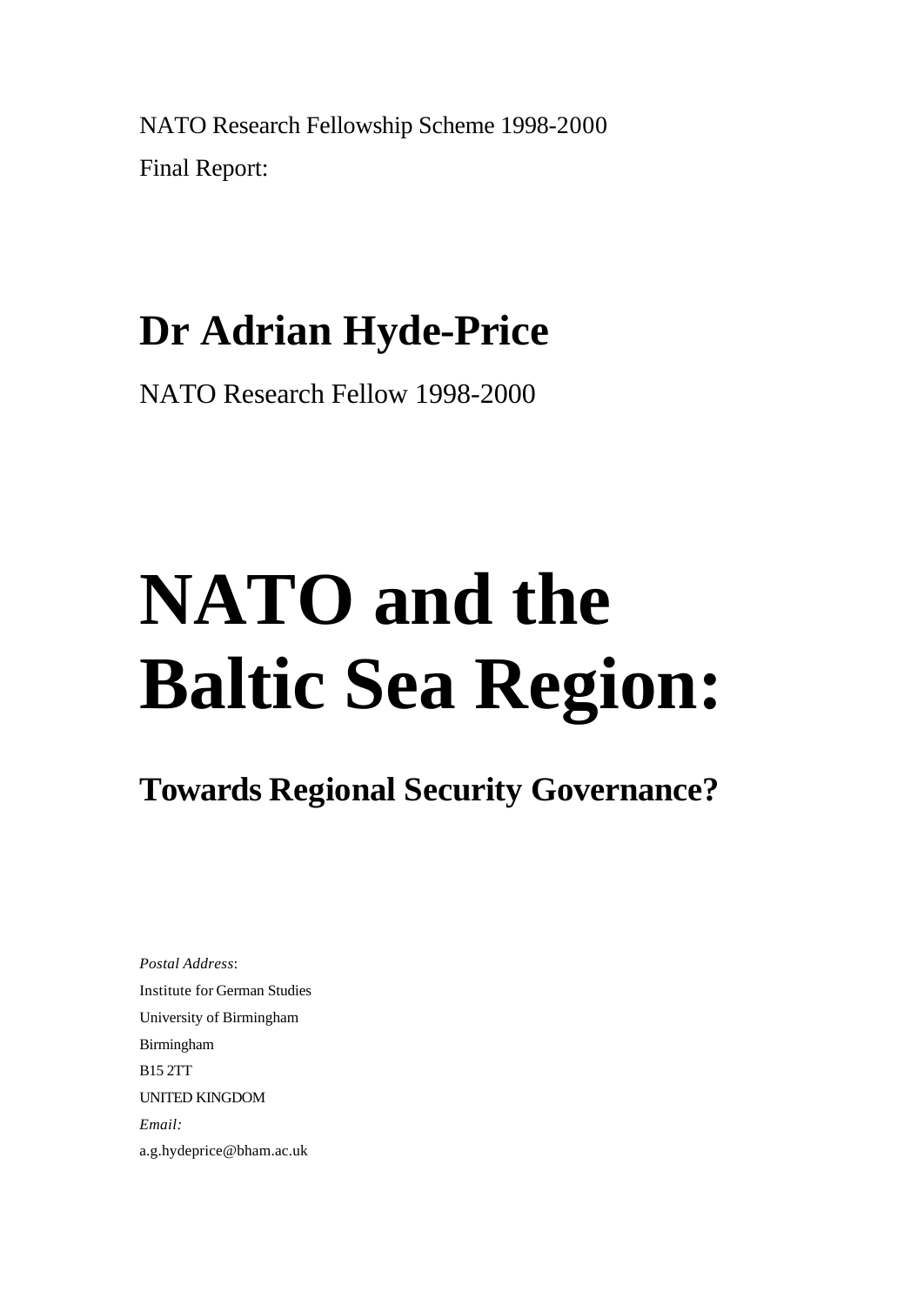### **NATO AND THE BALTIC SEA REGION: TOWARDS REGIONAL SECURITY GOVERNANCE?**

This report presents the result of a study of the role of the NATO alliance in developing new forms of security governance in post-cold war Europe, focusing on the Baltic Sea region. The central argument is that NATO is contributing to the emergence of new and distinctive forms of security relationships in the Baltic Sea region and elsewhere in post-cold war Europe. These new security relationships can be termed *security governance*. The concept of 'security governance' refers to security relations that are not based on formal alliance relationships or security guarantees, but on regularised patterns of behaviour embedded in shared understandings and values. These intertwinning webs of security governance exist at a number of different levels, and constitute a multi-layered structure of shared understandings, partly institutionalised in regularised forms of cooperation. With the end of cold war, NATO has emerged as the most important and influential multilateral institution in the European security system, and thus has a significant role to play in shaping the emerging elements of multi-level security governance in Europe. As this study seeks to demonstrate, these emergent patterns of security governance in post-cold war Europe are particularly in evidence in the Baltic Sea region. For this reason, developments in the Baltic Sea region have a wider significance for Europe as a whole.

#### **The Baltic Sea Region**

For the purposes of this study, the Baltic Sea region is defined as the ten countries belonging to the Council of Baltic Sea States (CBSS) – Finland, Sweden, Norway, Denmark, Germany, Poland, Lithuania, Latvia, Estonia and Russia. Norway is included even though it is not directly located on the Baltic Sea, given its membership of the CBSS, its intimate relationship with its Scandinavian neighbours and its membership of NATO. Reference is also made to Iceland – a member of NATO and the Nordic Council – but given its small size and geographical separation, it is not a significant actor in the international politics of the Baltic Sea region.

The Baltic Sea region consists of a number of distinct groupings of states. First, the five Nordic countries: Denmark, Norway, Sweden, Finland and Iceland. Second, the three Baltic states: Lithuania, Latvia and Estonia. Third, two central European countries: Germany and Poland. And finally, Russia – Eastern Europe's regional great power. These actors exhibit very different social, political and economic characteristics. Around the northern, western and south-western shores of the Baltic are located some of Europe's most prosperous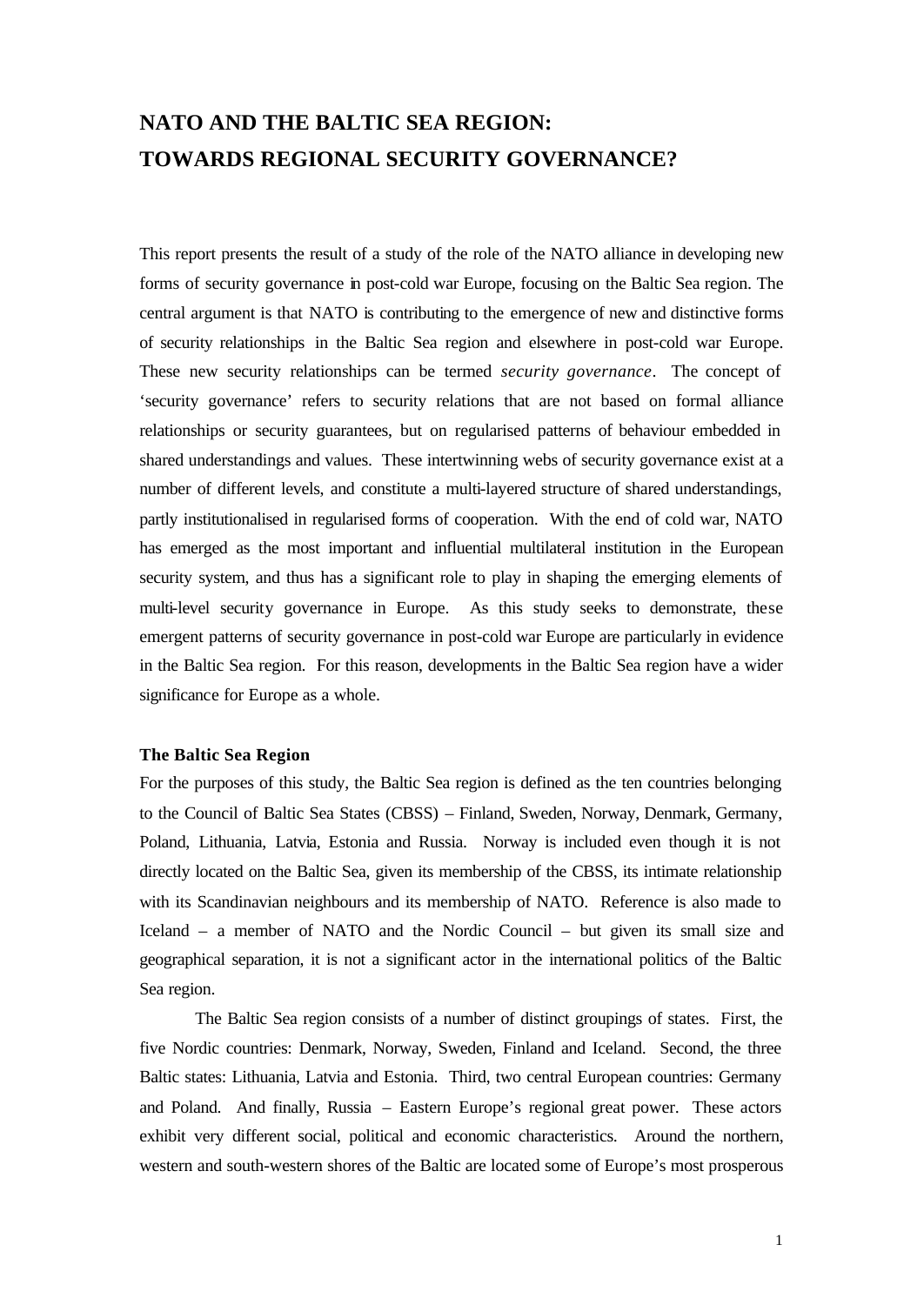and socially developed democracies. In stark contrast, the eastern and south-eastern rim of the Baltic is characterised by countries undergoing complicated and demanding processes of post-communist transformation – with varying degrees of success. This cocktail of heterogeneous states and societies generates a distinctive set of security risks and challenges.

#### PART ONE

#### THE BALTIC SEA REGION AND EUROPEAN SECURITY

There are five main reasons why a study of NATO's role in the Baltic Sea region is of broader significance for the wider European security system. First: because of the intrinsic interest of security relations in a region which has long been a hub of international activity and exchange, dating back at least to the medieval Hanseatic League. Second: because of the tendancy towards a regional fragmentation of the European security system in the decade since the demise of cold war bipolarity. Third: because the dilemmas of further rounds of NATO enlargement to the East are epitomised by the aspirations of three Baltic Republics to join the Alliance. Fourth: because the Baltic Sea region demonstrates what should be one of NATO's principal roles in a cooperative European security system – as a crucial element and promoter of multi-level security governance. And finally: because the Baltic Sea region epitomises all the complexities and difficulties involved in building a Common European Security and Defence Policy (CESDP) that will complement rather than undermine a transatlantic security partnership.

#### **1. The Baltic Sea region as a Microcosm of the Wider Europe**

During the cold war, the Baltic Sea region was effectively a 'no-man's land' on the periphery of the main axis of confrontation in central Europe. This relative geostrategic marginalisation of the Baltic Sea region facilitated the emergence of a distinctive 'Nordic balance'. This consisted of two neutral states (Finland and Sweden) along with two Nordic NATO states (Norway and Denmark) that had a special status within the Alliance: neither country allowed nuclear weapons or foreign troops to be permanently stationed on their territory. The success of the Nordic balance meant that throughout the years of cold war confrontation, the Baltic Sea region remained a relatively low-tension area<sup>1</sup>.

The dramatic events of 1989-91 transformed existing security relationships in the Baltic Sea region, and transformed the pattern of international politics in the region. With the end of the East-West conflict, the waters of the Baltic Sea have potentially become a means of

 1 E.Bjøl, *Nordic Security*, Adelphi Paper 181 (London: Brassey's for the IISS, 1983).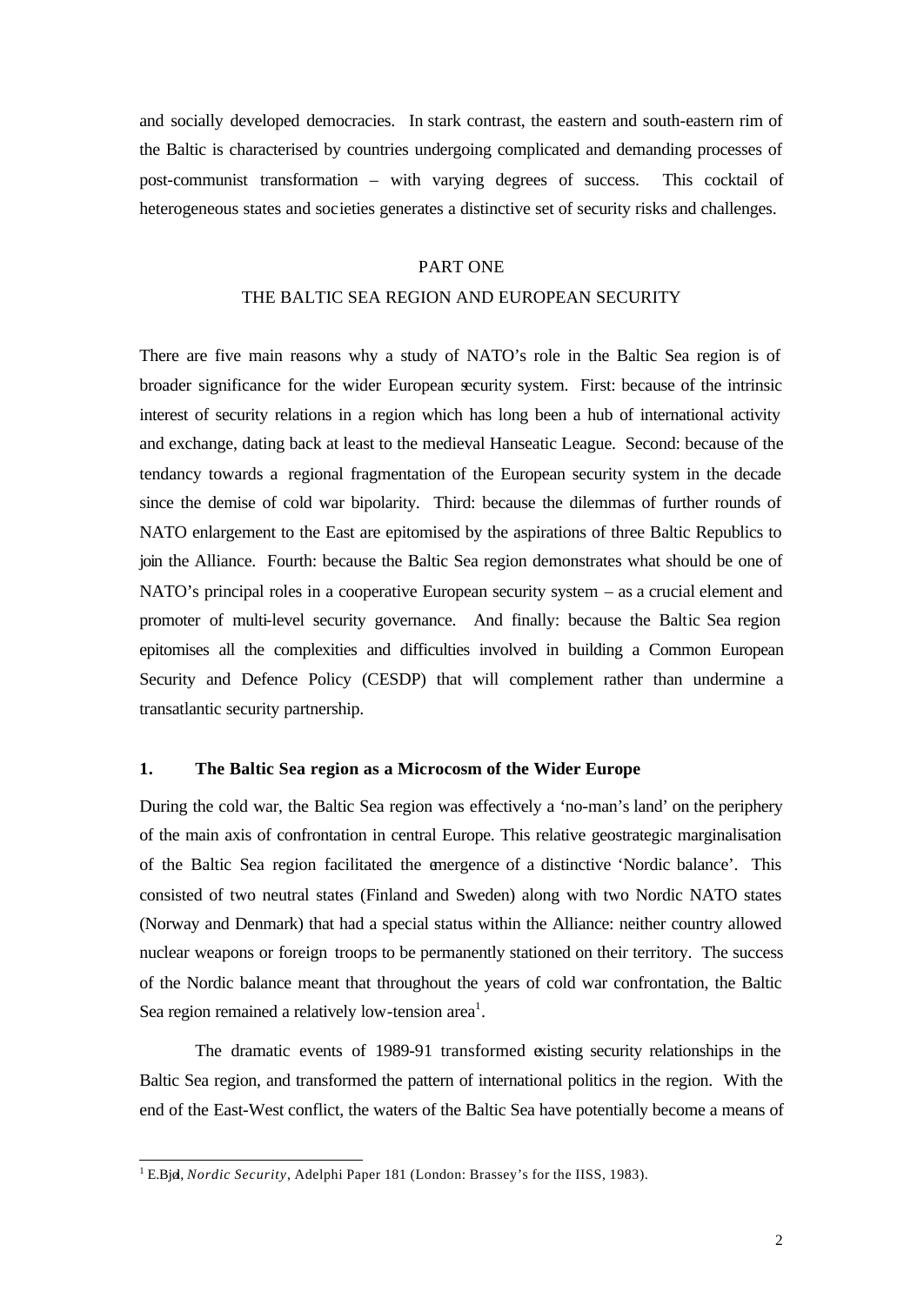uniting rather than dividing its littoral states. The Baltic can now serve to mediate rather than obstruct contacts, and to open up routes of transport and communication previously closed<sup>2</sup>. The unification of Germany and the disintegration of the USSR have also transformed the geopolitics of the region. As a Royal Danish Naval Commander noted, with German unification, one littoral state disappeared from the Baltic and a former Baltic great power reemerged<sup>3</sup>. With the disintegration of the USSR, the three Baltic Republics have regained their independence and sovereignty, and Russian territory has been reduced to two enclaves, St. Petersberg and Kaliningrad. This Russian presence on the Baltic is particularly significant because this region is now the only place where Russia is really in direct contact with the West. It is in the Baltic Sea region, therefore, that Russia's role as a major *European* is truly in evidence. Russia's behaviour in the region will therefore be of great significance for its wider role and acceptance in Europe. In this respect, Russian policy towards the three Baltic republics will be especially important. As Carl Bildt has argued, 'Russia's policies towards the Baltic countries will the litmus test of its new direction', and 'Russia's conduct towards these states will show the true nature of Russia's commitment to international norms and principles<sup>,4</sup>.

With the end of the cold war and the peeling back of superpower 'overlay'<sup>5</sup>, therefore, traditional patterns of cooperation and conflict have resurfaced in the Baltic Sea region. Historical, cultural and linguistic relationships are being re-established between states on the south-eastern and north-western rims of the Baltic. Yet this does not signify simply that the region is returning 'back to the future'. Rather, traditional cultural links and historical relationships are re-emerging in a very different context than before the onset of the cold war. Europe itself - including much of northern Europe - has been transformed by multilateral institutional integration, economic interdependence and informal networks of societal communication and exchange. Whilst international relations in the Baltic Sea region are strongly coloured by historical patterns of cooperation and conflict, they are also being

l 2 'Die Nachricht vom Untergang der Fähre "Estonia" bringt uns schlagartig zum Bewußtsein, daß der Wochenentrip von Stockholm über die Ostsee nach Tallinn für Tausende inzwischen zur Routine geworden ist das *mare balticum* als o wieder als Verkehrs- und Kommunikationsraum'. Karl Schlögel, *Go East oder Die Zweite Entdeckung des Ostens* (Berlin: Siedler Verlag, 1995), p.20. As Karl Schlögel also notes, 'Mit dem Verkehr kam der Handel und mit dem Handl die Kultur'.

<sup>3</sup> Quoted in Axe l Krohn, ed., *The Baltic Sea Region* (Baden-Baden: Nomos Verlagsgesellschaft, 1996), p.96.

<sup>4</sup> Carl Bildt, 'The Baltic Litmus Test', *Foreign Affairs*, vol..73, no.5 (September/October 1994), pp.72-85 (p.72).

<sup>5</sup> The concept of 'overlay' can be found in Barry Buzan, *People, States and Fear. An Agenda for International Security Studies in the Post-Cold War Era* , second edition (London: Harvester Wheatsheaf, 1991), pp.219-21.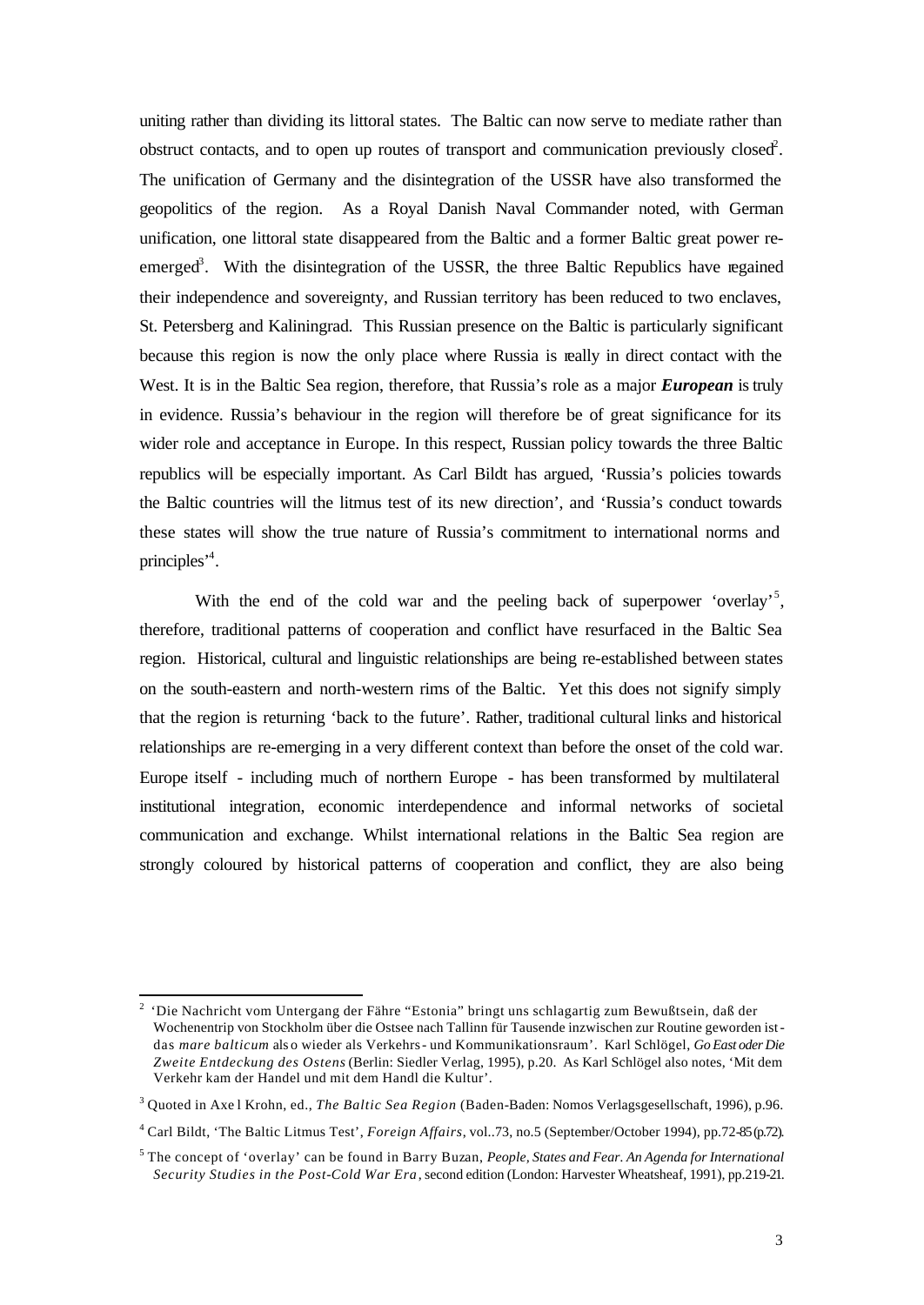shaped by late twentieth century forces such as integration, globalisation and interdependence<sup>6</sup>.

What is intrinsically interesting about contemporary developments in the Baltic Sea region is that they encapsulate many of the problems and opportunities embodied in building a Europe 'whole and free'. It provides a unique example of pan-European relations in microcosm, bringing together as it does some of Europe's wealthiest and most socially developed countries – such as Sweden, Finland, Denmark and Norway – and others undergoing the strains and dislocations arising from the process of post-communist transformation. It also brings together Germany, the dominant structural power in Central Europe, and Russia, Eastern Europe's aspirant great power. Thus as Thomas Siebert (the US Ambassador to Sweden) has observed, '[m]any of the great projects of unifying Europe in the coming century will affect and involve the Baltic region: Russia's new partnership with NATO; the enlargement of the alliance and the EU; the enhancement of PfP and the construction of a collective security structure for Europe; and the building of the New Atlantic Community and the Transatlantic Marketplace'.<sup>7</sup>

#### **2. The Regionalisation of the European Security System**

l

The second rationale for studying NATO's role in the Baltic Sea region is that with the end of cold war bipolarity, the European security system has increasingly fragmented along regional lines, often reflecting historical fault-lines and traditional patterns of cooperation and conflict. During the cold war, NATO members such as Norway and Turkey shared a common national security concern – a perceived Soviet threat. Whatever differences in the geostrategic situation, this provided them with a common concern that provided the basis for security cooperation within the Alliance. With the end of the cold war and the disappearance of the Soviet Union, the national security concerns of Norway and Turkey are focused on their specific regional concerns – which are very different.

Throughout Europe, the regionalisation of the security agenda is much in evidence. In south-eastern Europe, traditional 'Balkan' rivalries have re-emerged alongside new problems of state and nation-building. This has that give international relations in this troubled region a distinctive – and bloody – character. In central Europe, on the other hand,

<sup>&</sup>lt;sup>6</sup> The significance of this is explored in B. Ståth, 'Neue Verhältnisse im Norden', in B.Henningsen and B.Ståth, eds., *Deutschland, Schweden und die Ostsee-Region* (Baden-Baden: Nomos Verlagsgesellschaft, 1996), pp.16- 22.

<sup>&</sup>lt;sup>7</sup> Thomas Siebert, 'The New Atlantic Community and the Baltic Sea Region', in Bo Huldt and U.Johannessen, eds., *First Annual Stockholm Conference on Baltic Sea Security and Cooperation* (Stockholm: Utrikespolitiska Institutet, 1997), pp.325-51 (p.101).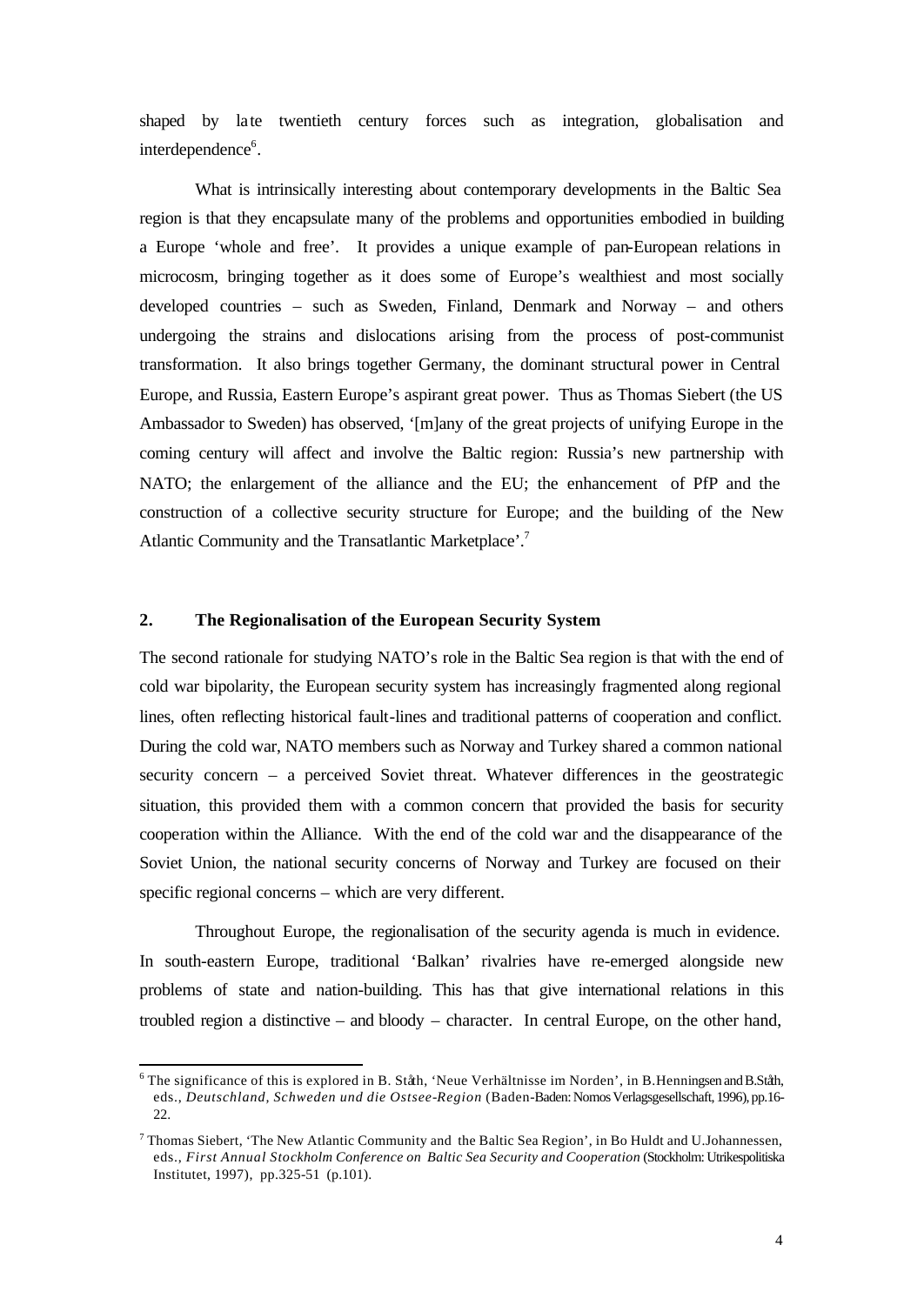traditional patterns of economic and political interaction have re-emerged across the former East-West divide, reflecting both the positive legacy of the Habsburg monarchy and the contested concept of *Mitteleuropa*. Here in the heartlands of central Europe, a zone of stable peace is steadily emerging, and security relations are being reshaped under the influence of the dual enlargement process and united Germany's benign hegemony. Distinctive regional patterns of interaction have emerged among the southern European states situated around the north-western littoral coast of the Mediterranean. These countries – Spain, Portugal, France and Italy – have developed new forms of military and political cooperation, reflecting their shared regional security concerns.

Security developments in the Baltic Sea area exhibit the same tendency: a strong trend towards the regionalisation of European security. Countries around the Baltic Sea share a number of common concerns, even though some of the larger states are affected by developments in other regions that they occupy or that they are close to (the primary example here being Russia, who has distinctive regional security concerns in the Caucasus, Central Asia and the Far East, as well as the Baltic). Nonetheless, the states around the Baltic Sea region share common regional security concerns derived from the distinctive patterns of cooperation and cooperation in the region. In this sense, they are part of a regional 'security complex'.

#### **3. NATO and the Baltic Three: the Dilemmas of Enlargement**

The Baltic Sea region is of particular interest and importance because it is here that NATO faces most acutely the dilemmas of enlargement to new members. Having embarked on the process of eastern enlargement with the Madrid decision in May 1997 to offer membership to Poland, Hungary and the Czech Republic, NATO now finds itself under tremendous pressure to continue the enlargement process by taking in new members. NATO faces the dilemma of trying to respond to the demands of Central and East European countries for membership, whilst at the same time preserving a cooperative security relationship with Russia. These dilemmas are most acute in the Baltic Sea region.

For historical and political reasons, the three Baltic states – Lithuania, Latvia and Estonia – are desperate to join the Alliance and receive the formal security guarantees under Article V that they feel they need to withstand future Russian threats. The problem, however, is that Russia has made it clear that NATO membership – particularly for Latvia and Estonia with their large Russian minorities – would be viewed as a significant threat to Russian national security. This is a classic example of a 'security dilemma' – a improvement for the security of one state (or in this case three), sought for purely defensive purposes, is seen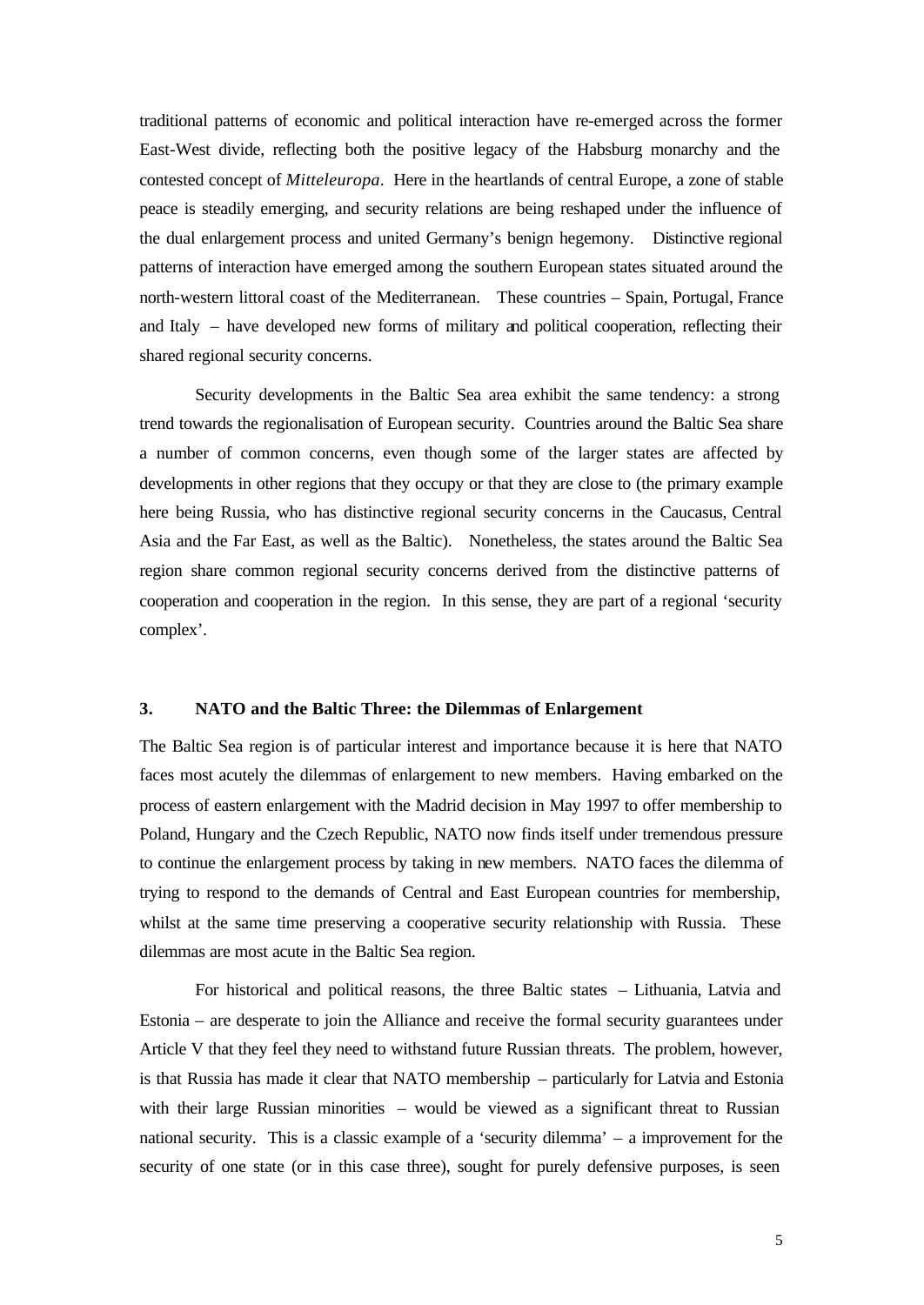(rightly or wrongly) as a threat to the vital interests of a neighbouring state (in this case Russia).

#### **4. Security Governance in the Baltic Sea region**

Throughout the 1990s, much of the debate surrounding NATO's post-cold war role and rationale has focused on its activities in the wars of Yugoslav succession. This is encouraged a discussion of the Alliance's role in military and political crisis-management in conflict situations. However, while this is a function of vital importance for a military alliance like NATO, a study of NATO's role in the Baltic Sea region demonstrates another of its important roles – and one that is arguably of even greater importance for the future peace and security of Europe. This is NATO's role as a vital element in an emerging system of multi-level security governance in Europe.

NATO's contribution to security governance takes place through a number of institutional arrangements and mechanisms that help foster new patterns of behaviour and shared normative understandings. These are the Partnership for Peace programme; the Euro-Atlantic Partnership Council (EAPC); and the NATO-Russia Permanent Joint Council (PJC). The creation of Combined Joint Task Force (CJTF) structures are also important in facilitating new forms of security governance embracing both NATO members and PfP partners, including 'neutral' and non-aligned countries such as Sweden and Finland. The restructuring of the Alliance has strengthened the regional dimension of NATO, and means that it can contribute to security governance at a regional level. As we shall see, this is particularly evident from a study of the Baltic Sea region.

#### **5. The Complexities of European Security and Defence Cooperation**

The final reason for studying security relations in the Baltic Sea region is that it illustrates the problems and complexities of developing a coherent and credible European capability for conducting an autonomous security and defence policy. The aspiration for effective European security and defence cooperation has existing in parts of Europe's political and military elites since the late 1940s, but has never developed to any significant extent given Western Europe's security dependency on the USA. However, the Cologne and Helsinki EU summit decisions to create a Common European Security and Defence Policy constitutes potentially the most important leap forward in European defence cooperation since the failure of the European Defence Community (EDC) in 1954.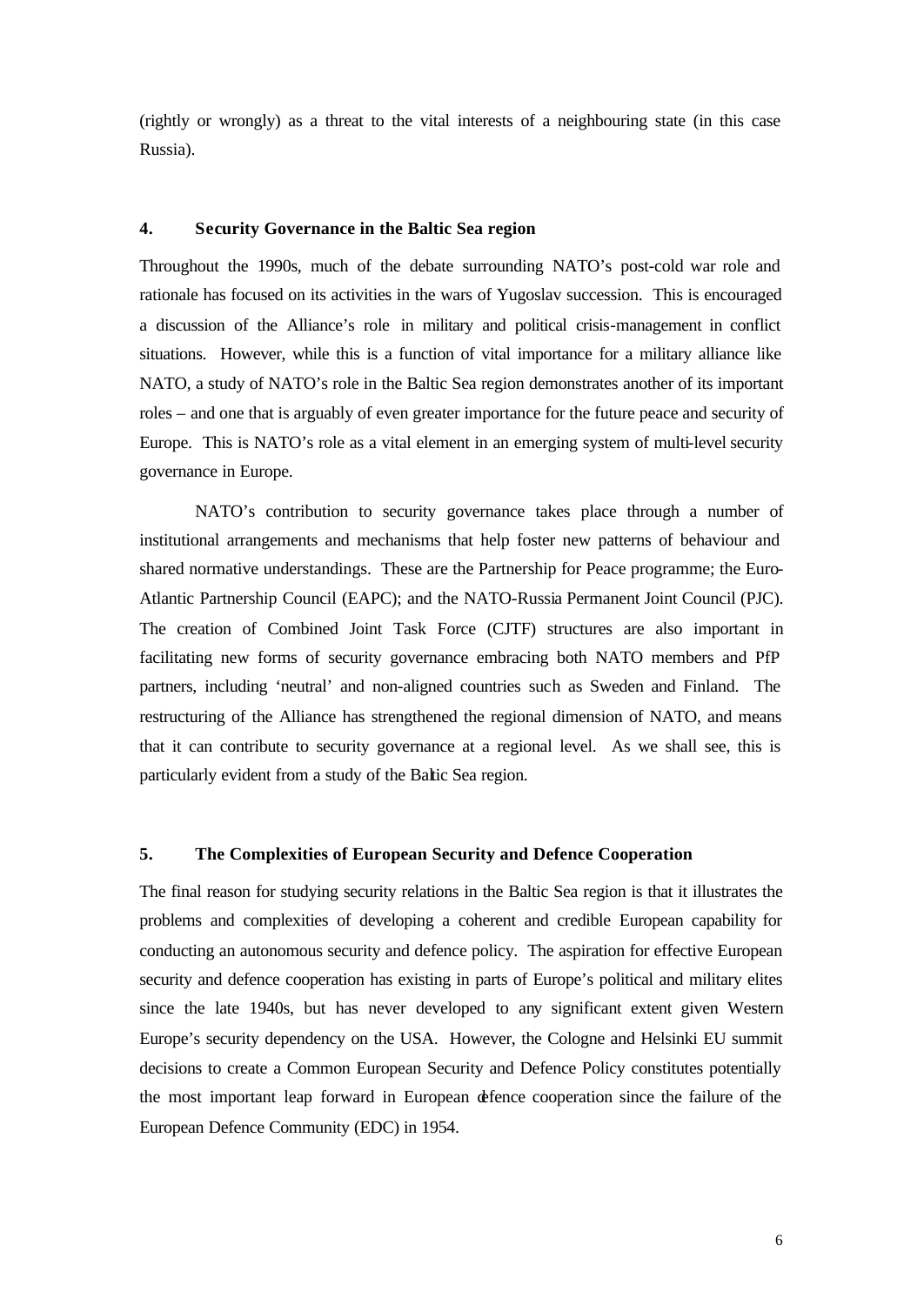The problem at the heart of repeated failures to build a robust European defence and security capability is linked to the transatlantic relationship. For some in Europe (particularly in traditionally 'Atlanticist' countries like Britain, Holland and Norwary), Europe can only ever be secure and peaceful if the USA remains militarily and politically committed to Europe. Consequently, nothing should be done in terms of European security cooperation if it weakens, or threatens to weaken, transatlantic ties. On the other hand there are those in Europe (particularly in France, Belgium and Spain), who believe the Europe's political and security interests are not always coterminous with those of America, and who favour the creation of an autonomous European foreign and security policy, including defence. In institutional terms, this debate has been focused on the question of whether European security cooperation should take the form of a European Security and Defence Identity (ESDI) within NATO, or a CESDP within the framework of the EU. In the 1980s and for much of the 1990s, this debate revolved around the WEU – should it be the European pillar of NATO, or the military arm of the EU?

The St Malo Declaration and the Kosovo war have changed the terms of the debate, and made a robust CESDP more likely than ever before. However, serious problems remain to be resolved, as can be seen from the constellation of political and security relationships in the Baltic Sea region. First there is Germany, a country that favours both a strong transatlantic partnership with the USA in the framework of NATO, and a common European foreign, security and defence policy. Second, there are two of the six non-EU NATO countries, Norway and Poland, both of which are convinced Atlanticists and sceptical of European defence and security initiatives. Third, there are two of the EU's non-NATO 'neutrals', Sweden and Finland, both of whom want to shape the character and direction of Europe's future foreign and security policy. Getting agreement on the future of the transatlantic security relationship and a CESDP between these diverse countries within the Baltic Sea region will not be easy, and reflects the difficulties faced in the wider Europe on security cooperation.

#### PART TWO

#### THE REGIONAL SECURITY AGENDA

#### **The Changing European Security Agenda**

The demise of the cold war – which came about largely peacefully and democratically – generated hopes of the dawn of a new age of pan-European peace and cooperation. Sadly, however, despite the initial hopes and dreams born in the wave of optimism which followed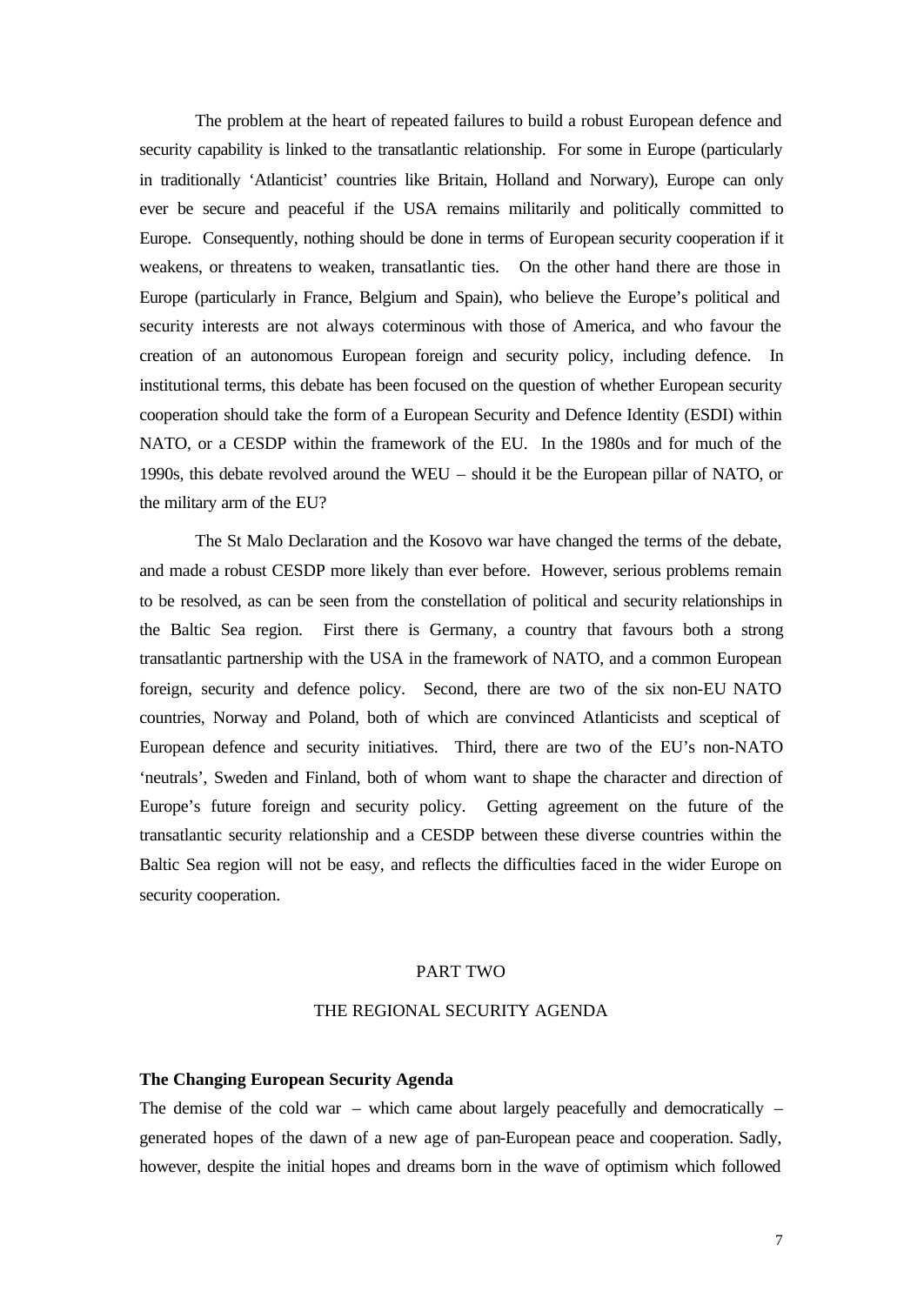the *annus mirabilis* of 1989, it soon became apparent that post-cold war Europe faced a new set of security concerns. 'We have slain a large dragon', it was suggested, 'but we live in a jungle filled with a bewildering variety of poisonous snakes' (Mueller 1994: 536). The Soviet threat had been vanquished, but a new security agenda quickly emerged, consisting largely of non-military 'risks' and 'challenges' emanating from post-communist Central and Eastern Europe. Some traditional security concerns remained: for example, managing the build-down of conventional and nuclear forces in Central Europe; consolidating the new regime of arms controls and confidence-building measures; addressing the problem of nuclear proliferation; and responding to the problem of international terrorism, particularly state-sponsored terrorism. By and large, however, Europe's post-cold war security agenda has dominated by non-military risks and challenges.

Many of these security problems derive not from traditional inter-state conflicts, but from the traumas and tensions associated with the 'triple transformation' in the East (the transformation of the economy, political system and external policy). One intractable problem has been the enormous economic and social hardships arising from the dismantling of command economies and the introduction of market capitalism. This has severely complicated the difficult process of state and nation-building which is central to the political agenda in the post-communist East (Vogel 1997: 23). Soon after 1989 it became apparent that transforming and modernising the sclerotic economics which were the legacy of forty years of state socialism was going to be a much more difficult – and painful – undertaking than many had initially imagined. The turmoil and despair that all-too-often accompanied attempts at macro-economic stabilisation and structural reform threatened to undermine the young shoots of political democratisation, and provide fertile ground for unscrupulous populists, xenophobic nationalists and demagogues of all descriptions. At best, this would make international cooperation more difficult. At worst, it could generate new conflicts, up to and including wars.

The dismantling of the iron curtain and the beginnings of the 'triple transformation' thus presented NATO with a new set of security problems. The military threat from the Soviet Union and its allies has disappeared, but in its place has emerged the problems of disorder and upheaval in the post-communist East. Many of these new security problems are thus not a function of the balance of power or geopolitical concerns. Instead, as German Federal President Roman Herzog observed in March 1995,

Social, ecological and cultural destabilisation present additional security risks, which in the long-term are scarcely less dangerous than military threats. Meanwhile the list of these risks has become well-known: population explosion, climate change, economically-motivated migrants, nuclear smuggling, the drugs trade,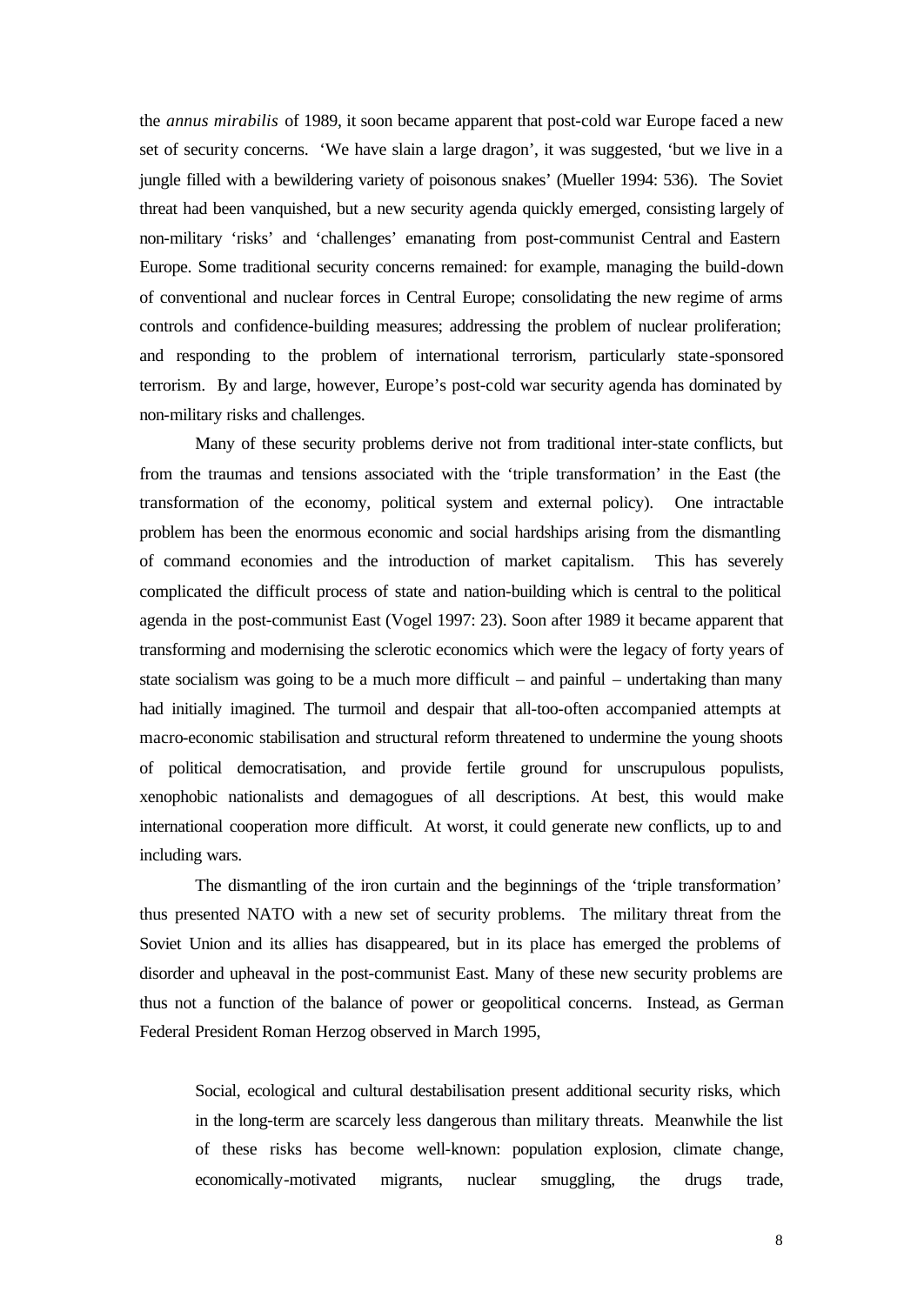fundamentalists of different colours, genocide, the collapse of state authority (Herzog 1995: 161).

#### **The Changing Security Agenda in the Baltic Region**

Compared to the more turbulent and troubled south-eastern parts of Europe (particularly in the Balkans and the Caucasus), the Baltic Sea region is a relatively peaceful and stable area. Nonetheless, there are some potential sources of tension, particularly from the non-traditional security risks and challenges noted above. As Bo Huldt, the Director of the Swedish Institute of International Affairs, has noted, '[t]oday, the region is a historic meeting place between the interests of the Nordics, the Baltics, the European Union, NATO, Russia and "Central Europe". It is a region of old historic divides - now facing new ones' (Huldt 1997, 5). The contemporary security agenda in the Baltic Sea region consists of both 'traditional' politicalmilitary issues, and new issues reflecting the 'expanded' concept of security which has developed in the post-cold war era. The main sources of division and tension include:

- *Ethno-national conflicts*. These are concerned with the problems of national identity and minority rights. Around the Baltic Sea there are a number of minority national communities: Poles in Lithuania (and, to a lesser extent, Lithuanians in Poland); Germans in Poland; Swedes in Finland; and Russians in Estonia and Latvia. In the case of the Swedish minority in Finland, this has long ceased to be a source of conflict. However, as regards the large Russian minorities in the Baltic Republics, this is a highly delicate and potentially explosive issue (Arnswald 1998: 28-34).
- *Military deployments*. In contrast to Central Europe, which has seen a substantial reduction in stationed military forces, the situation in the Baltic Sea region is less sanguine. Russian forces have been withdrawn from eastern Germany, Poland and the three Baltic Republics. However, many of these forces have been redeployed to bases in the Kaliningrad Special Defence District, the Leningrad Military District or the Kola Peninsula (Van Ham 1995: 6, and Allison 1998: 98-99). Given the strategic importance of Russian maritime nuclear second-strike forces in the Arctic and Barents Sea region, the Kola peninsula and the Baltic is of great military importance to Russian.
- *NATO enlargement.* Resolving both of the above issues has become even more difficult given NATO's enla rgement to the east. Poland was one of the three new members admitted in the 'first wave' of enlargement in March 1999. Russia has remained critical of this enlargement, but chose not to jeopardise its relations with the west by taking the counter-measures it had earlier threatened. However, Moscow is vehemently opposed to the Baltic states' membership of NATO, which it would regard as a major threat to its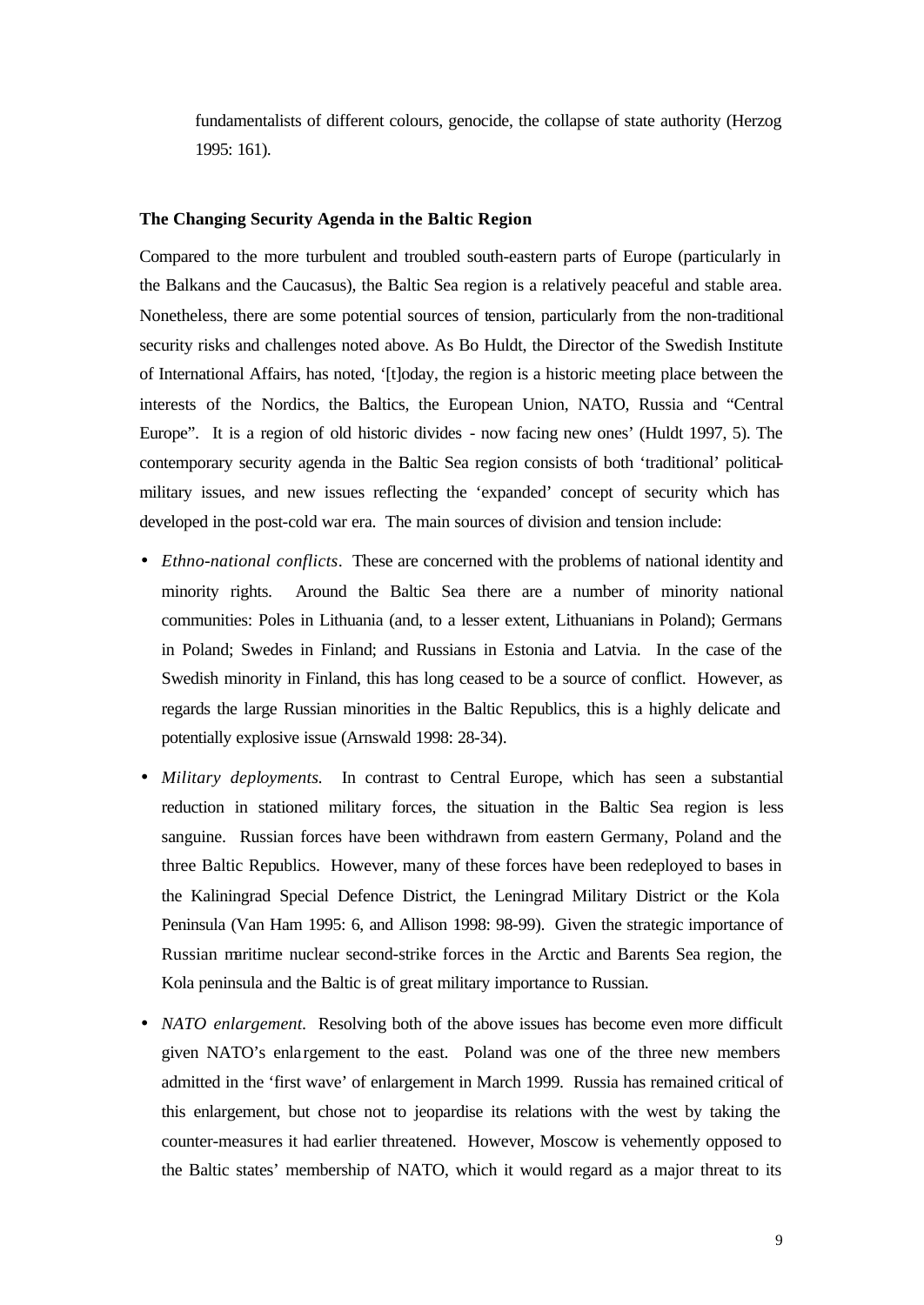strategic interests. The issue of future waves of NATO enlargement thus continues to generate tension in the region between Russia and its neighbours (Lieven 1996).

- *Transnational Criminal Organisations*. This has emerged a key issue of the contemporary security agenda in the Baltic region. The problem is particularly acute given the socioeconomic inequalities between Baltic countries, and the emergence of organised criminal gangs in Russia, the Baltic states and Poland (Ulrich 1994).
- *Environmental and Ecological Concerns*. Pollution of the Baltic Sea is a major worry for all countries in the region. It is also a problem which has major cross-border dimensions, and which can therefore only be tackled through international cooperation. The problem here is that the economic problems of the post-communist countries mean that they are not able to finance the necessary environmental protection measures. Such environmental problems derive from the legacy of the East-West conflict, including the dumping of chemical substances in the Baltic Sea and contaminated groundwater around former Soviet airfields or military installations (Arnswald 1998, 28)
- *Migration*. A significant concern of all of the wealthier countries around the Baltic Sea is the potential problem of large-scale, economically motivated migration. This has not yet emerged as a pressing problem, but it remains a potential worry, particularly in the light of the dire economic difficulties facing the transition process in Russia. The dilemma facing the Baltic Sea region is how to balance the need for robust border controls (a requirement of the Schengen accords) with the decide to facilitate cross-border cooperation and economic relations. This dilemma has been posed particularly starkly by the case of Polish-Lithuanian relations. More generally, the issue of 'Freedom of Travel whilst fighting abuse' was the hottest item on the agenda at a Council of Baltic Sea States (CBSS) meeting in Kaliningrad  $(17-18$  February 1999)<sup>8</sup>.

This multifaceted and diffuse security agenda presents policy-makers with a complicated set of challenges. Experience to date suggests that no one organisation can successfully address this broad security agenda. Rather, the strategic aim should be to coordinate and integrate the work of a number of bodies, thereby forging a network of international structures and multilateral institutions. These include the OSCE, NATO (particularly through the Partnership for Peace programme), the Euro-Atlantic Partnership Council (EAPC), the Council for Europe, the Nordic Union and the Council for Baltic Sea States (CBSS). Of

<sup>&</sup>lt;sup>8</sup> The meeting expressed the hope that the process of European integration and the subsequent adherence of some of the member states to the Schengen agreements would not create new obstacles to freedom of movement in the region. *Baltinfo* , nr.18 (March 1999), p.5.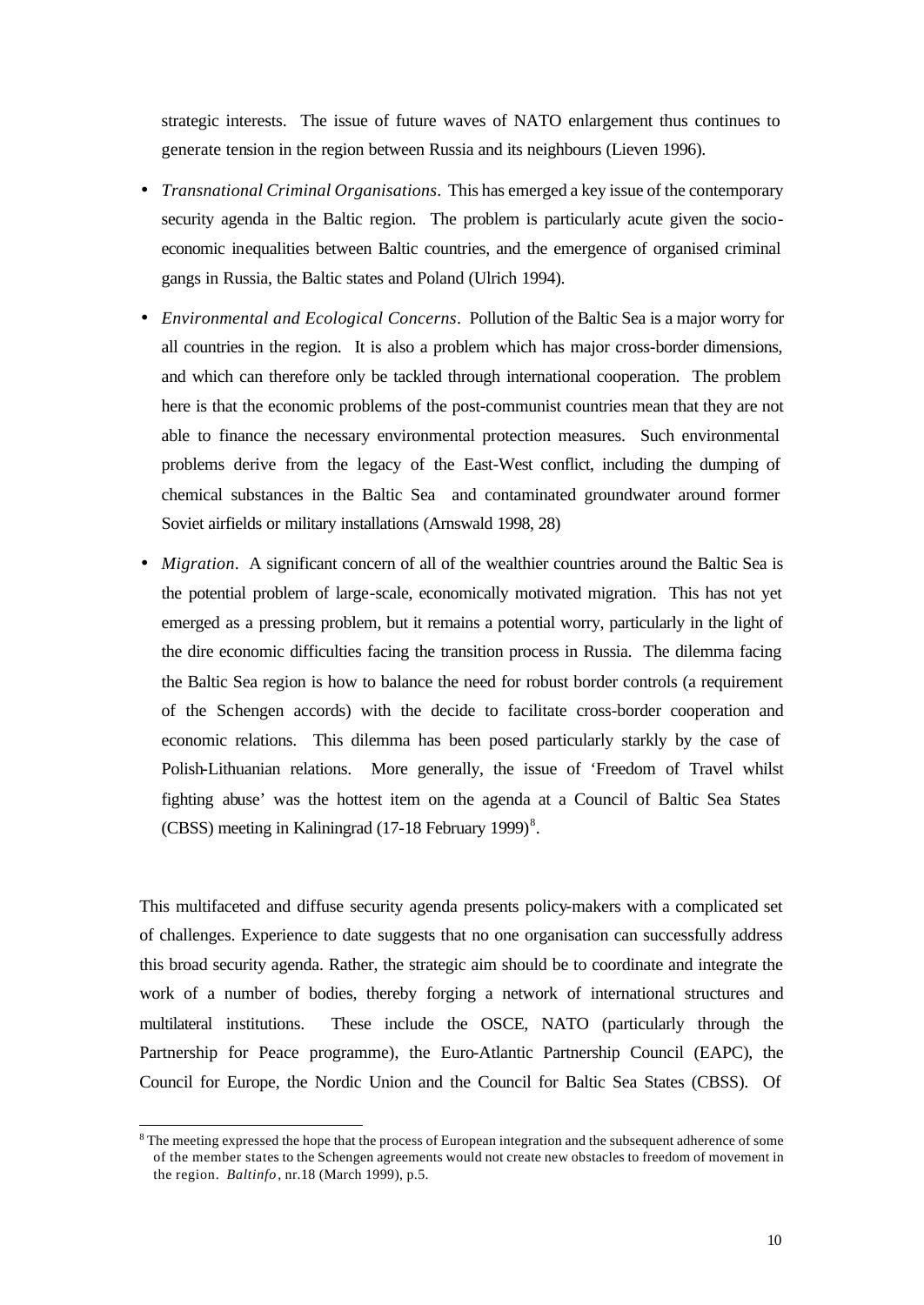particular importance to the security agenda in the Baltic Sea region, however, is NATO. It is the only organisation with a capacity for exercising 'hard' power in the region, and remains the focus of the security hopes and fears of all states around the Baltic. In addition, however, the European Union's role in the region is growing, and its 'soft' power gives it the opportunity to exercise what has been termed 'soft governance' in Central and Eastern Europe. Moreover, as a largely 'civilian power' consisting of institutionalised forms of pooled sovereignty, inter-governmental cooperation and multi-level governance, the EU is best placed to address many of the non-military dimensions of contemporary security. It can thus play a key role in developing greater international trust and cooperation in the Baltic Sea region, thereby strengthening the foundations of regional security goverance.

#### PART THREE

#### NATO'S QUEST FOR RELEVANCE IN A CHANGING WORLD

*'The North Atlantic Alliance remains the backbone for peace and stability in Europe. It will be more than ever the core and motor of a new European peace order. The Alliance is directing itself in spirit and structure towards the new demands of today and tomorrow – crisis prevention and crisis resolution, projecting stability and cooperation with new partners….*

German Defence Minister Rudolf Scharping, Hamburg, 11 November 1998.

This third section considers debates on NATO's role in Europe. It concentrates on two central issues: enlargement of the Alliance to the East and non-Article V military crisismanagement operations. For much of the 1990s, controversies over NATO enlargement obscured discussion of an even more important set of questions: the function  $-$  if any  $-$  of NATO in the post-cold war era, and the role of military force in the reshaping of European order. The Kosovo war came like a bolt of lightening for both these questions, throwing into stark relief the choices and dilemmas facing late modern Europe. NATO's 'Operation Deliberate Force' was a pivotal event in the post-cold war evolution of the European security system. It heralded a further break with the principles and practices of the Westphalian states' system, and pointed to a paradigm shift in the very nature of European order. The consequences of the war for NATO, transatlantic relations and a European Security and Defence Identity (ESDI) will be discussed well into the twenty-first century.

The emergence of a new regional and European security agenda raised an important but difficult set of questions for NATO members concerning the utility and legitimacy of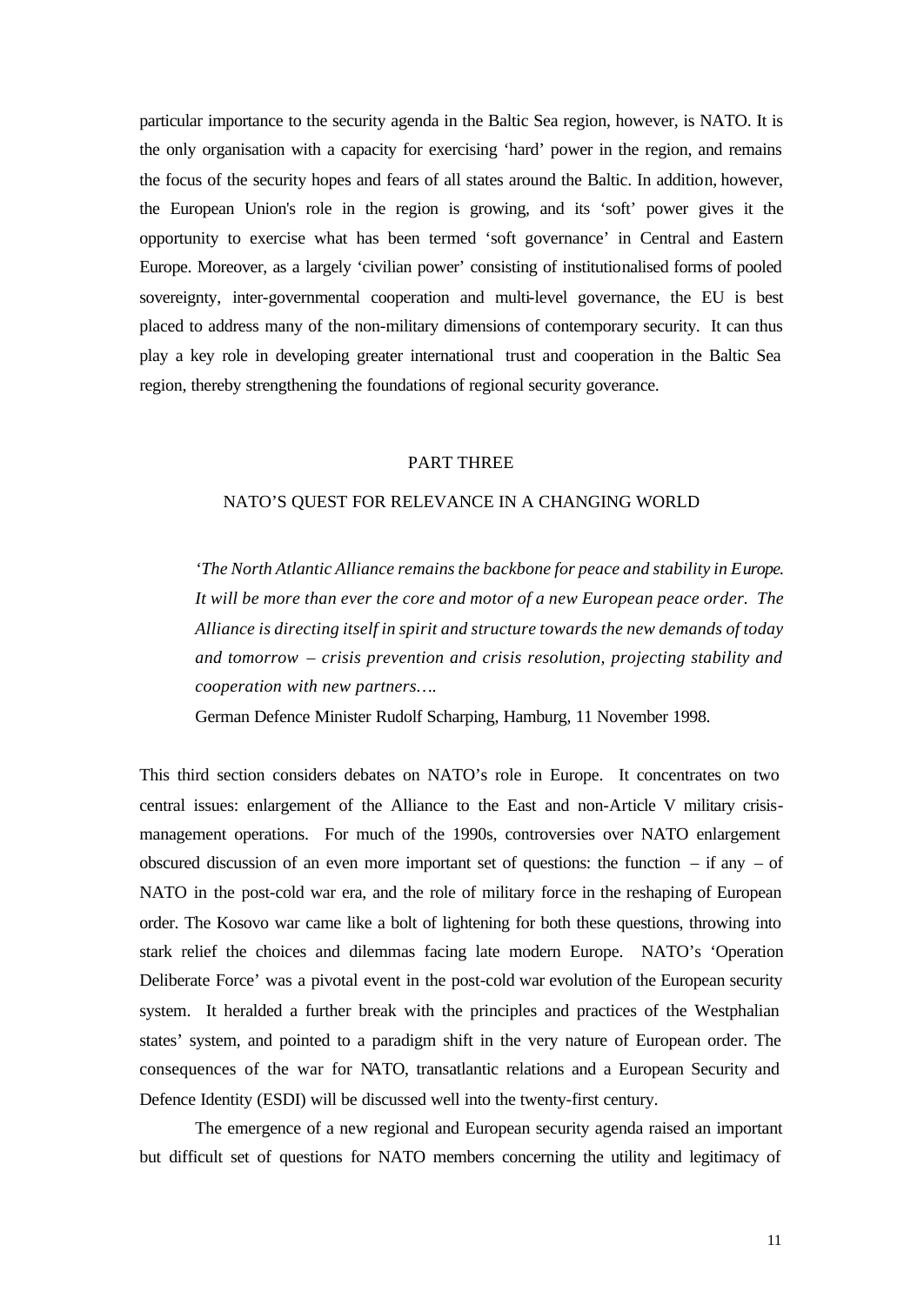military force in reshaping post-cold war European order. The end of the cold war has had a paradoxical affect on European and Baltic security. On the one hand, it has reduced the saliency of military threats and transformed the security agenda. On the other, it has created a number of situations where the option of military crisis-management is called for. European states, including non-NATO EU 'neutrals' like Sweden and Finland, have therefore had to grapple with the demands posed by 'Military Operations Other Than War' (MOOTW), i.e., humanitarian intervention, peace-keeping and peace-support operations. With the end of the cold war, traditional questions of strategy  $-$  the use of military power for political means  $-$  is thus firmly back on the security agenda, despite the reduced saliency of military security threats. Consequently what can be termed 'the agenda of Clausewitz' ('war as the continuation of politics by other means') is firmly back on the European security agenda, after it had been largely displaced by the advent of nuclear deterrence and the East-West military stand-off. This means that all Baltic Sea states have had to confront a series of tough moral and political questions about the legitimacy and utility of military force as an instrument for reshaping European order.

A catalyst for thinking about the implications of military crisis-management in Europe was the Kosovo war. This raised a question that touches deep political nerves and historical sensitivities in many European countries: the role of military force in reshaping European order. The future institutional contours and policy dimensions of the European security system will be decisively shaped by the answers given to what is the key question of European order in the late modern era: is there, or is there not, a right to humanitarian intervention? If so, there are four specific questions to be addressed: on what grounds is human intervention justified? (what counts as 'genocide' or 'gross violations of human rights'?). Second: who can intervene? (one country, an alliance or ad hoc grouping of states?). Third: with what authority? there is, who has the right to intervene, and on the basis of what legitimate authority? (that of the UN or OSCE, or can states or alliances mandate themselves?). Finally: with what instruments or methods is humanitarian intervention to be allowed? (bombing from 15,000 feet?, or through the deployment of lightly armed ground forces?).

Controversies surrounding these questions are likely to fuel a major debate on the goals and instruments of Europe security policy for much of the next decade or more. They also have important implications for Baltic Sea security, given both Russian concerns that NATO may intervene in its 'internal' affairs, and concerns in Latvia or Estonia that Russia may justify intervention in their domestic affairs on the grounds that the human rights of ethnic Russians are been abused. Even if neither of these two regional 'doomsday' scenarios occurs, all Baltic Sea states will have to consider these issues, not least because of their participation in NATO's Partnership for Peace programme.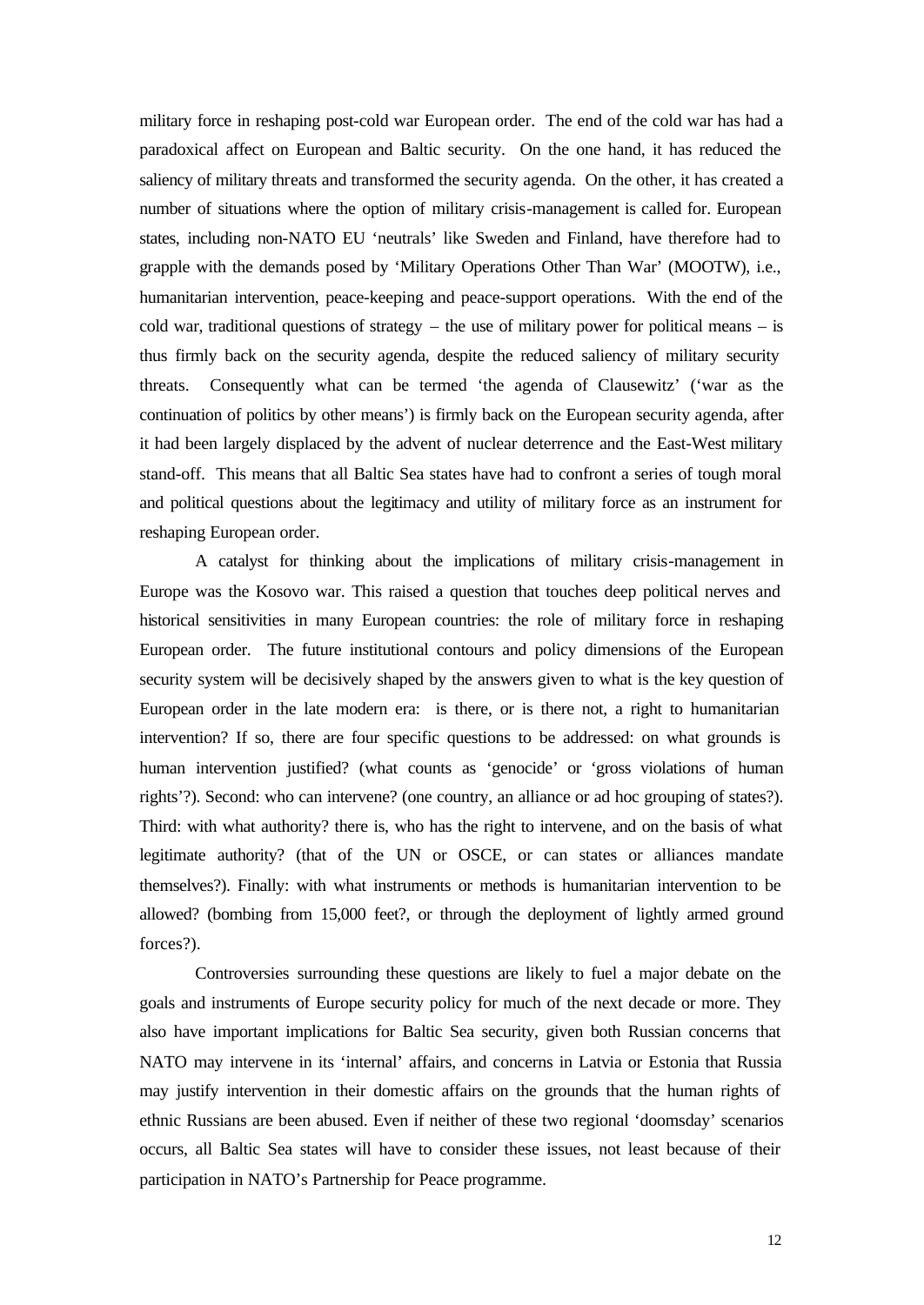#### **NATO's Role in European Security**

The second question generated by the new security agenda concerned the role of NATO in European order. This question was linked to the first about military force, but raised a larger and more diverse bundle of political and strategic issues. One important consequence of the end of the cold war and the emergence of a radically new security agenda has been the changed importance of NATO for the national security of its established European member states. In the context of the East-West conflict, when the BRD was a frontline state in a divided continent, NATO was of existential military and geopolitical importance for member states like Denmark, the Federal Republic of Germany and Norwary. Today, however, these countries are surrounded by friends, and no longer face a 'clear and present danger' in the shape of an identifiable military threat to their territorial integrity. Instead, they are seeking to address a new security agenda, one that is dominated by non-military security issues for which NATO is not so obviously suited.

Thus for many existing members such as Germany, Denmark or Norway, NATO's utility is more political than military. Article V security guarantees are no longer as vital as they were during the cold war. Consequently the relative significance for Baltic regional security of other institutions such as the EU and the OSCE has grown. In the immediate wake the fall of the Berlin Wall, the then German Foreign Minister, Hans-Dietrich Genscher, even floated the idea that the CSCE (as the OSCE was then known) could provide the core of a new pan-European system of collective security (Rotfeld 1991). This idea received little support from other NATO members and was quietly discarded. Nevertheless, it is clear that the place of NATO in Baltic Sea security has changed fundamentally since the end of the cold war. For many European alliance members, NATO's primary importance will be that it institutionalises the transatlantic partnership with America and provides a multilateral context for their security policies. In the Baltic Sea region, NATO will have a crucial role to play in fostering regional security governance.

#### **NATO Enlargement**

After a brief flirtation in 1989-90 with ideas of a pan-European collective security system based on an invigorated and institutionalised CSCE (Conference on Security and Cooperation in Europe), a growing number of Central and East European states began to voice a desire to join NATO. Hungary led the way here, closely followed by Czechoslovakia and Poland. NATO was seen by the new post-communist democracies both as a community of shared values and institutions which they wanted to join, and as the only viable source of credible security guarantees against a recidivist Russia (Pradetto 1997).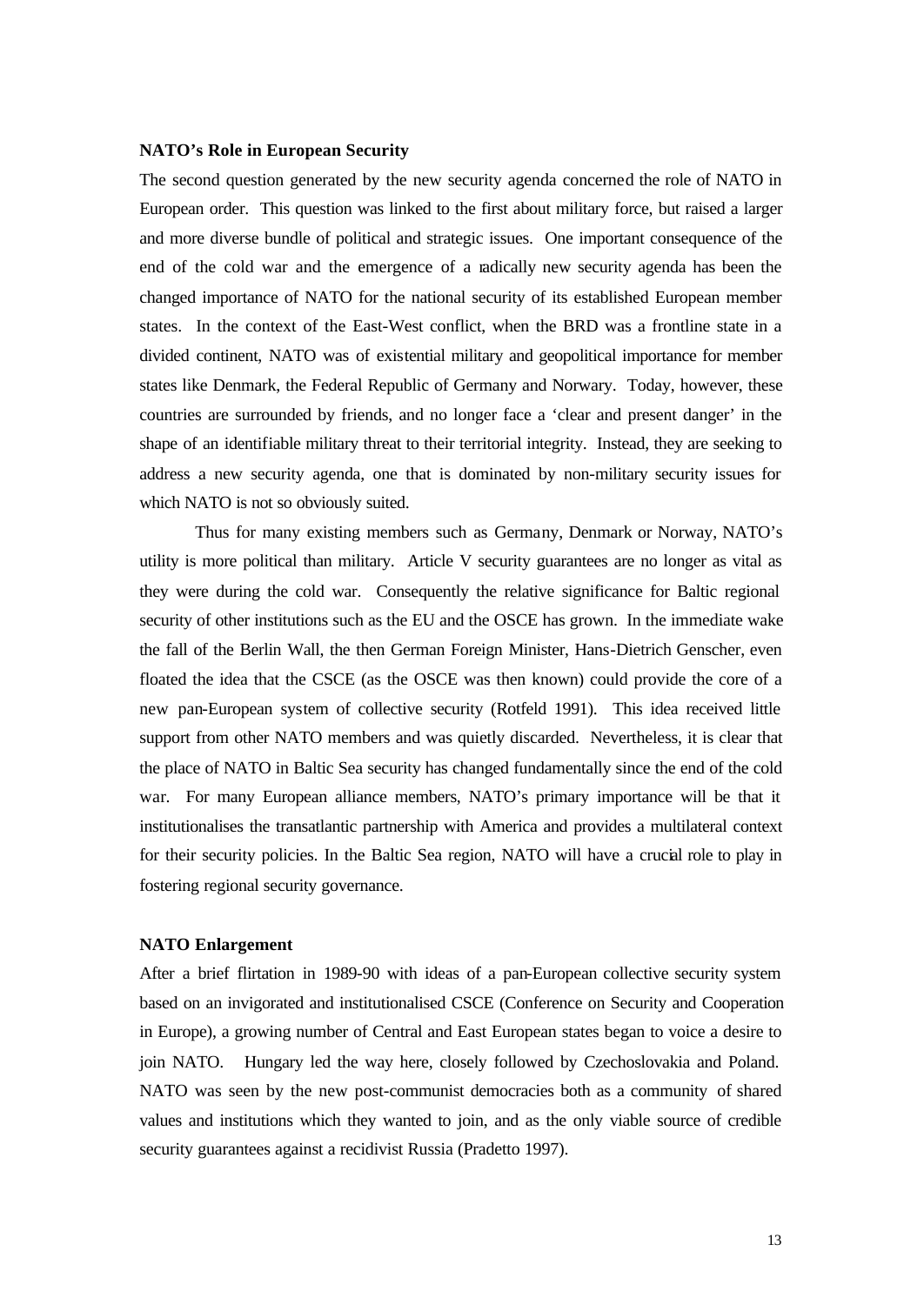Initially, there was little significant support within NATO for enlargement to the East, not least because of a despite to preserve security cooperation with Russia (which had proven invaluable in the Gulf and in the Balkans). However, as Russia became a more prickly partner in 1993/94, and some critical voices questioned the purpose of NATO in the post-cold war context, some influential voices began pressing for enlargement. The key here was transgovernmental partnership between the German Defence Minister Volke Rühe and a group of officials in the Clinton Administration around Anthony Lake (Clinton's national security adviser). As the inter-ministerial debate on NATO enlargement intensified in the course of 1993, the German Chancellor, Helmut Kohl, mindful of the need to preserve a good working relationship with his coalition partner, the FDP, initially supported Foreign Minister Klaus Kinkel's more cautious approach towards enlargement. Kohl also shared the Foreign Ministry's concern that early NATO enlargement would place a serious strain on German-Russian relations. In addition, Rühe's advocacy of NATO enlargement had received a lukewarm response from senior Bundeswehr officers. Given the constellation of domestic political and institutional forces arrayed against him, Rühe focused on cementing transgovernmental alliances with the USA and the East Central Europeans.

The key actor in the enlargement debate was, of course, the USA (Goldgeiger 1998). Rühe worked closely with Richard Holbrooke, who was appointed US Assistant Secretary of State for European Affairs in the summer of 1994, with special responsibility for 'enforcing' policy on NATO enlargement within the Clinton Administration. German Defence Minister Volker Rühe had forged a good relationship with Richard Holbrooke during the latter's stint as US Ambassador to Bonn. Rühe also took the novel decision to commission a study on public attitudes towards NATO enlargement by the California -based US think tank, the Rand Corporation. He recognised that in doing so, he would indirectly exert influence on the US Senate, whose support for a future enlargement of NATO would be crucial. In addition, the German Defence Ministry worked closely with NATO Secretary General Manfred Wörner<sup>9</sup> and US Secretary of State Les Aspen in the autumn of 1993 to draw up proposals for the Partnership for Peace programme. This, they hoped, would be an instrument for preparing the ground for a future Eastern enlargement of NATO. The Partnership for Peace idea was subsequently agreed at a NATO Ministerial Meeting in Travemünde, and later adopted as NATO policy at the Brussels NAC in January 1994 (NATO 1994).

<sup>9</sup> NATO Secretary-General Wörner, a former German Defence Minister, was also a keen advocate of enlargement. In September 1993, for example, he gave a speech at the International Institute of Strategic Studies in Brussels in which he stated that: 'NATO is not a closed society. We have always said that the option for membership is open. My view is that the time has come for us to offer a concrete perspective to the countries of Central and Eastern Europe who want to join NATO, and whom we regard as possible candidates for future membership' (Hampton 1998: 88).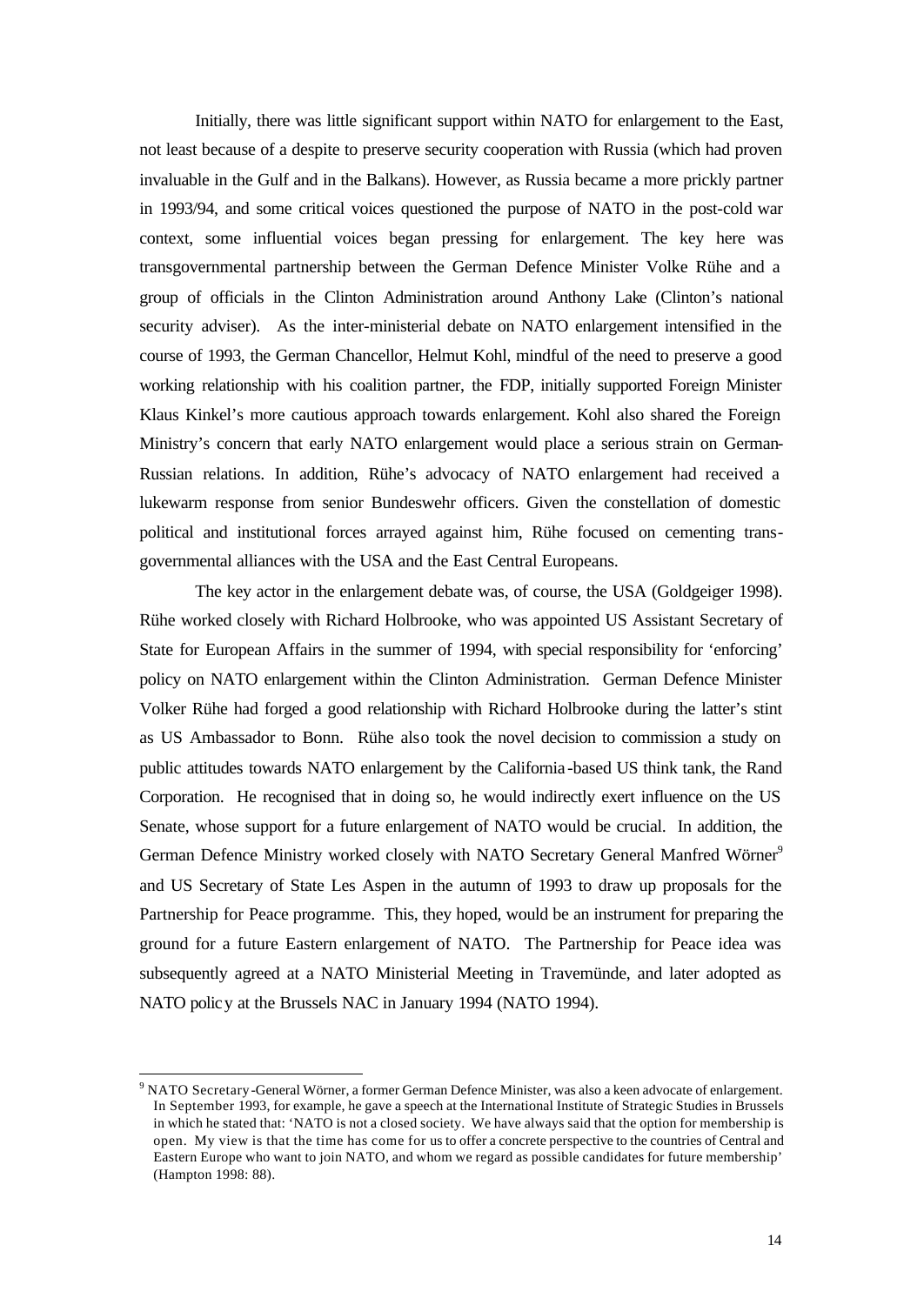Partnership for Peace was widely regarded as a compromise between those who favoured enlargement and those opposed to it. It provided for the development of new forms of functional military cooperation, aimed at facilitating future multilateral peace-support and non-article V operations involving both NATO and non-NATO members. Along with Russia, CIS states and the East Central Europeans, it included neutral and non-aligned countries such as Austria, Finland and Sweden. PfP members were invited to send permanent liaison officers to NATO headquarters in Brussels, and a separate Partnership Coordination Cell (PCC) was established at Mons in April 1994. In this way, Partnership for Peace was to provide one of the key planks of a new system of post-cold war security governance in Europe.

Whatever PfP's intrinsic merits (and they were manifold), its political function was to provide 'the necessary smoke-screen for an essentially political debate which was conducted within the alliance' on the question of NATO enlargement (Eyal 1997: 703). Between late 1993 and early 1994, the balance of opinion within the Alliance on the question of NATO enlargement shifted perceptibly in favour of enlargement. The change of opinion in the US Administration was apparent shortly after the January 1994 Brussels summit, when President Clinton declared that 'the question was no longer whether NATO will take in new members, but when and how'. The debate raged throughout 1994 – largely behind closed doors – and by December 1994, enlargement had become inevitable. In early 1995 NATO prepared a 'Study on Enlargement', which was published in September 1995. This spelt out the political criteria governing NATO's 'opening' to the East. Sensing the shift in the middle ground on the issue – particularly the changed mood in Washington - Chancellor Kohl revised his stance, and in April 1995 instructed Foreign Minister Kinkel to formally endorse NATO enlargement. During his visit to Poland in July 1995, Kohl formally de-coupled the processes of EU and NATO enlargement, thereby making clear his support for an early enlargement of NATO (Hampton 1998: 90).

With the clear triumph within NATO of the US-German trans-governmental coalition in favour of enlargement, two further questions needed to be resolved. The first was which states to invite to join the Alliance. This was clearly of vital importance for security and cooperation in the Baltic Sea region. Denmark was particularly keen to ensure that the three Baltic states were not excluded from the enlargement process, even though most Danish policy-makers recognised that it would be too sensitive to include the Baltic three in the first round of enlargement. Consequently, in the lead-up to the Madrid NATO Summit in July 1997, two additional contenders emerged alongside the three front-runners (Poland, Czech Republic and Hungary): Romania, which enjoyed strong French backing, and Slovenia. In the end, US insistence on a limited enlargement was accepted by other NATO members, and invitations were issued to the three Central European aspirants. Nonetheless, the Madrid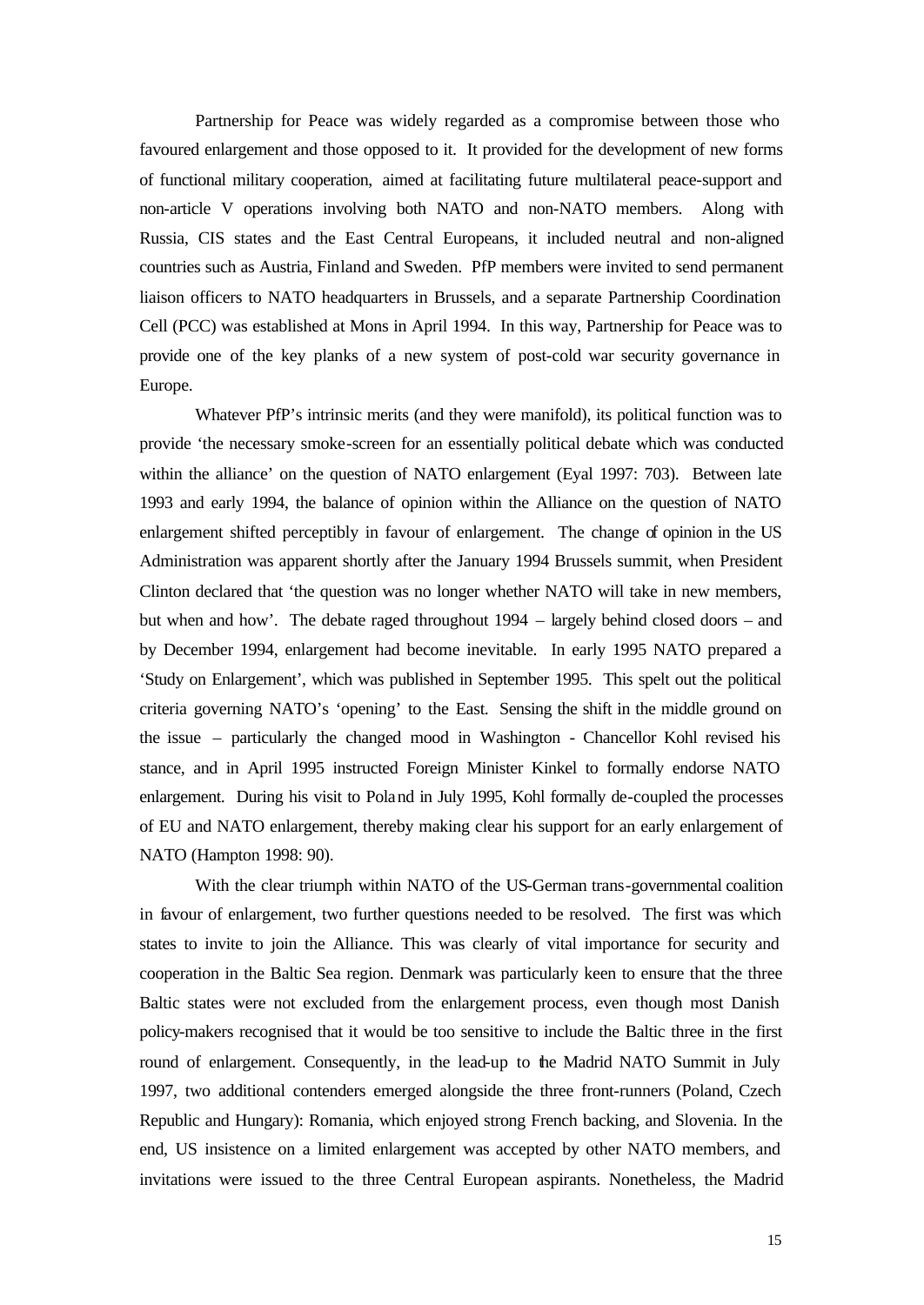Communique offered indirect encouragement to Romania and Slovenia, along with the three Baltic states (Lithuania, Latvia and Estonia), by commentating on the 'positive developments' and 'progress' achieved by these 'aspiring members' (NATO 1997: paragraph 8).

The second key issue associated with enlargement was how to minimise Russian opposition (Ruehl 1994). NATO hoped that by offering a strategic partnership between the Alliance and Russia, Moscow's opposition to NATO enlargement would be diluted. Chancellor Kohl was particularly concerned to bring the Russians on board, and played a leading role in diplomatic initiatives designed to cement a new partnership between Russia and NATO. The result was the Founding Act of May 1997, which provided for the creation of a Permanent Joint Council (PJC). The Founding Act was very much a product of US-German cooperation. Germany and the USA provided the 'greatest stimuli for negotiations and for the agreement's wording', and the Act's 'decisive passages were formulated in Washington's State Department and in the Foreign Office in Bonn in collaboration with NATO headquarters in Brussels' (Kamp 1997: 317). The precise role and powers of the PJC were left deliberately ambiguous, given the different aspirations of the parties involved. NATO believed it would offer Russia a voice in European security issues, without giving them a veto over NATO's policy. The Russians, however, hoped it would provide them with effective leverage over NATO's actions – particularly in terms of future enlargements.

The decision to offer invitations to join NATO to Poland, Czech Republic and Hungary was finally taken at the NATO Summit in Madrid in July 1997. These three countries became full members on 12 March 1999. For NATO, however, future enlargement poses some difficult questions. The second and subsequent rounds of enlargement are likely to be much more difficult and controversial than the first round. There is no consensus within NATO on which aspirant countries to invite, although individual members have their preferred candidates. Russia would react strongly if an invitation were offered to Estonia or Latvia. More importantly, further enlargement could weaken the political coherence of the Alliance, and make its more difficult to reach consensus on future NATO policy. Yet not to continue with the enlargement process would generate enormous disappointment in aspirant countries, and raise equally difficult questions about NATO's ultimate purpose.

In Germany, a key actor in the enlargement process, Chancellor Schröder's government has not yet reached a clear position on the next wave of NATO enlargement. The previous government had been divided on the issue. Volker Rühe insisted that he would support on a 'southern round' of enlargement (Romania and Slovenia), but argued that it was essential not to further disrupt cooperation with Russia by offering NATO membership to any of the Baltic three. Klaus Kinkel, on the other hand, has seen himself an 'advocate' of the Baltic states, and was more concerned to address their security concerns. In early 1998, however, both ministries and the Chancellor's Office agreed to a common position: they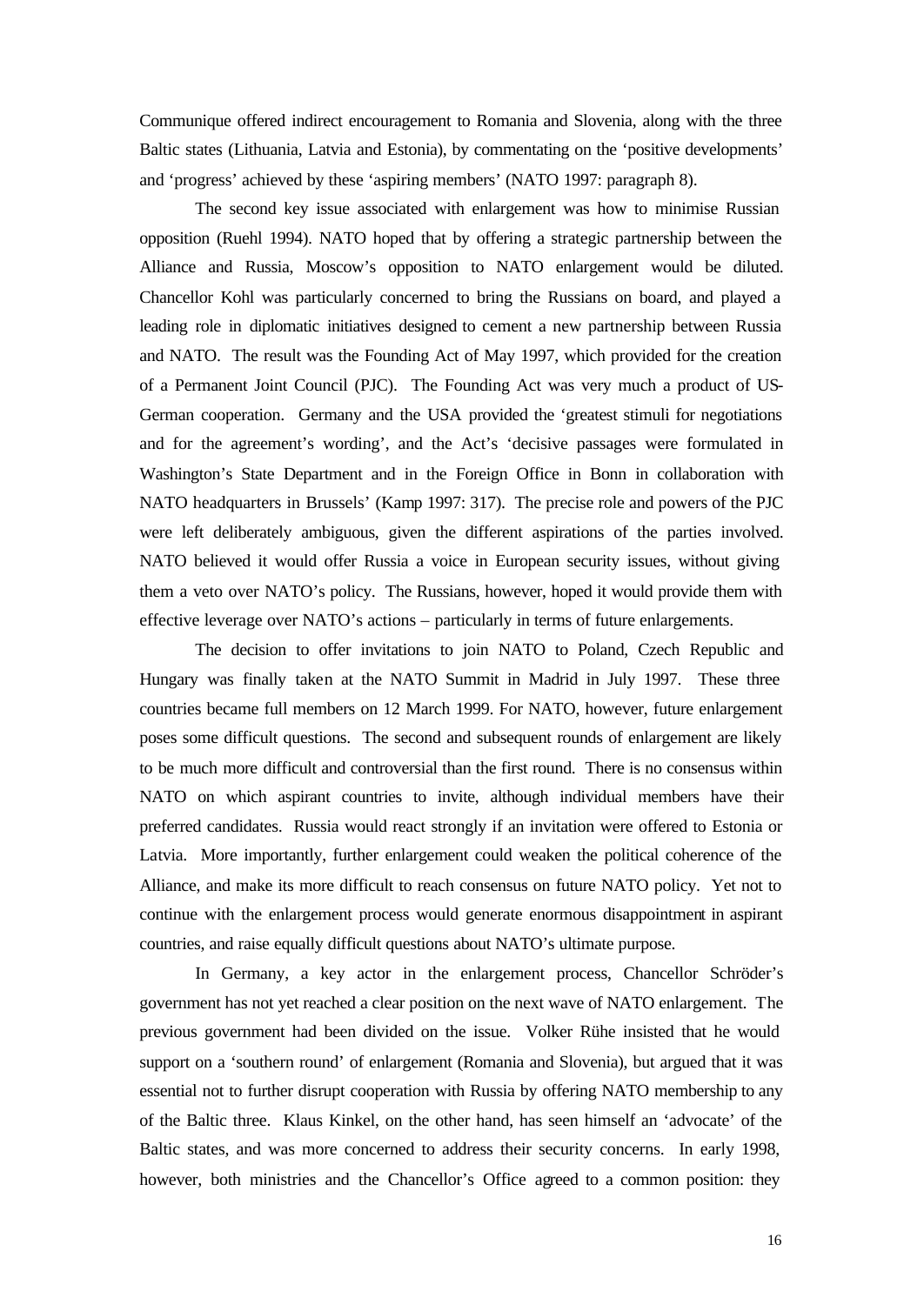would oppose an early commitment to a new round of enlargement, and – if the US insisted on a second round – seek to confine it to as few candidates as possible (Kamp 1998: 178).

This view on future NATO enlargement reflects a growing consensus within NATO more generally. It is widely recognised that a public commitment to a continuation of the enlargement process is essential in order to encourage an on-going process of reform in aspirant countries. It is also felt that NATO's standing would suffer if it were seen to offer membership to three Central European countries. On balance, there is a strong body of opinion within the Alliance that favours a process of consolidation and internal restructuring within NATO rather than a new round of enlargement. This will probably result in a slowingdown of the NATO enlargement process and its re-coupling to the process of EU enlargement. A consensus might then emerge in NATO for an offer of membership to Slovenia and Romania, and possibly Lithuania, which has no Russian minority. But it is widely recognised in Berlin that the offer of NATO membership to Estonia and Latvia would precipitate a major crisis in relations with Russia that few in the Alliance would welcome. This would undermine the system of cooperative security governance in Europe that is a primary goal of NATO policy. Finally, there are tough questions about the future size and membership of the Alliance, given that the larger NATO becomes, the more problematic it becomes to reach consensus on key issues. Alliance members are therefore likely to advocate a cautious approach towards subsequent rounds of NATO enlargement, preferring instead to concentrate diplomatic time and energy on strengthening security governance on a regional and pan-European basis.

#### PART FOUR

#### COOPERATIVE SECURITY GOVERNANCE AND MILITARY CRISIS MANAGEMENT

NATO enlargement dominated debates on the European security for much of the 1990s. In doing so, it largely obscured a more important question: the nature and purpose of the NATO, and the role of military force in Europe.

The first question to consider is the role and function of the Atlantic Alliance in a post-Soviet world. Given the central role NATO has traditionally played in the European security system, this question has far-reaching implications for the future reshaping of European order in the twenty-first century.

#### **'NATO the Elephant'**

According to the parable of the blind men and the elephant, there was once a group of blind men who set themselves the task of trying to understand the 'essence' of the elephant. The problem was that as they explored the elephant with their hands, they reached very different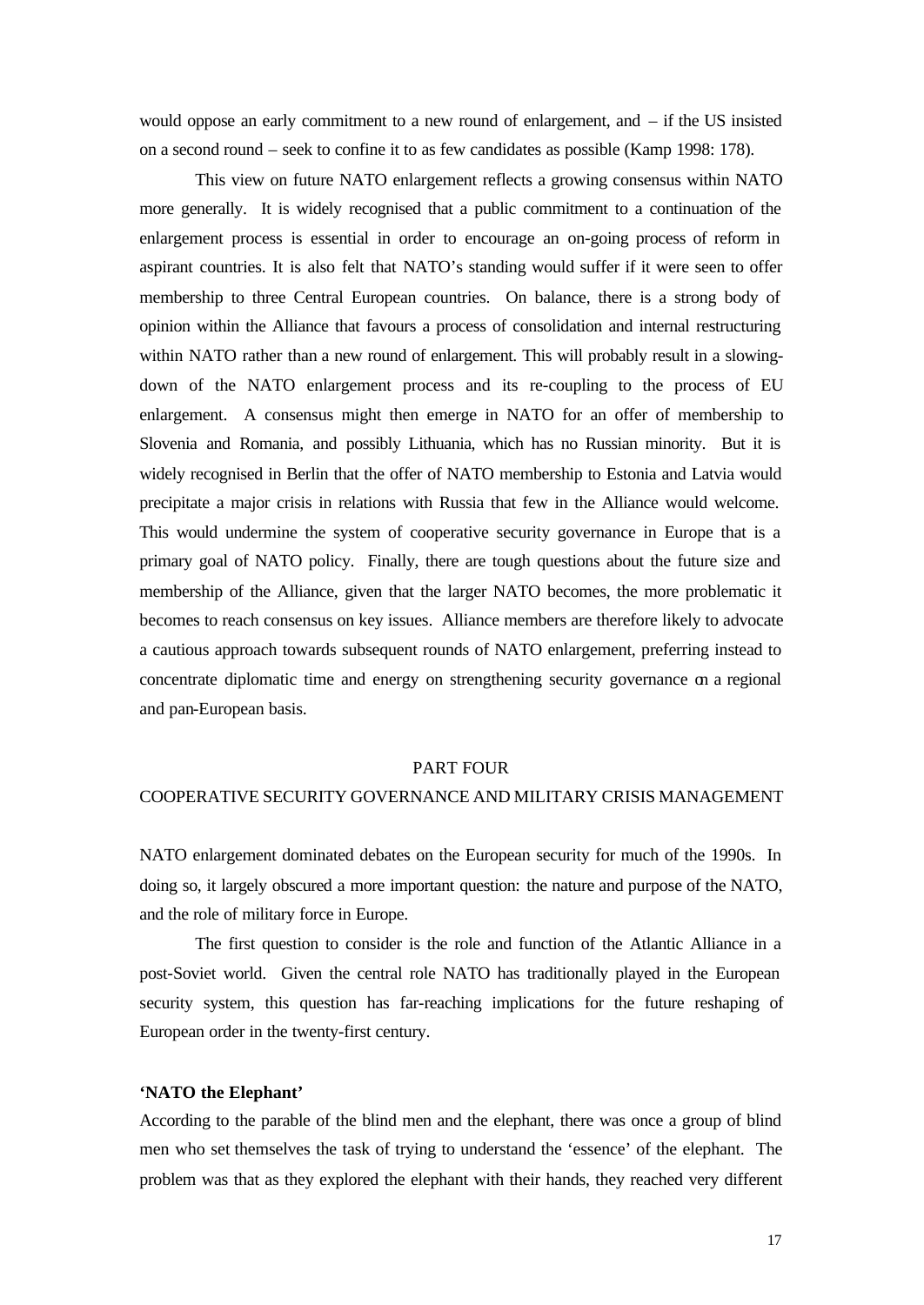conclusions. Some were most struck by the tusks, and formed an impression of the elephant as a fierce beast. Others were struck by the enormous ears, or the trunk, and formed other impressions of the elephant as a gentle, if not comical, creature. The result was a lively, but inconclusive debate about what constituted the 'essence' of the elephant (Lindfors 1999: 1; see also Puchala 1972).

The metaphor of the elephant is particularly apt when it comes to the contemporary debate on NATO's essential 'role' or 'purpose'. The fact that NATO's eastern enlargement took place days before the Alliance embarked on its first offensive military campaign raised an awkward question for its members, old and new – what was the essential purpose of NATO? What was the rationale of an Alliance created, in the words of its first Secretary General, Lord Ismay, 'to keep the Russians out, the Americans in, and the Germans down'? This fundamental question had been largely obscured by the controversies surrounding NATO enlargement (Vogel 1997), but was laid bare by the Kosovo campaign.

Like the elephant, NATO has a number of distinct features, each of which is accorded different weight by different observers. First: NATO offers collective territorial defence guarantees, enshrined in Article V of the Washington Treaty. Second: it institutionalises a permanent US security presence in Western Europe, thereby providing the organisational buckle of the transatlantic relationship. Third: it has created a multilateral system of defence cooperation designed to prevent conflict through institutionalised cooperation (historically important given concerns about Germany, and of more contemporary relevance given continued tensions between Turkey and Greece). Fourth: it provides an institutional basis for developing forms of cooperative security governance in post-communist Central and Eastern Europe. Fifth: it institutionalises a 'community of values' (*Wertegemeinschaft*) based on human rights, democratic government, the rule of law and the peaceful resolution of disputes (Schimmelfennig 1998). It is thus the organisational embodiment of the 'Western Community'. Finally, it facilitates practical military cooperation for non-Article V contingency operations such as the Gulf War, peace support operations such as Bosnia, and offensive campaigns such as the aerial bombardment of Serbia (March-June 1999). This has been dubbed the 'IFOR/SFOR model of NATO' (Schulte 1997).

In the course of the 1990s, the relative importance of these six key roles changed significantly. NATO began to mean different things to different people as the consensus on NATO's post-cold war security rationale began to fragment (Sloan and Forrest 1997). For its original cold war members, the Article V collective defence guarantee lost its over-riding importance. However, for the Central and East Europeans who aspired to NATO membership, Article V security guarantees were what they most coveted. They saw Article V as very raison d'etre of the Alliance, and were little interested in military crisis management operations in the Balkans or the Gulf. By contrast, the USA increasingly came to see in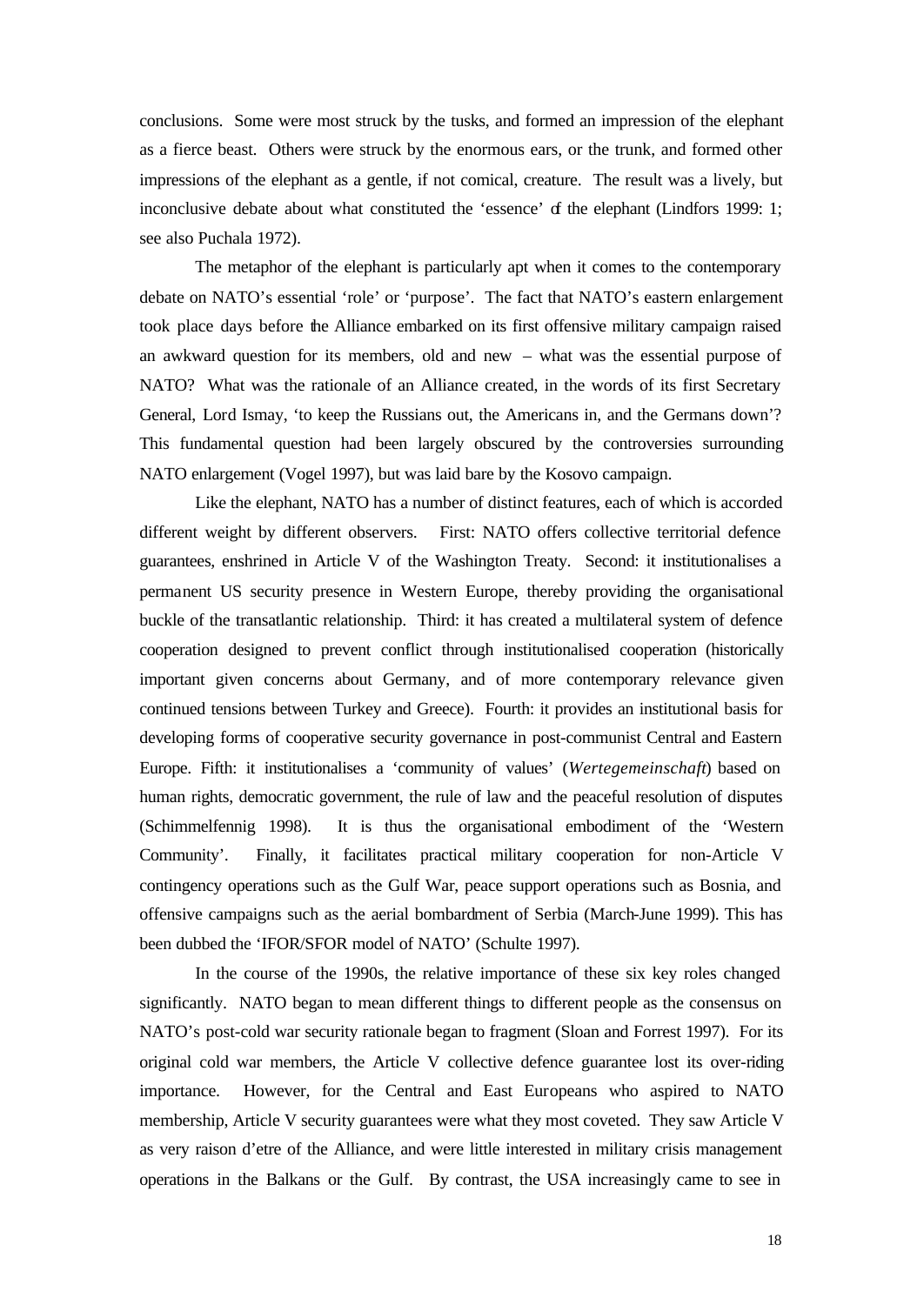NATO a potential instrument for global power projection in defence of 'common interests', and as the primary forum for exerting influence over European developments (Dembinski 1999).

For most West European NATO members like Germany or Denmark, on the other hand, NATO's primary utility no longer stems from its Article V security guarantees. NATO remains important to West European countries because it provides a multilateral framework for their security and defence policies. The US link remains important, but its no longer has the existential importance it had during the cold war. As regards NATO's future role, most West European Alliance members' preference is for NATO to function as an instrument for building cooperative security governance in the post-communist East. They have also welcomed the development of the 'IFOR/SFOR' model of NATO, above all because it provides a way of reconciling a range of discrete foreign and security policy objectives.<sup>10</sup>

For much of the 1990s, serious discussion of NATO's post-cold war rationale was over-shadowed by the controversies stirred up by the enlargement debate. Stanley Horelik of the RAND Corporation made clear in his evidence to the US Senate that the end of the cold war had left NATO in a torpor. 'In the presence of this conceptual vacuum', he argued, 'virtually the entire burden of reviving NATO has been laid on enlargement. Frankly, this burden is a lot heavier than enlargement can bear' (quoted in Haslam 1998: 123). As is usually the case with NATO, the agenda on NATO's post-cold war purpose was driven by US concerns. Within the Clinton Administration, a number of influential figures wanted to use NATO as the key instrument for restructuring European order. They believed this would reinforce US leadership in Europe and stimulate the transformation of NATO into an instrument for US-led military crisis management in defence of 'common interests'.

The testing-ground for this new US conception for NATO was the Balkans. The USbrokered Dayton Accords established a clear military role for the Alliance as the organisational core of IFOR. With the perceived success of the IFOR/SFOR mission in Bosnia, American confidence in the ability of NATO to act as an instrument of crisis management grew. At the same time, many Europeans actively sought greater US

 $10$  As Marie -Janine Calic has argued, this IFOR/SFOR model of NATO has a number of advantages from a West European (particularly German) perspective. First, participation in the multinational stabilisation force has helped legitimise out-of-area deployments for the Bundeswehr, and thus been an important part of the 'normalisation' of post-unification German foreign policy. Second, 'this model has reconciled divergent, namely pro-American and pro -French, foreign political objectives. Through the deployment of US troops in Bosnia, it has, on the one hand, addressed Germany's strategic interest in a strong and visible American commitment to European security matters. It has, on the other hand, been conducive to strengthening the German-French core through the establishment of the German-French brigade in Bosnia. Generally, French agreement to participate in IFOR under US command has been interpreted as a big step forward for the new European security architecture'. Third, it has provided a practical manifestation of security cooperation with Russia, to which Germany in particular is committed. 'In summary, from the German point of view there are many reasons to believe that the IFOR/SFOR model is, for the time being, more efficient in serving simultaneously military and institutional interests than a pure EU-WEU model' (Calic 1998: 18).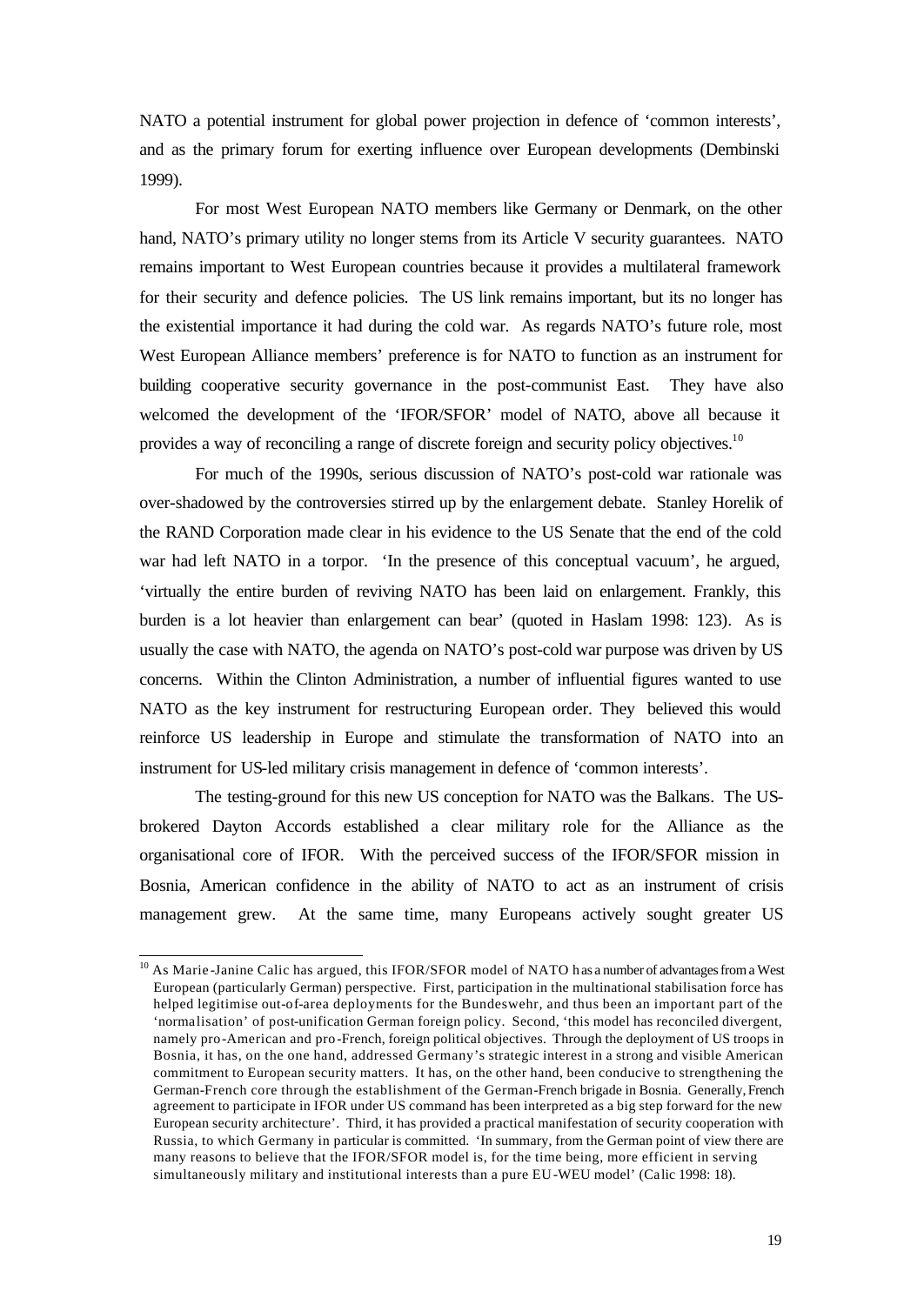engagement in the Balkans. In early 1998, for example, at a time of growing conflict between the UCK (the Kosovo Liberation Army) and the Serbian security forces, the German Foreign Ministry lobbied Washington to provide 'political leadership'. This reflected their growing frustration at the EU's continued failure to develop a coherent foreign and security policy towards the region (Pradetto 1999: 810). By the end of 1998 it was evident that Washington had decided to use NATO as an instrument for exercising US leadership in reshaping European security. One indication of this new resolve came in early March 1999, when NATO Secretary General Solana argued in *The Economist* magazine that a 'key role for NATO will be to establish long-term stability in the Balkans' (Solana 1999: 29). Shortly afterwards, NATO responded to Serbian brutality in Kosovo by launching 'Operation Deliberate Force', an intensive air campaign against the rump Yugoslav Federation.

#### **Kosovo and the Dilemmas of Humanitarian Intervention**

The Kosovo operation has been NATO's most ambitious effort to date to define a new role for itself, and constituted a watershed in the reshaping of post-cold war European security. After four decades of priding itself that it had achieved its goals through without ever firing a shot in anger, the 'most successful Alliance in history' embarked on a massive aerial bombardment of a sovereign state. For some, this presaged an ambitious attempt to redefine the basis of European order and the instruments with which it would be forged. The new basis of European order, it seemed, was to be human rights, as understood and practised in the West, not state sovereignty, as it had been since Westphalia (Habermas 1999). The vehicle for enforcing these human rights standards would be NATO, and its instrument would be military force. Consequently, as the political sociologist Ulrich Beck suggested, Kosovo represented a new defining moment in European history: the end of the Westphalian system and the birth of 'postnational war' based on a 'militaristic humanism'. Rather than war as a continuation of politics by other means, war was now to be a continuation of human rights by other means (Beck 1999).

'Operation Deliberate Force' - the sustained aerial assault on Yugoslav military and special police units, along with the civic infrastructure of the Yugoslav Federation that supported them – constituted a decisive watershed in post-cold war Europe. NATO's intervention took place without a UN Security Council mandate, and with an ambiguous status under international law (Preuß 1999; and Bring 1999). It was bitterly condemned by Russia, and precipitated the worse crisis in Russia's relations with the West since the end of the cold war. The questionable success of the operation, combined with the lack of political will to commit ground troops, places a question mark over the future of such operations. It certainly does not suggest that NATO has succeeded in defining a new role for itself. On the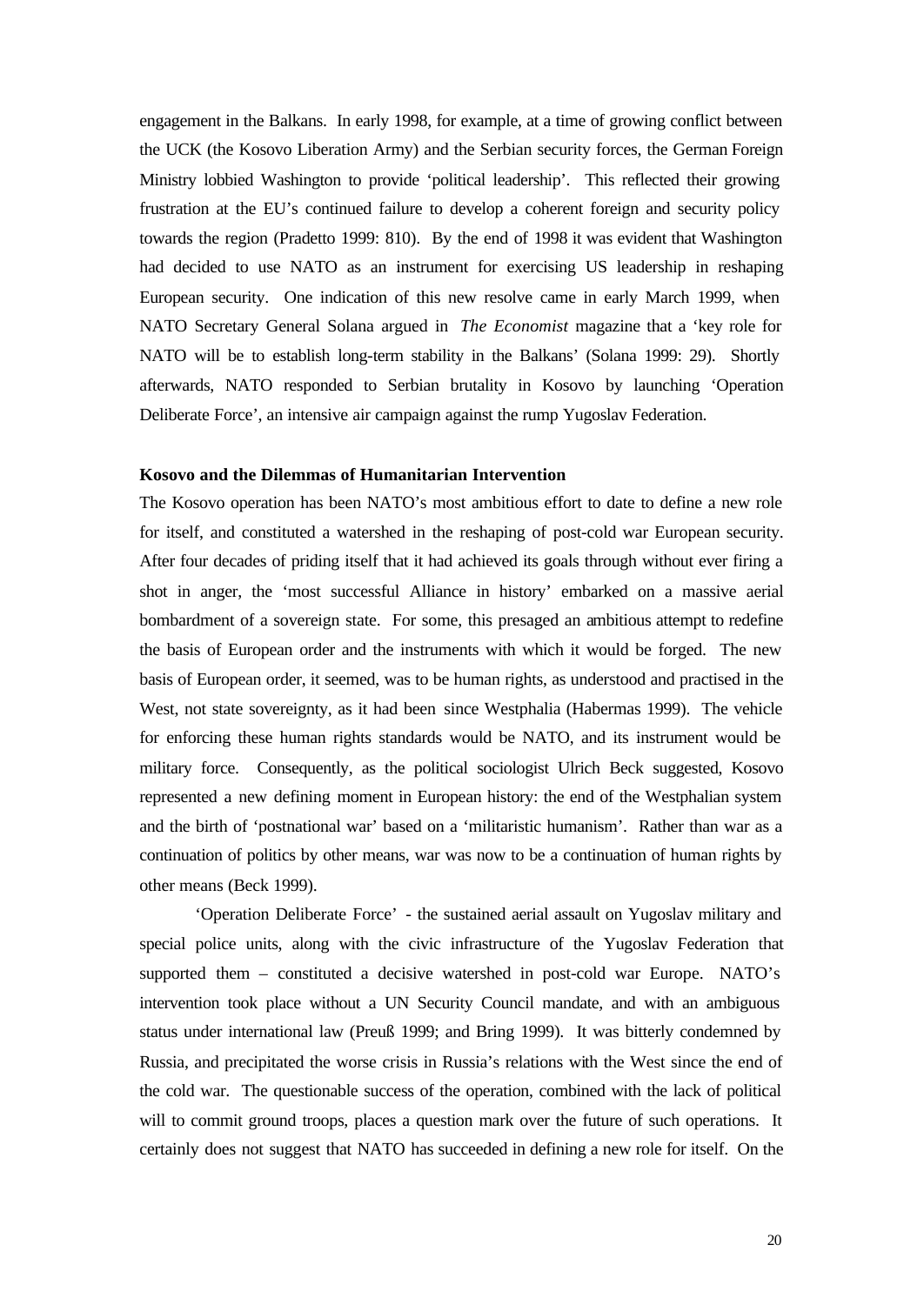contrary, Kosovo demonstrates that the Alliance continues to face a series of questions about its future rationale and purpose.

The Kosovo campaign generated a lively debate in Europe that revolved around three key questions. First: the lack of a UN mandate. This was clearly problematical from the start, and violated a widespread assumption that any NATO intervention would need 'an unequivocal mandate under international  $law<sup>11</sup>$ . Even if there is a 'right' to humanitarian intervention, self-mandating by NATO sets a dangerous precedent internationally. German Foreign Minister Joschka Fischer subsequently stressed the 'exceptional' character of Kosovo, and argued that it did not set a precedent for NATO to abrogate to itself the role of 'world policeman'.

Second: the relationship of means to ends. If the end of this military intervention was to prevent genocide and ethnic cleansing, why was there such opposition in many NATO countries to committing ground troops? If the prevention of another Holocaust was the moral justification for this intervention, why were so few Europeans and Americans willing to risk casualties in order to achieve this end? How effective was bombing as a means of humanitarian intervention? Did bombing prevent a human catastrophe, or precipitate one? These questions remain unanswered and will hang over any future humanitarian crisis in or around Europe.

Third: was a more effective European Common Foreign and Security Policy (CFSP) and a distinctive European Security and Defence Identity (ESDI) more or less necessary after Kosovo? US leadership was clearly crucial to the bombing campaign, but it also raised concerns in some quarters about America's 'arrogance of power'. Such concerns were fuelled by the US Senate's subsequent rejection of the Comprehensive Test Ban Treaty (CTBT) in October 1999, along with indications that the USA was becoming more and more frustrated by the slow and ponderous decision-making processes of multilateral bodies such as the UN, WTO and even NATO. This points to a future source of tension in transatlantic relations. On the one hand, many West Europeans have sought to cultivate a close transatlantic partnership with Washington, particularly the British, Germans and Dutch. On the other, these countries – particularly Germany which regards itself as a *Zivilmacht* ('civilian power') – are committed to multilateral cooperation and the rule of international law. Given its dominant international power position, the USA seems less and less willing to constrain itself by multilateral structures – be the UN, the CTBT or NATO. If in the future the US chooses to

 $11$  At the Wehrkunde conference in Munich on 6 February 1999, Chancellor Schröder made the German position clear: 'But the readiness to assume more responsibility also means that international, out-of-area military missions must be based on an unequivocal mandate under international law. As a rule, this would be a mandate from the UN Security Council or action under the aegis of the OSCE. A community defined by values, such as our transatlantic Alliance, cannot afford to be complacent on this issue. This principle may only be abandoned in exceptional cases: to prevent humanitarian catastrophes and grave violations of human rights, i.e., when immediate action is urgently called for on humanitarian grounds' (quoted in Assembly of the WEU 1999: 9).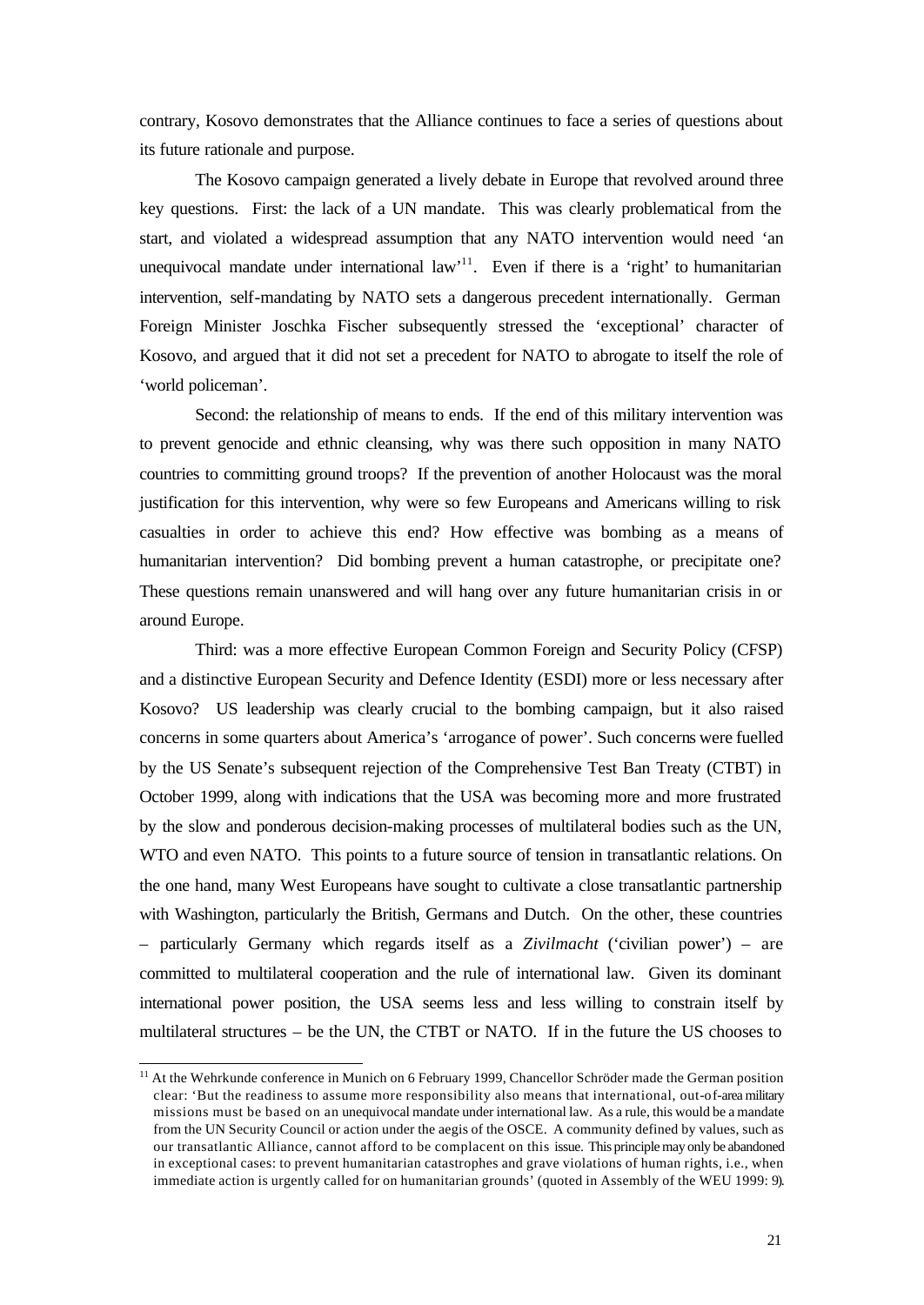by-pass multilateral institutions and treaties and calls on its allies to support it, West European countries like Germany may find themselves caught in a dilemma between acting as a 'loyal ally' for America, or working to strengthen international law and multilateral cooperation.

#### **'Cooperative Security Governance' in Europe**

In the context of the debate on NATO's future role, a strong body of opinion in Europe has emerged with a clear preference for NATO to develop its role in security governance. As has already been noted, there is a broad consensus across much of the political spectrum in many European NATO countries that the Alliance can best contribute to European order by functioning as an integral element of a cooperative European security system, rather than as an instrument of global military crisis-management. This reflects Europe's geostrategic interests, the broadly positive experience of multilateralism in the continent and a recognition of engaging Russia in a web of pan-European cooperation. Karsten Voigt (1997: 39) has argued that such a cooperative security system should be based upon interlocking and functionally diverse institutions, consisting of the OSCE, the EU, the Council of Europe and regional or sub-regional organisations. An important element of such a cooperative security system is the network of arms control agreements and confidence-and security-building measures (CSBMs) agreed in the late 1980s and early 1990s, together with their intrusive verification regimes (Croft 1996: 129-31). Within this cooperative security system, NATO's role is to provide the hub of an emerging network of what can best be called 'security governance'.

The concept of security governance draws from the 'new institutionalism', regime theory and ideas concerning security communities. Regimes themselves constitute the 'building-blocks of international governance' (Rittberger 1993: 9). 'Security governance' thus refers to the broader corpus of regimes and informal governing arrangements within a regional security complex. These security arrangements generate 'patterned behaviour' based on implicit rules and understandings. They are governed by a distinct set of norms, in the sense of 'collective expectations about proper behaviour for a given identity' (Jepperson, Wendt and Katzenstein 1996: 54). The notion of security governance thus refers to patterns of behaviour that are not simply a function of the balance of military forces or the 'hard' security guarantees of military alliances. Cooperative security governance is based on negotiation and policy co-ordination in a non-hierarchical environment, and consensual decision-making without coercive means of compliance (Rosenau 1997: 146). Such security governance can help reinforce cooperative patterns of behaviour and shared understandings, thereby generating the degree of trust and social capital upon which a stable peace order depends (Adler and Barnett 1998).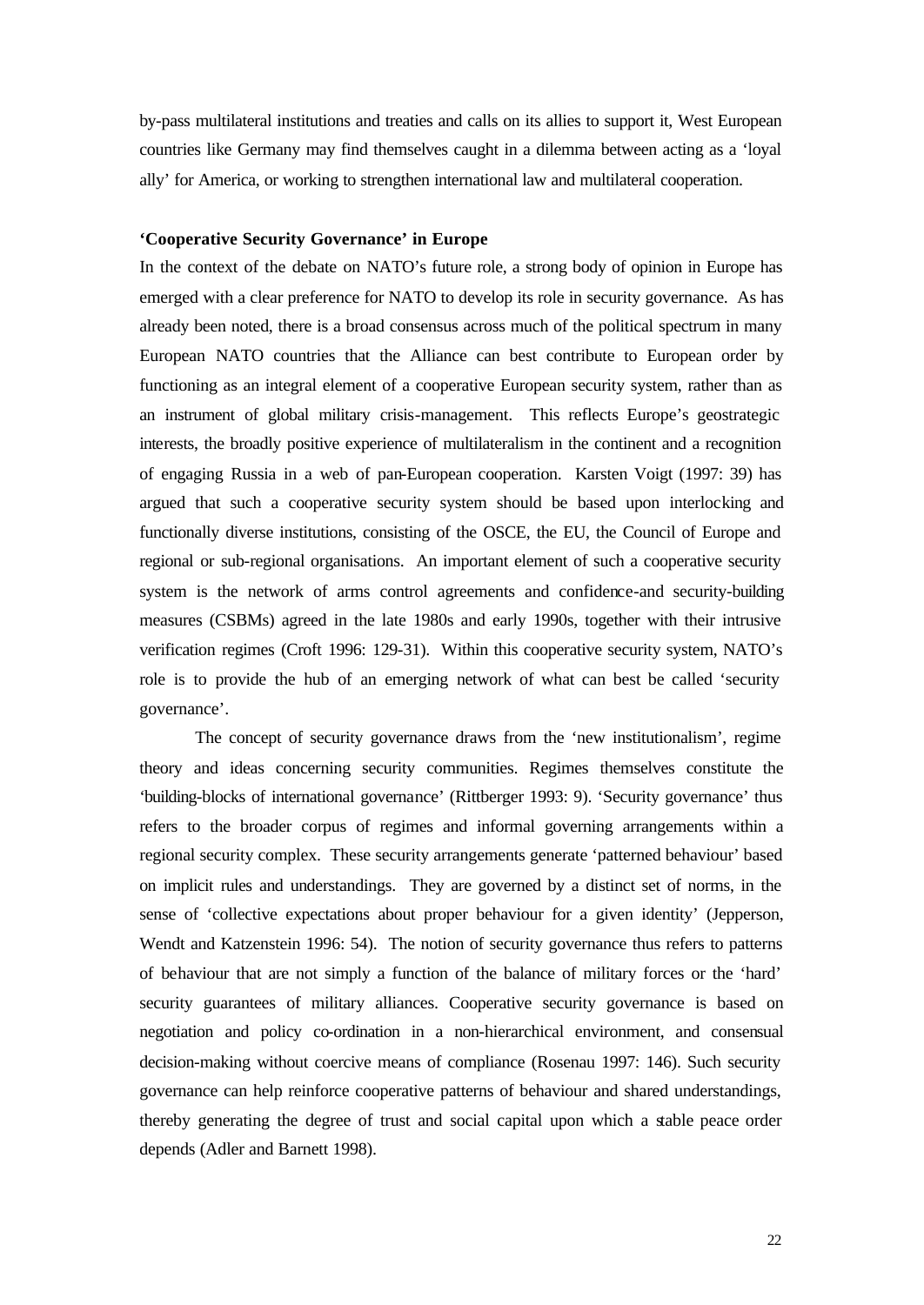NATO contributes to cooperative security governance in Europe through fostering functional military and security cooperation, primarily in the framework of PfP, the EAPC (Euro-Atlantic Partnership Council), the Russia-NATO PJC (Permanent Joint Council) and the NATO-Ukrainian Charter.<sup>12</sup> This functional military and security cooperation derives from, and helps generate and reinforce, shared values and common interests. It also extends beyond the existing nineteen members of NATO to include both EU 'neutrals' and the new democracies of Central and East Europe. This was exemplified by the IFOR deployment in Bosnia, where a Nordic Brigade was created comprising NATO Danish and Norwegian troops, non-NATO Swedish, Finnish and Polish forces, and contingents from the Baltic States. This Nordic Brigade operated along-side Russian troops, 'all under US command and Alliance auspices' (Asmus and Nurick 1996: 136). This form of functional military cooperation reflects a widely shared view in Europe that the 'most important task facing the transatlantic alliance after the Madrid Summit [is] to ensure that the barriers between NATO membership and non-membership become increasingly blurred' (Francke 1997: 19).

The nature of the new system of security governance emerging in post-cold war Europe can be illustrated by reference to the Baltic Sea region (Scharioth 1997: 34). The restructuring and 'Europeanisation' of NATO around the concept of Combined Joint Task Forces (CJTF) is strengthening the regional dimension of the Alliance (Lepgold 1998: 100- 02). This is evident in the Baltic Sea region, where regionally based PfP exercises involving Partner countries are being organised by the regional CJTF (Heurlin 1997: 6, 10). One interesting development is the suggestion that Sweden – as a non-NATO member and EU 'neutral' – could play a role in organising regional PfP exercises involving, inter alia, the Baltic States and Russia. This would address strengthen NATO's security cooperation with the Baltic States without isolating Russia and fuelling further mistrust in Moscow.

If PfP and the EAPC were to be developed along such lines, NATO could be used to facilitate new forms of security cooperation and dialogue within a broader system of security governance involving other multilateral structures. These include the OSCE, the Council of Europe and the EU, along with regional organisations such as Council of Baltic Sea States (CBSS), the Central European Free Trade Association (CEFFTA) or Black Sea Economic Cooperation (BSEC). The OSCE and the Council of Europe provide an important set of political and legal instruments for addressing the problems of democratic transition and minority rights throughout Central and Eastern Europe (Maeder-Metcalf 1997: 5). The EU,

 $12$  In his comments to the Hanns Seidel Stiftung in Munich on 4 November 1997, NATO Secretary-General Solana argued that the Alliance 'has assumed the role of catalyst for increased cooperation and integration in Europe. Through the Alliance's cooperative approach, almost all countries in the Euro -Atlantic area are now bound together in a common commitment to a more peaceful, stable future'. In this regard he stressed the importance of the Partnership for Peace programme, which has 'created a pattern of interaction, cooperation and joint activity among the military and defence structures of Allies and 27 Partner countries in Europe (*Atlantic News* 31: 2963, 7 November 1997).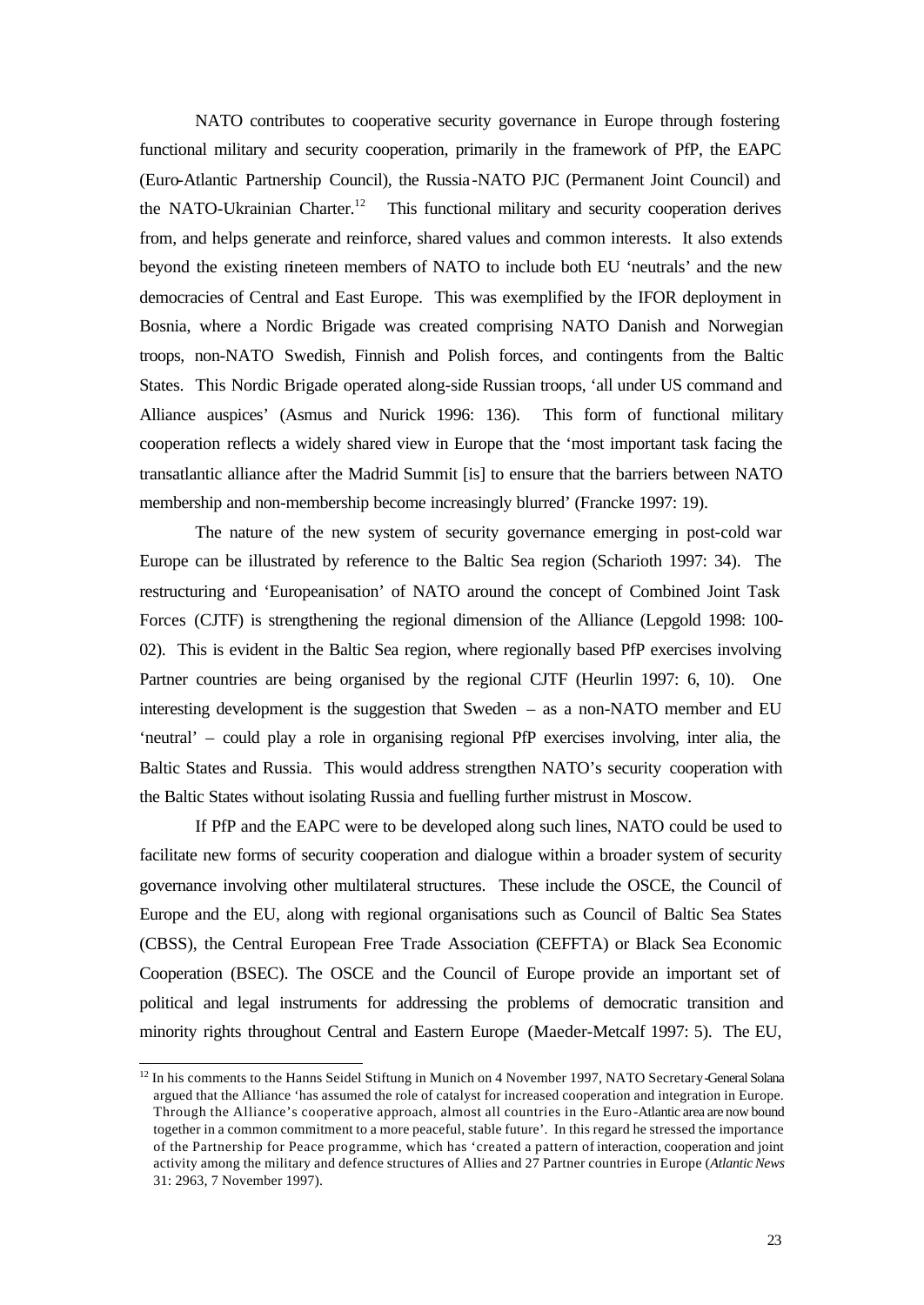for its part, facilitates trade and deepening economic relations and provides a powerful stimulus for a comprehensive reform process. Finally, regional organisations such as the CBSS encourage functional cooperation on issues such as environmental protection, trade, policy harmonisation and transnational crime. Such functional diversity within an interlocking arrangement of multilateral organisations could provide the foundation for a new system of cooperative security governance in Europe.

The development of such a system of cooperative security governance is feasible in the Baltic Sea region given its regional and historical identity (often associated with the concept of a 'new Hansa'); the influence of the Nordic countries; and the success in managing regional ethno-national tensions. Similar forms of cooperative security governance have also emerged in Central and Eastern Europe – embracing the Visegrad countries and Slovenia; and extending into Bulgaria and Romania in the South-East, and Ukraine in the East. In some respects, the first round of NATO enlargement has reinforced cooperative security governance in Central and Eastern Europe, in particular, because of Poland's key role as a bridge between the Alliance and its strategic partners, Lithuania and Ukraine (Feldman and Gareis 1998; Tedstrom 1997: 18). Russia's relationship to these nascent forms of security governance is more ambiguous, particularly after Kosovo. Despite a wave of anti-Western sentiment, Russia has not excluded itself from these developing forms of security governance – most notably in the Baltic Sea region, the one point at which Russia is in direct geographical contact with the 'West' (more specifically, the EU).

Despite its obvious preference for security governance, however, tough questions remain which NATO members need to confront more directly. What happens when security governance breaks down? How should the Alliance and its partners deal with areas (such as the Balkans or the Caucasus) where intractable conflicts make the emergence of security governance highly problematic? How should the West respond to ethnic cleansing, atrocities and widespread violations of human rights? Is there now a right to humanitarian intervention, superseding the Westphalian principle of non-intervention in the internal affairs of sovereign states ( Brock 1999)? If so, who has the right to act, and under what authority? Should humanitarian intervention only take place with a UN Security Council mandate, or does NATO have the right to mandate itself to intervene? The fact that these questions are now at the heart of the European security agenda illustrates the extent to which the pillars of the Westphalian system (based on the principle of state sovereignty) have disintegrated, and suggests that a new 'neo-medieval' system of order based on human rights and ethical concerns may be beginning to evolve.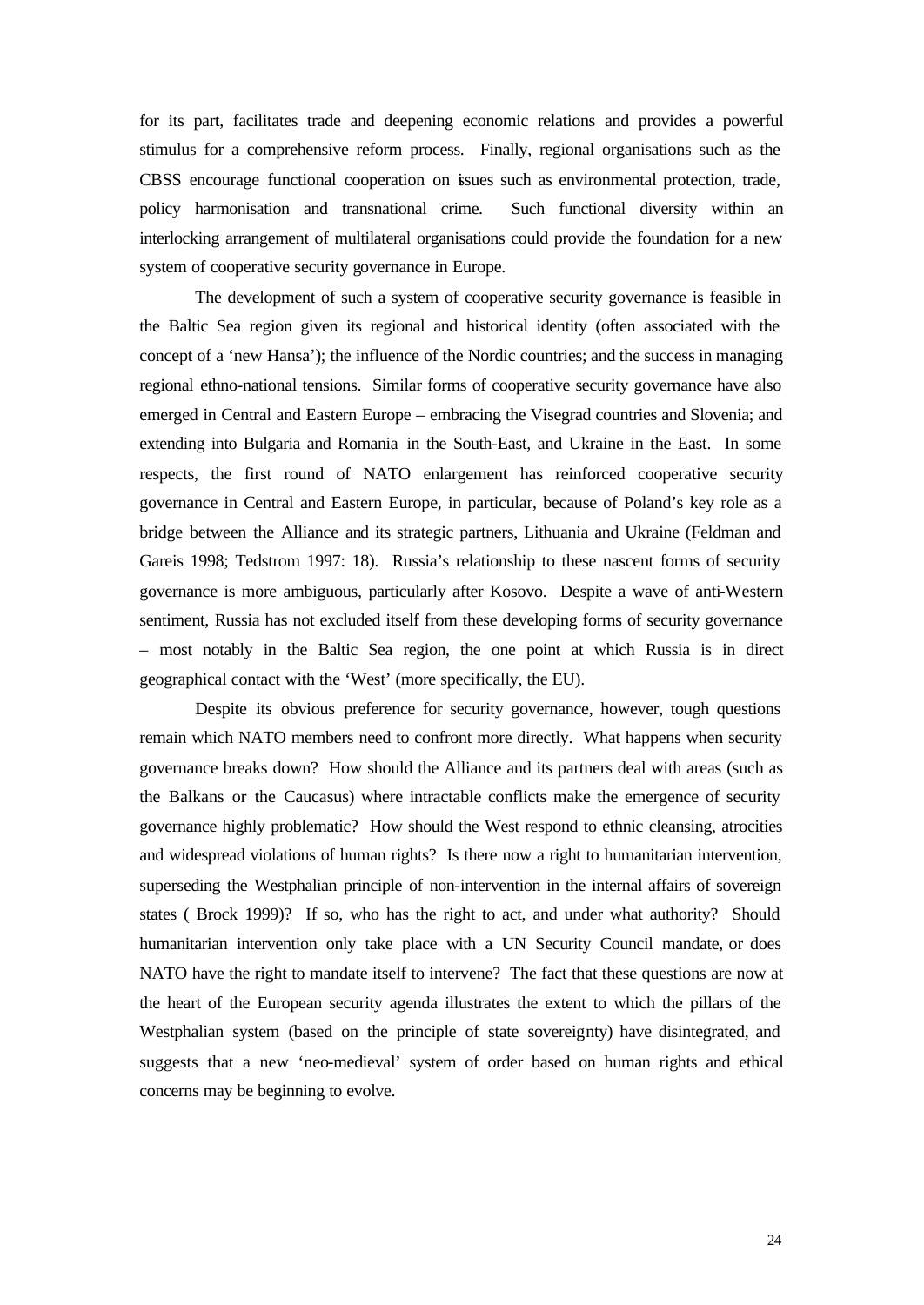#### **NATO's New Security Concept**

Questions of humanitarian intervention and military crisis-management were central to the debates surrounding the historic fiftieth anniversary summit of NATO in Washington in April 1999. This was initially billed as the occasion for a triumphant anniversary celebrations, at which its three new members would be formally welcomed welcomed into the fold. In the event, however, the mood in Washington was decidedly sombre. The summit took place at a moment when NATO was engaged in major military operations against a sovereign state, and any anniversary celebrations were overshadowed by unfolding tragedy in Kosovo.

The most important outcome of the Washington summit was the long-awaited 'New Strategic Concept', which was to provide a clear definition of NATO's post-cold war mission. The debate on the new Strategic Concept had revolved around three key issues. First: the core functions of the Alliance. There was a broad consensus that collective defence, transatlantic partnership and reinforcing security should remain core tasks. However, Washington favoured giving military crisis management, if not an equal weight with collective defence, then at least a prominent place in the ranking of NATO's core tasks. Indeed, some influential US security analysts advocated giving NATO a key role in tackling threats to global energy sources, proliferation and terrorism (Dembinski 1999: 789). Linked to the question of its core tasks was the second question, the geographical reach of the Alliance. Should NATO be an instrument for world-wide crisis management, or confine itself to crises in and around Europe? Madeline Albright advocated the transformation of NATO into a 'force for peace from the Middle East to Central Africa'. On the other hand, the majority of Europeans – including the Germans – favoured a more limited and regionallyfocused role for the Alliance (Kamp 1998). Third, the problem of mandating non-Article V operations: could NATO mandate itself, or could the legitimacy of such operations only be provided by a UN Security Council resolution. Whilst the US resisted any restrictions on the Alliance's freedom of action, Germany, France and most European democracies argued that an international mandate was essential for non-Article V operations (Pradetto 1999: 806; Assembly of the WEU 1999: 5).

In the end, the New Strategic Concept agreed at the Washington summit was a classic compromise document which sought to shroud underlying policy differences in ambiguous diplomatic formulae. The Alliance's 'fundamental security tasks' were defined as follows: first, providing 'one of the indispensable foundations for a stable Euro-Atlantic security environment' based on democratic institutions and the peaceful resolution of disputes. Second: transatlantic 'consultation' on their 'vital interests'. Third: 'deterrence and defence'. In addition, NATO was to 'enhance the security and stability of the Euro-Atlantic area' through 'crisis-management' and 'wide-ranging partnership, cooperation and dialogue with other countries in the Euro-Atlantic area, with the aim of increasing transparency, mutual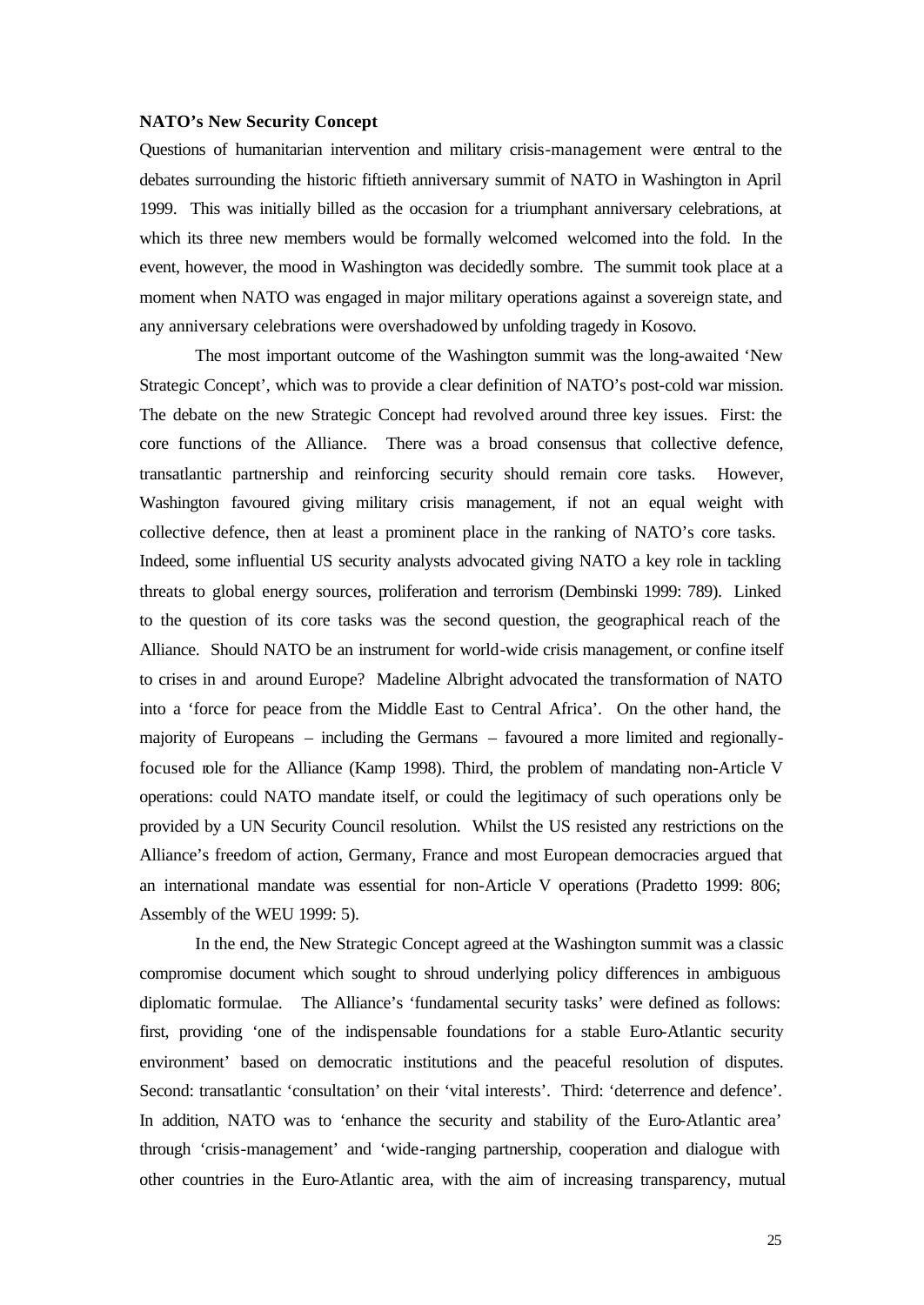confidence and the capacity for joint action with the Alliance' (i.e., what has been termed above, *cooperative security governance*). The precise geographical borders of the 'Euro-Atlantic area' were, however, not defined. It was also noted that the security interests of members could be adversely affected by developments in distant regions. The document skirted around the thorny question of the mandate, arguing that crisis response activity must be 'consistent with international law', without explicitly mentioning the need for a UN mandate. In conclusion, whilst the new Strategic Concept sought to provide some broad definitions of 'NATO's enduring purpose and nature and its fundamental security tasks', in practice the Alliance's future role in European order will be determined by the lessons Alliance members draw from the Kosovo war.

Thus despite the advent of the long-awaited New Strategic Concept, the debate on NATO's post-cold war role and purpose will remain. The Kosovo operation posed as many questions as it settled, and has therefore not given a precedent for future Alliance policy. The main lesson of 'Operation Deliberate Force' has been the enormous problems and dilemmas associated with humanitarian intervention. Rather than heralding the advent of a new system of European order based on the categorical imperative of human rights, Kosovo indicates that the Europeans have entered uncharted territory. European order is no longer solidly based on Westphalian principles of territorial sovereignty, but neither is it clear who has the authority to respond to gross violations of human rights, and how. As German Defence Minister Rudolf Scharping has written (1999: 222-23), a 'new balance between two principles of international law needs to be worked out namely state sovereignty and the universal validity of human rights. The conflict over Kosovo, the intervention against genocide and major crimes against humanity, is hopefully the start of such an international learning process'. Given the problems NATO faced in trying to achieve its objectives by bombing, and the fact that it now finds itself committed to a long-term presence in the Balkans, Alliance members are likely to be much more cautious before embarking on similar forms of humanitarian intervention. At best, 'coalitions of the willing' involving selected groups of NATO members may be formed to deal with specific security problems.

There are also some indications that one consequence of Kosovo will be intensified efforts to develop a more effective and coherent European Security and Defence Identity (ESDI). The British, French and German governments has certainly signalled a strong interest in developing an EU capacity to conduct a robust Common Foreign and Security Policy (CFSP), including a military option. This will probably involve using NATO assets under a WEU 'hat' on the basis of the CJTF concept, although what this means in practice is still not clear. The Europeans new-found interest in reinvigorating the CFSP was evident at the Cologne EU Summit in June 1999, which outlined a strategy for absorbing the WEU into the EU in order to give the latter the capability to conduct 'Petersberg tasks' (i.e., conflict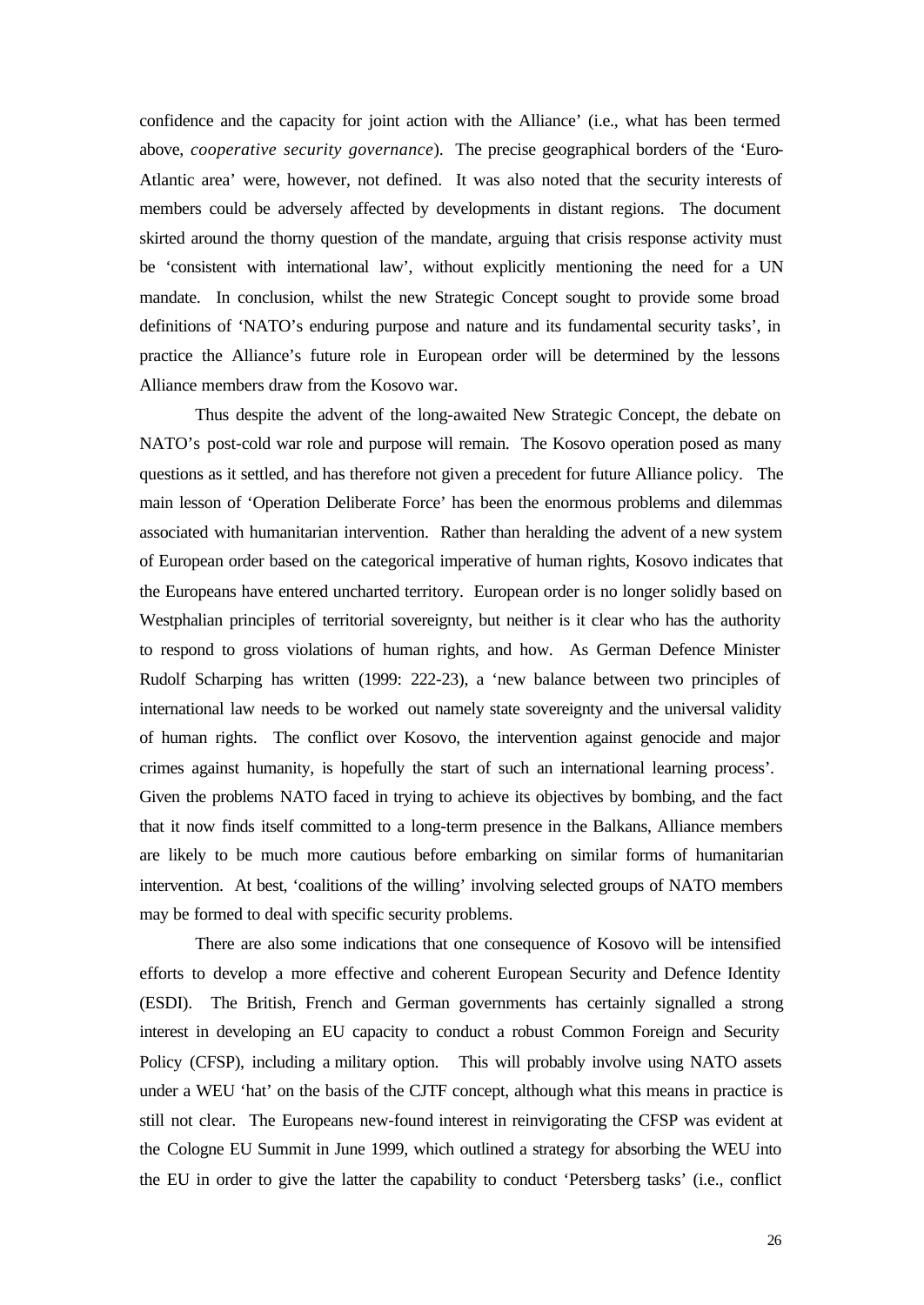prevention and peace support operations). As we shall see in the following section, this opens the way for the EU to play a potentially more active foreign policy role in the reshaping of European order in the twenty-first century.

#### PART FIVE

#### THE EU AND BALTIC SEA SECURITY

Despite dire predictions to the contrary, the NATO Alliance has responded successfully to the challenges to the post-cold war world, and succeeded in maintaining its dominant place in Europe's security architecture. Nonetheless, the more diffuse and multi-faceted nature of the contemporary European security agenda means that NATO is unable to tackle all aspects of Europe's security risks and challenges. Nor can it contribute alone to the task of extending the transatlantic zone of stable peace into Central and Eastern Europe, including the Baltic Sea region. For these reasons, NATO's security governance must be developed in cooperation with other institutions in Europe. First and foremost amongst these is the European Union, which – especially since enlargement to include, inter alia, Sweden and Finland in 1995 – has come to exercise a strong and growing presence in the Baltic Sea region. In this section, therefore, we shall briefly consider the security role played by the EU in the Baltic area.

#### **The EU and European Order**

l

In a speech given in Brussels at the Palais des Académies in September 1993, the then Swedish Prime Minister Carl Bildt argued that there had been four main sources of conflict in Europe since the Napoleonic wars: French-German relations; Poland's relations with its neighbours; Russia's place in the European states system; and security in the Balkans. The first two, he argued, no longer threatened European security, whilst the last two remained major sources of concern. The key to the solution of all these conflicts was the European Union. It was the 'motor and heart of the new efforts to guarantee security and stability in Europe' (quoted in Agrell 1994: 46).

The EU's importance stems from role it has played in facilitating the emergence of a 'zone of stable peace' in post-war Western Europe (Singer and Wildavsky 1996). The EU is not the only factor leading to the emergence of this zone of stable peace, which has been 'over-determined' by a series of related but distinct processes $13$ . Nonetheless, it is its most

<sup>&</sup>lt;sup>13</sup> For example, a Nordic zone of stable peace or security community has emerged in the absence of the EU, or of an integration project comparable in scope and ambition to that of the original ECSC/EEC (Archer 1996). For an analysis of the forces that have transformed post-war Western Europe and facilitated the emergence of a security c ommunity, see Hyde-Price (1997). As Dieter Senghaas has noted, much more research is needed on the processes and casual mechanisms leading to the emergence of zones of stable peace (Senghaas 1997: 9-13).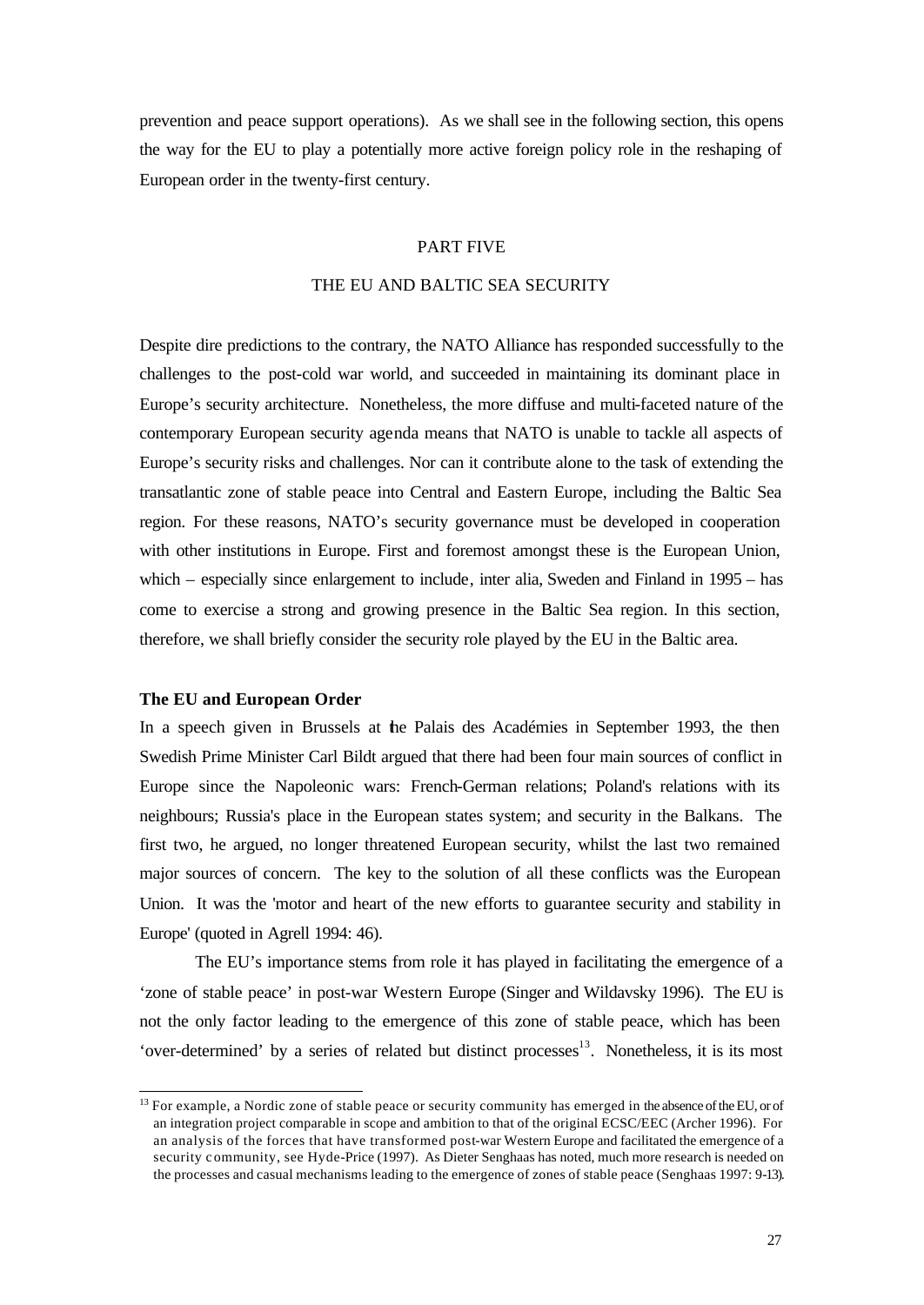significant institutional expression, and helps ensure its continued stability and cohesion. It does this by helping to reduce the 'friction' generated by the interaction of sovereign states in international society. It also provides a means of balancing institutionalised cooperation and multilateral integration with continuing national diversity and the heterogeneity of political communities in Europe. In other words, it facilitates a balance between European unity and diversity - which (in Deutschian terms) is the defining feature of a pluralistic, rather than amalgamated security community (Deutsch 1957).

The EU has helped foster a more peaceful and stable peace order in post-war Western Europe in five main ways. First, it provided an institutional framework for post-war reconciliation - especially, although not exclusively, between France and Germany. The Schuman Plan (signed into life on April 18 1951) was partially conceived as a de facto Franco-BRD peace treaty, whilst the ECSC itself was seen as a 'peace project' (Judt 1996: 17). In this way, the EU integration process has contributed to the solution of the 'German question', the cause of three major wars in Europe.

Second, multilateral integration has helped change EU member states' perception of their interests and preferences. By providing fora and mechanisms for exchanges of information, multilateral institutions such as the EU can help states identify common interests and thereby facilitate international cooperation. Robust multilateral institutions such as the EU 'constrain opportunistic behaviour, and they provide focal points for coordination. They make a difference not by imposing order "above the nation-state" but by creating valued networks of ties between states. Among potential adversaries they may alleviate the security dilemma. In short, institutions provide a common reference for leaders trying to struggle with turmoil and uncertainty' (Keohane 1993: 3).

Third, the EU has helped change the process of collective identity formulation in Western Europe (a process theoretically analysed by Wendt 1994). This is particularly marked in countries located in the cultural and geographical terrain once occupied by the Carolingian Empire, where the EU has helped foster a sense of common purpose and identity (a 'we-feeling', in Deutschian terms). The EU has helped tame nationalism, and has created a situation in which 'there is nothing especially controversial today about being "European"' (Judt 1996: 76). Indeed,

In western Europe..., except in the most extreme nationalist circles of France, Austria, and among subsections of the British political class, there is nothing especially controversial today about being "European" -- it carries no suggestion of the lack of properly "national" sentiment. To be "European" does not entail casting aspersions upon your fellow citizens, nor does it imply keeping one's distance from them. This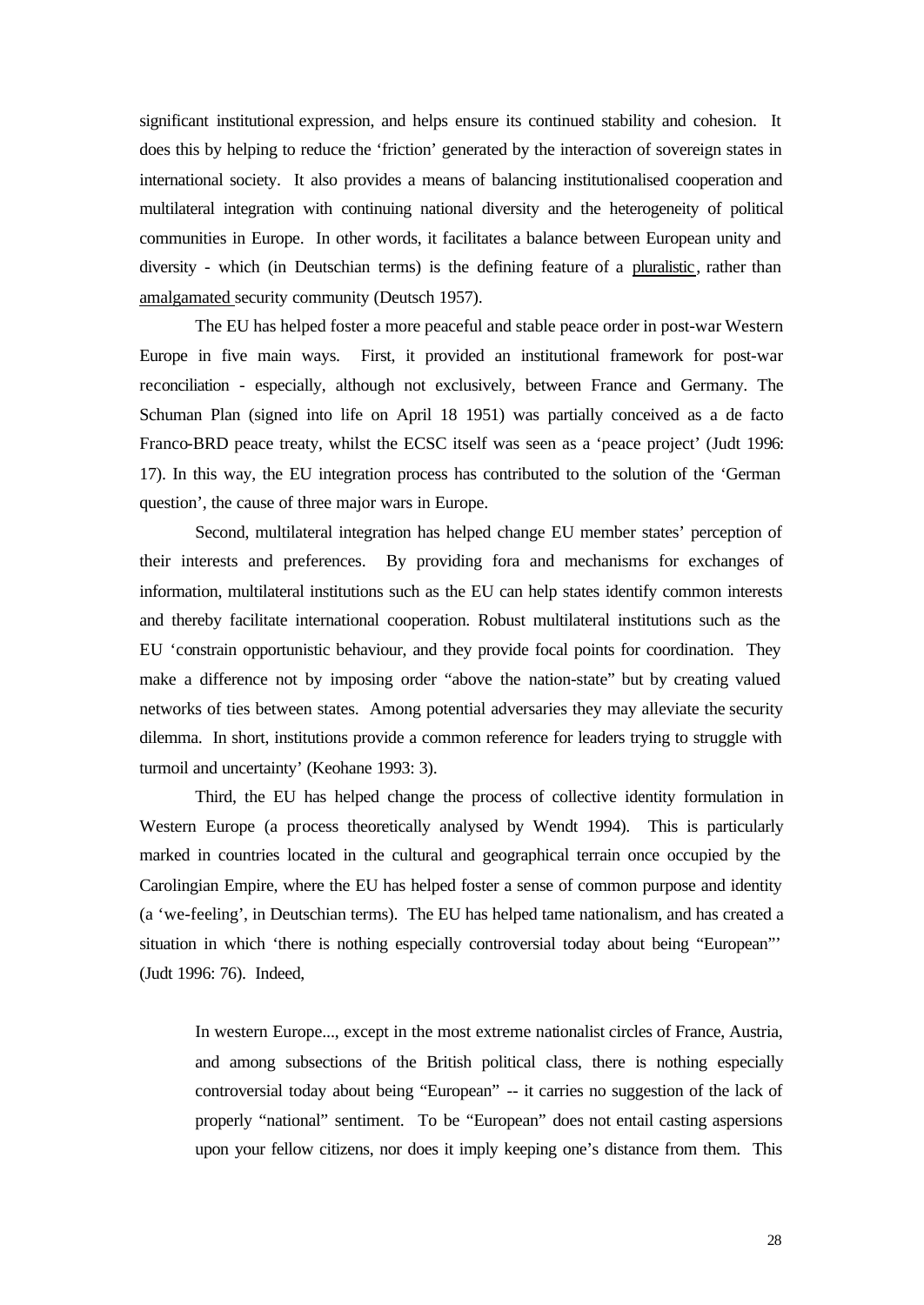is a real and significant achievement for the European Union, and one worth emphasizing (Judt 1996: 76).

Fourth, in the 1980s, the EU helped the process of democratisation in southern Europe, thereby helping to lay the foundations for building a stable peace in southern Europe (although these foundations are somewhat weak in the case of Greece and Turkey).

Finally, the EU exercises a 'presence' in the international system as a 'civilian power': it is widely seen as embodying a community of stable and prosperous democracies, cooperating peacefully together in multilateral institutions. It therefore provides an important role model and pole of attraction for many in Central and Eastern Europe.

#### **The European Union and the Baltic Sea Region**

With the enlargement of the EU in 1995 to include two Scandinavian countries, Sweden and Finland (along with their fellow former-EFTA member Austria), the centre of gravity of the Union has shifted perceptibly northwards. The Baltic is now effectively an 'EU lake'. To its east and north, it is surrounded by EU member states (Germany, Denmark, Sweden, Finland). Poland and Estonia, along the southern coast of the Baltic will be 'first-wave' new members. Lithuania and Latvia have Europa Agreements, and hope for future membership. And Russia has signed a Partnership and Cooperation Agreement (PCA) which came into force on 1 December 1997. Since 1995, therefore, the Baltic has become an area of significant interest for the EU.

The EU's growing role in the Baltic has been reflected in a number of ways. First, the EU Commission, at the request of the European Council, has launched a 'Baltic Sea Region Initiative'. This provides funding to the tune of ECU 935m until 1999, primarily drawn from TACIS and PHARE programmes. Its aim is to strengthen cooperation among all the countries in the region, in order to try to overcome the imbalances between states of the Baltic Sea. EU money is being used to facilitate the development of a regional infrastructure, and to help consolidate the processes of democratisation and marketisation. The EU has come to realise the importance of regional integration and cooperation, and since 1997, this has been reflected in the priorities of the PHARE programme. Finances have been increasing directed towards projects that will strengthen regional cooperation in energy, environmental protection, transportation and cross-border relations (Ozolina 1998: 136).

Second, the Northern Dimension initiative seeks to build on the success of the 'Baltic Sea Region Initiative'. The Northern Dimension initiative has been developed by Finland, which assumes the EU Presidency in the second half of 1999. The EU Commission issued a report in November 1998, which was subsequently endorsed by the European Council in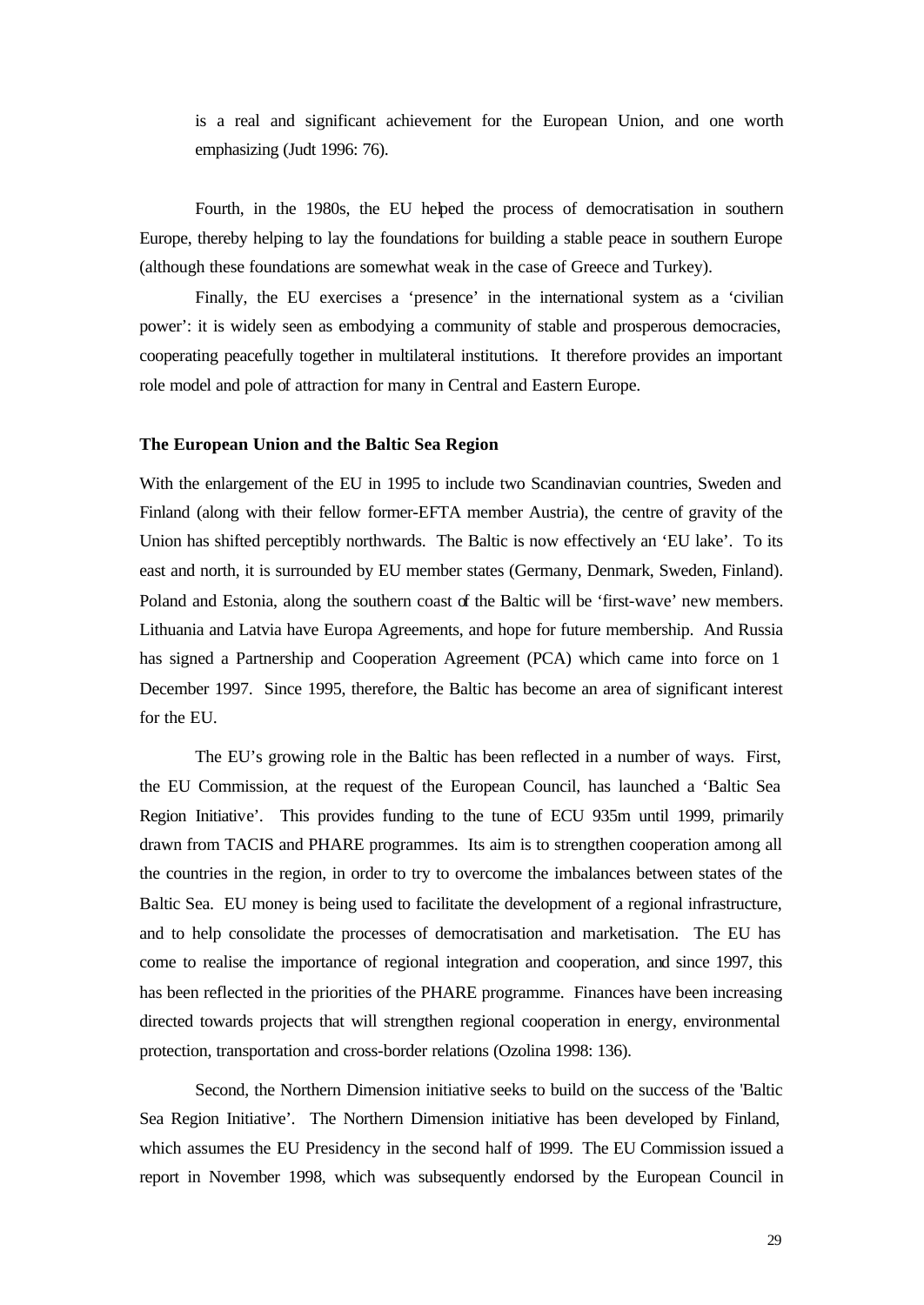Vienna in December. The Northern Dimension has been developed in recognition of the fact that with the accession of Sweden and Finland, the EU has assumed a major political and economic role in the Baltic region. In particular, the EU now has a 1,324km border with Russia. The Northern Dimension has two primary aims: first, to emphasise the potential benefits arising from the interdependence between Russia, the Baltic region and the EU; and second, to help integrate Russia into European and global structures through increased cooperation. The function of the Northern Dimension is to better coordinate and interlink existing programmes and frameworks. Rather than establishing new institutions or seeking to raise new EU funds, it will use PHARE and TACIS, the PCA with Russia, and Europe Agreements with Poland and the Baltic three<sup>14</sup>. In this way, Finland hopes to develop the Northern Dimension as the regional equivalent to the EU's Mediterranean programme (Jopp and Lippert 1998, 13).

Third, the EU has been actively involved in the process of regional cooperation in the Baltic. Representatives of the EU Commission regularly participate in meetings of the CBSS. For example, at the CBSS Meeting of Heads of Government in Visby on 3-4 May 1996, both the President of the European Council and the President of the European Commission attended. Similarly, at the Meeting of Foreign Ministers in Riga on 2-3 July 1997, the European Commission was represented by the Minister for Environment of Luxembourg. From the perspective of the EU Commission and Member States, the CBSS is important because it helps ensure that cooperation does not stop at EU borders. Regional cooperation thus provides a key instrument for linking the European integration process to wider forms of pan-European cooperation.

The growing importance of the EU for the Baltic region has been regularly underlined in CBSS declarations and statements. For example, the Visby Presidency Declaration stressed 'the importance for European stability of ever closer links between the Baltic Sea Region and the European Union'. The first two items on the Visby Summit's 'Agenda for Action' were 'support for Estonia, Latvia, Lithuania and Poland in their preparation for membership of the European Union', and 'support for the early ratification of the Partnership and Cooperation Agreement between the Russian Federation and the European Union' (CBSS 1996, 1-2). An explicit link between regional cooperation in the Baltic and the process of European integration was made in the communiqué of the Riga Summit. This emphasised that 'the ongoing process of EU enlargement, which includes the Baltic states and Poland, will further contribute to the consolidation of security and stability in the Baltic Sea region

<sup>14</sup> For details see the interviews with Hans van den Broek and Günter Verheugen in *Baltinfo*, nr. 18 (March 1999).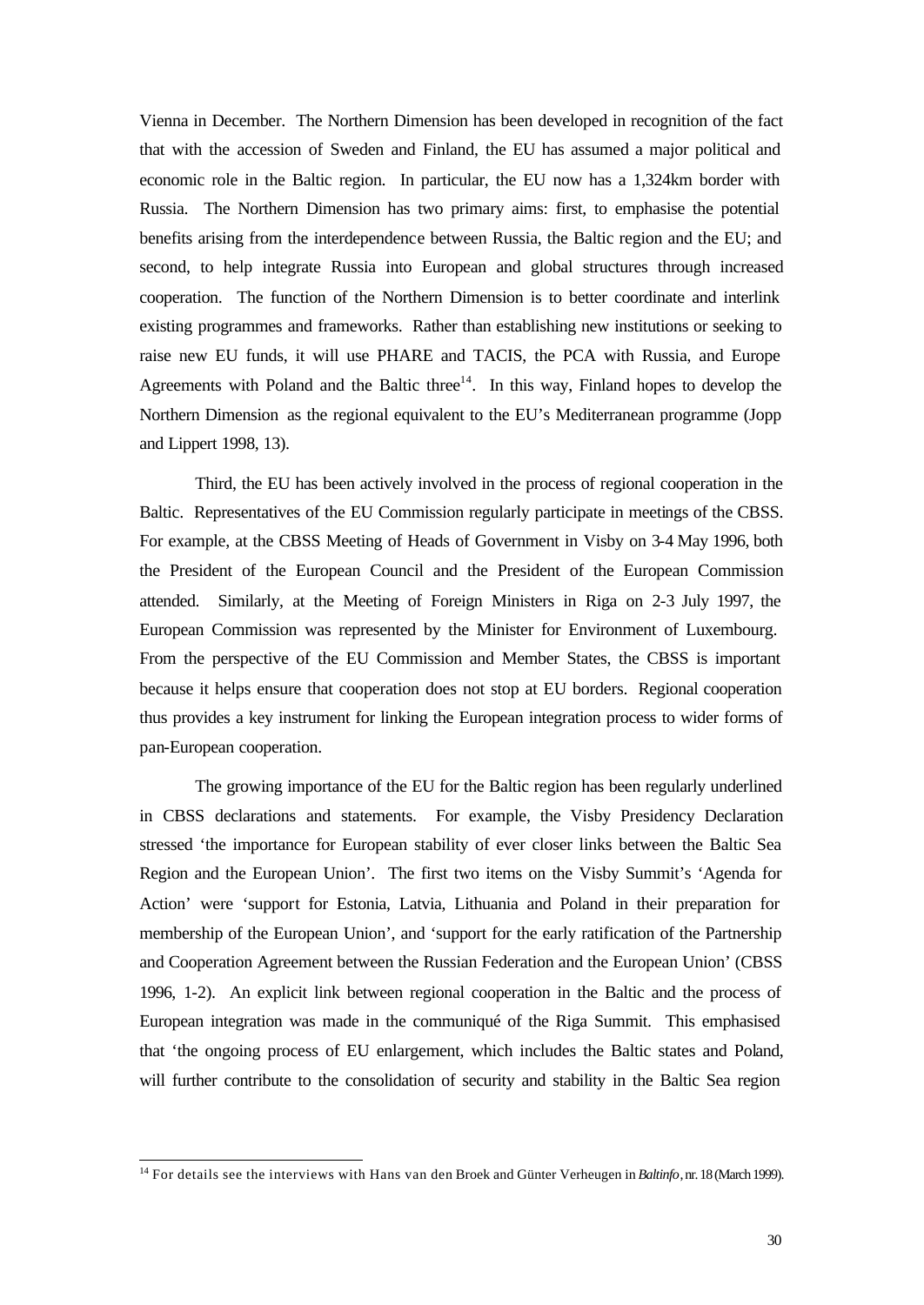and will provide possibilities for even closer cooperation in the framework of the Council of Baltic Sea States' (CBSS 1997, 3).

#### **The European Union, the Baltic States, and Central and Eastern Europe**

Along with its role as a bulwark of stable peace in Western Europe, the EU exerts a significant degree of political influence (or 'soft governance') on its neighbours in Central and Eastern Europe, including the three Baltic States. The EU is able to exercise this soft governance primarily because of the desire of the new democracies to join the Union. The EU's influence on the three Baltic States is manifested in a number of ways. First, the EU embodies the 'idea' of Europe for many in the new democracies, and is the focus of their 'return' to Europe. Second, it has generated a 'new national myth' in many of the new democracies, which is altering the process of identity formation. 'It is the myth of belonging to European culture, the myth of return to real or imaginary European roots, the myth of normal development brutally interrupted by the Bolshevik experiment or the Russian aggression or both' (Zaslavsky 1992: 110). Third, the 'conditionality' of EU aid has helped reinforce the democratisation process and respect for human rights (Pinder 1991:  $30-31$ )<sup>15</sup>. Fourth, the EU has become the major trading partner for the new democracies of East Central Europe. Despite continuing problems with EU restrictions on CEE exports of agricultural products, steel and textiles, market access is an important precondition for security and stability in the region, and will aid the transition process (Mayhew 1998). Finally, the EUsponsored 'Pact for Stability' in 1994 has helped diffuse some of the minority and border disputes that bedevil the post-communist east. It included a Baltic Round Table, designed above all to facilitate discussions and negotiations between Russia and the three Baltic States. Whilst it did not solve all the problems in the region, it did help reduce some of the tensions surrounding the border and citizenship questions (Ehrhart 1996).

EU eastern enlargement will have a number of benefits for security and cooperation in Europe. To begin with, EU enlargement will strengthen the foundations of European order and facilitate the development of a stable peace in the wider Europe. As European Commissioner Hans van den Broek has argued, 'Enlargement to the East is in the very first place a political issue relating to security and stability on our continent' (*Guardian*, 5 November 1994). Second, integrating the new democracies of CEE into the EU will reinforce the 'new nationalist myth' in the region, and help diffuse 'European values' (such as respect

<sup>&</sup>lt;sup>15</sup> The Copenhagen European Council in June 1993 stipulated the following conditions for EU membership: 'Membership requires that the candidate country has achieved stability of institutions guaranteeing democracy, the rule of law, human rights and respect for and protection of minorities, the existence of a functioning market economy as well as the capacity to cope with competitive pressures and market forces within the Union. Membership presupposes the candidate's ability to take on the obligations of membership, including adherence to the aim of political, economic, and monetary union' (for further analysis see Rose and Haerpfer 1995 and Pridham, Herring and Sandford 1994).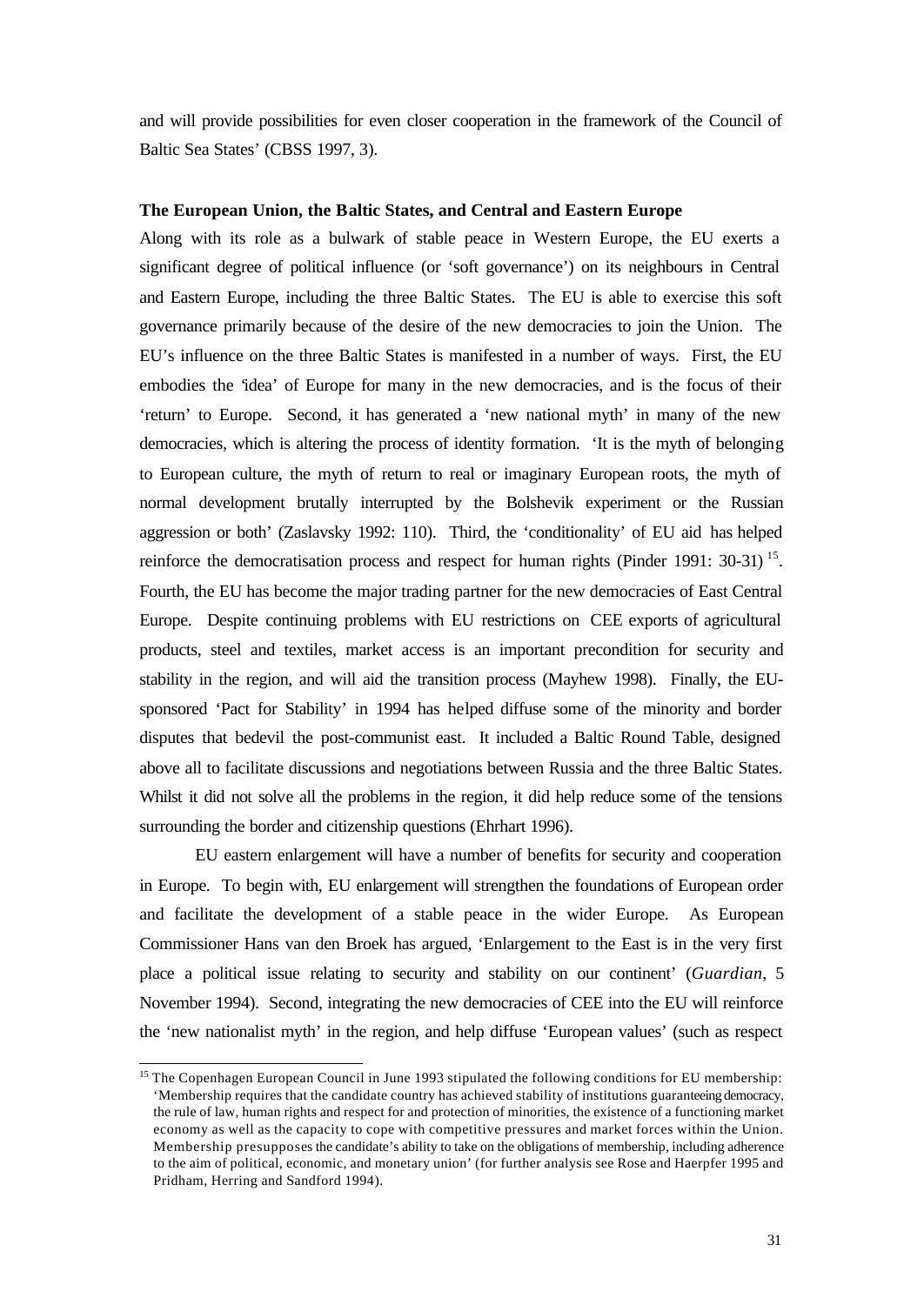for human rights and the peaceful settlement of disputes) throughout the wider Europe. It will also help the consolidation of democratic government in the region (as it did in southern Europe) and stimulate further economic development. Last but not least, it will provide a multilateral context for German economic power and political influence in *Mitteleuropa* and the Baltic region, reassuring Germany's neighbours in both East and West.

Whatever the overall advantages of EU eastern enlargement for the stability and security of the Baltic Sea region and the post-communist east more generally, there are also some potential problems that need to be addressed. One of the reason is the implications of Schengen border controls for existing cooperation in Central and Eastern Europe. This is particularly pertinent for the Baltic Sea region because of Kaliningrad, which depends on cross-border 'shuttle trade' to keep its fragile economy afloat. Schengen border controls will also affect Poland's strategic partnership with Lithuania and the Ukraine. EU Enlargement thus threatens to create new divisions within Central and Eastern Europe, between new and potential members, and those outside the EU. The Schengen agreement and EU trading regulations will undoubtedly affect relations between 'ins', 'pre-ins' and 'outs', as aspirant members prepare for accession by applying Schengen border controls and EU trading regulations. This may become a particularly source of aggrevation for Russia's relations with the EU. From this perspective, therefore, Russia has perhaps been too concerned with NATO enlargement, and has not given sufficient attention to the implications of EU enlargement.<sup>16</sup>

Given the danger that EU enlargement will create new lines of division and exclusion in Central and Eastern Europe, the Union needs to develop a dual-track strategy. On the one hand, member states need to overcome the resistance of narrow sectional interests and shortterm national thinking in order to push forward with the enlargement process. Only in this way can the EU fulfil its historic post-cold war mission. On the other hand, the EU must forge new forms of multilateral cooperation with countries in the wider pan-Europe excluded from the integration process - particularly Russia and the Ukraine. It is in this context that the Northern Dimension initiative is so important (Jopp and Arnswald 1998). The Northern Dimension will have important and potentially far-reaching implications for the integration of Russia into wider European and global structures.

#### **Towards a Common European Security and Defence Policy**

l

One of the most important developments in European integration in the late 1990s has been the strengthening of the CFSP and the development of a European Security and Defence

<sup>&</sup>lt;sup>16</sup> Olga Alexandrova has spoken of the 'Euro-ignorance' in Russia concerning the EU and the nature of the European integration process. 'It seems', she argues, 't hat Russian leaders still have not comprehended the essence of EU enlargement and its impact on the whole security architecture in Europe'. She also warns that 'as the security dimensions of EU membership for the Baltic states become clear, Russia may in turn become less benign in regard to the EU membership of the Baltics' (Alexandrova 1998: 94).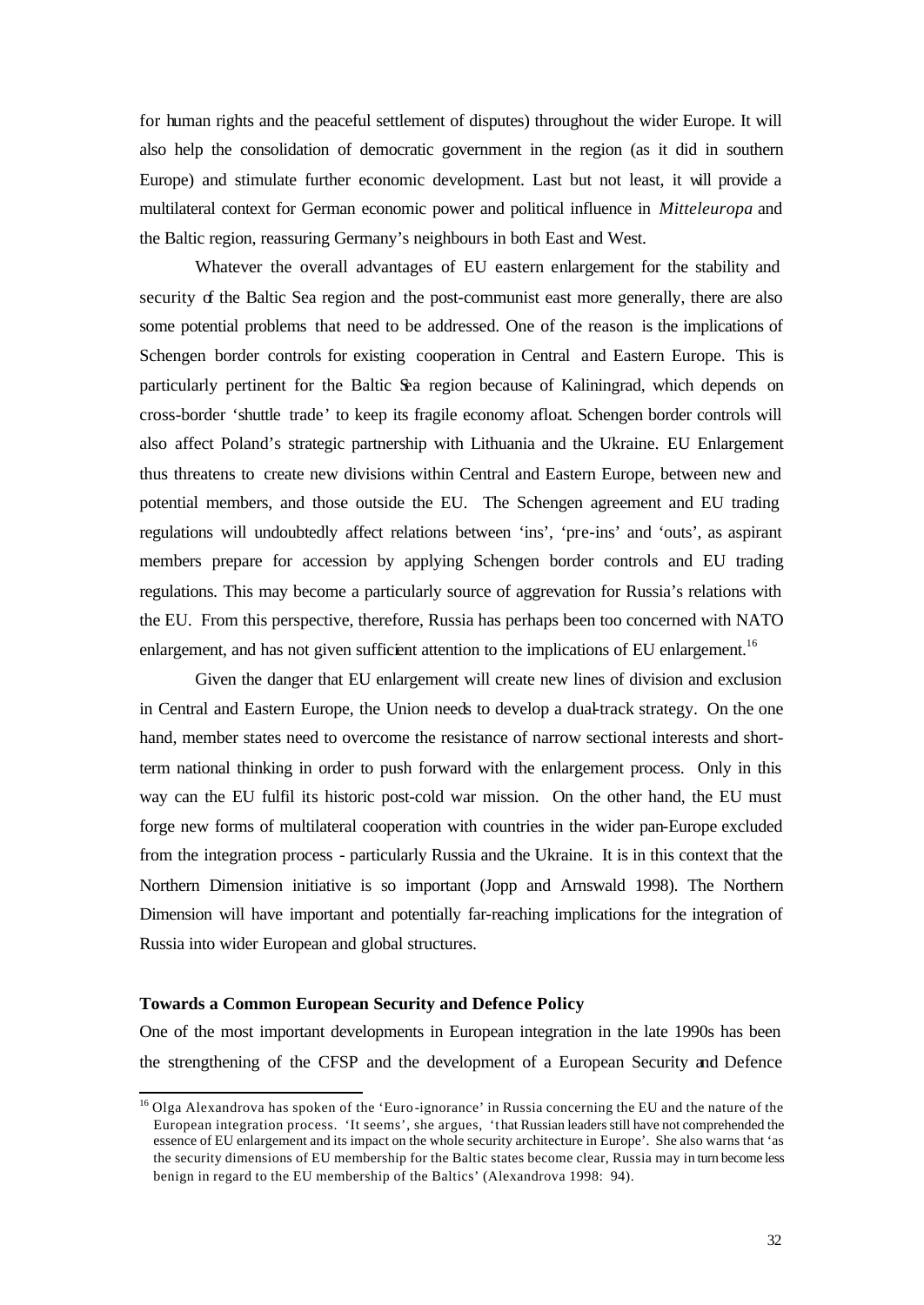Policy. In the course of 1999, Europe made more progress in forging a robust European defence capability than at any time since the failure of the European Defence Community (EDC) in 1954. The catalyst for this change has been the Kosovo war, which marks a defining moment in the brief history of post-cold war European security.

The political conditions for a qualitative leap forward in forging a credible European Security and Defence Identity (ESDI) were a convergence in the security policies of France and the UK around that of Germany. Germany has long argued that there is no inherent contradiction between NATO and an autonomous European defence capability. Both France and the UK, however, argued that there was – from opposite positions. However, from the mid-l990s onwards France has been inching closer to NATO and now accepts that an ESDI can be constructed *within* the Atlantic Alliance. In the case of the UK, the Blair Government now recognises that a credible CFSP with a defence component will not undermine NATO. The symbolic landmark here was the Franco-British St Malo Summit of 3-4 December 1998 (Mathiopoulos and Gyarmati 1999). With positive signals emanating from Washington, Germany used the opportunity of its combined Presidency of the EU and the WEU in the first half of 1999 to drive forward the process of closer European defence and security cooperation.

The EU Cologne Summit (3-4 June 1999) was the occasion for some landmark decisions on CFSP. First, former NATO Secretary-General Javier Solana was appointed as the EU's High Representative for Foreign Policy ('Herr GASP'). A German proposal that he also be appointed as the new Secretary-General of WEU was approved at the same time. Unfortunately, the division of responsibilities between him and the EU Commissioner for External Affairs, Chris Patton, was not completely clarified.<sup>17</sup> The Cologne Summit also approved a German Presidency 'Report on the Strengthening of Common Defence and Security Policy', which proposed giving the EU credible means for taking autonomous action in response to international crises. Cologne built on earlier decisions taken at the Bremen WEU Summit in May 1999, when it was agreed that WEU would be incorporated into the EU Treaty structure, probably by the end of 2000.

The Helsinki EU Summit (10-11 December 1999) witnessed further important decisions on CFSP. Most importantly, EU leaders agreed to create a European rapid reaction corps of fifteen brigades (50-60,000), with attached naval and air assets, capable of being deployed within sixty days. The aim was to give the EU an 'autonomous capacity to take decisions where NATO as a whole is not engaged', in order to conduct 'EU-led military operations' within the framework of the Petersberg Declaration (Van Ham 2000). In addition, discussions are underway about possible EU 'convergence criterion' for defence spending and

<sup>17</sup> See Friedbert Pflüger, 'Es Bleiben Zwei Nummern', *Frankfurter Allgemeine Zeitung*, 18 October 1999, and 'Nur Ein Missverständnis', *Der Spiegel*, nr.39, 27 September 1999, p.220.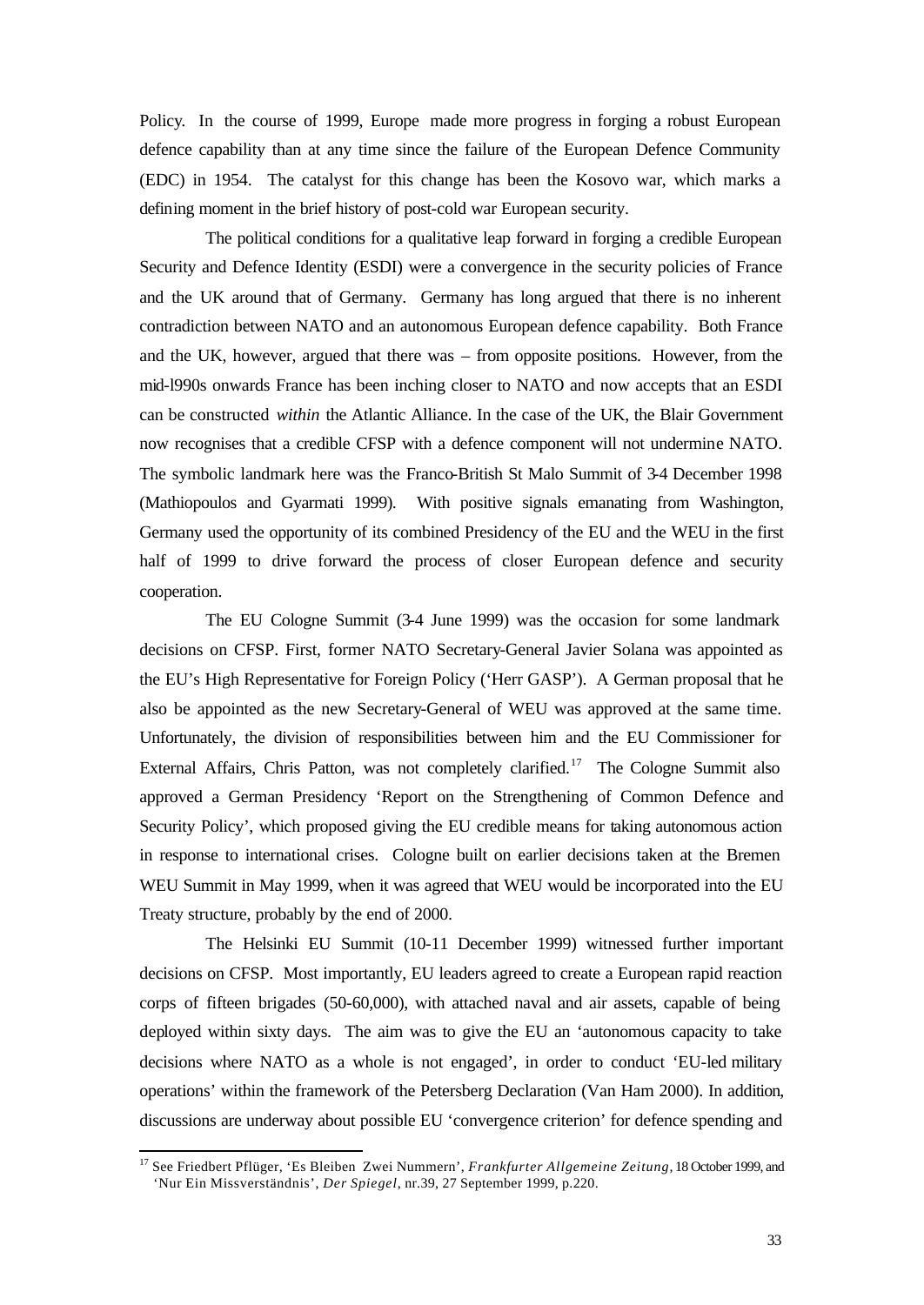interoperability. These political and institutional developments have been underpinned by a series of mergers in the European defence industry, which are laying the industrial and technological foundations for a European Security and Defence Identity.<sup>18</sup>

The convergence of French and British security policy around that of Germany seems to vindicate the latter's policy of *sowohl als auch* – i.e., their refusal to choose between the transatlantic alliance and the aspiration for a robust ESDI. More importantly, it seems to presage the emergence of a 'New EU'. The 'old' EU (the 'EEC model'), was a civilian power which exercised 'soft governance' in CEE and a 'presence' in the wider international system. The 'New EU', it appears, will not only have substantial economic, financial and political power resources at its disposal (strengthened by a single currency), it will also have an autonomous capability to project deliberative military power. We are, it seems, on the verge of a 'brave new world'.

However, EU member states have a long way to go before they translate the Cologne and Helsinki decisions into practical military and security cooperation. In the words of T.S.Eliot, 'Between the idea and the reality, Between the motion and the Act, Falls the Shadow'. The practical difficulties involved in creating an effective rapid reaction corps are enormous, and will demand a tremendous expenditure of time, resources and political will. There are also a host of institutional and architectural questions that will need to be addressed, and which have been exacerbated by the de-coupling of NATO and EU enlargement. The 1995 NATO *Study on Enlargement* maintained that the 'enlargement of NATO is a parallel process with and will complement that of the European Union'. It also stressed that an 'eventual broad congruence of European membership in NATO, EU and WEU would have positive effects on European security'. Yet it also recognised that EU and NATO enlargement 'will proceed autonomously according to their respective internal dynamics and processes' which means that 'they are unlikely to proceed at precisely the same pace'.

The 1995 enlargement of the EU to include Austria, Sweden and Finland brought into the Union three more non-NATO 'neutral' countries (in addition to Ireland). On the other hand, the first round of NATO enlargement to the East has given the Alliance three more non-EU European countries (in addition to Norway and Turkey). The problem of divergent memberships between the EU and NATO will be further exacerbated if the dual enlargement process remains de-coupled. This will complicate the development of a coherent CFSP. 'Policy-making in the EU', it has been pointed out, 'cannot proceed smoothly if there is a parallel process in NATO in which several EU members are not taking part…. It remains

<sup>&</sup>lt;sup>18</sup> The prime example is the merger of Germany's Daimler-Chrysler Aerospace AG (DASA) and France's Aerospatiale Matra SA to create a new defence industrial giant 'European Aeronautic, Defense and Space Company' (EADS). See *Frankfurter Allgemeine Zeitung*, 15 October 1999, p.1. On the implications of procurement policy and the defence industries for EU policy-making see Ulrika Mörth (1998).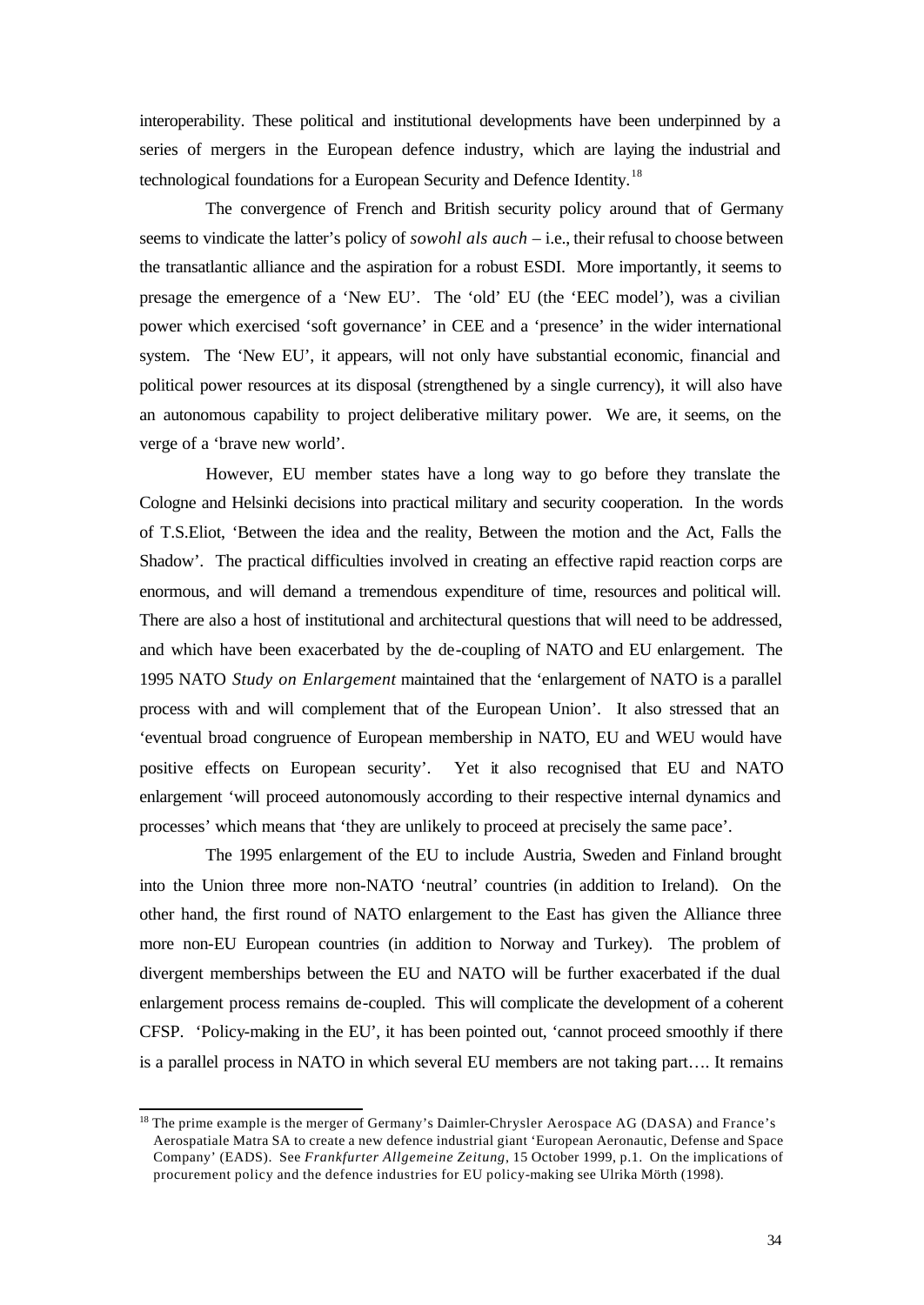difficult to see how the European Union's Common Foreign and Security Policy (CFSP) and that of NATO can be reconciled if their membership becomes increasingly different'. Thus, a 'growing gap in European membership of NATO and EU/WEU would have a corrosive effect on the effectiveness of all the institutions' (Rühle and Williams 1995: 85). This problem is particularly acute in the Baltic region, where the creation of an 'extended non-aligned zone' would curtail ambitions to create a common EU foreign, security and defence policy. Indeed,

The latter would require reducing the gap between allied and non-allied EU member states instead of widening it. Even if the development of a full-fledged common defence policy is, anyway, one of the most difficult undertakings of integration, it is questionable whether a true CFSP can materialise with a growing number of member states with a security status different from the rest of the Union (Jopp and Lippert 1998: 16-17).

The issue of divergent membership touches upon another question which remains at the heart of debates on the future of European security, including that of the Baltic – the place of the USA in Europe. The Clinton Administration has been broadly supportive of European aspirations to develop a defence capability, but remains somewhat schizophrenic on the issue.<sup>19</sup> The US is concerned about an 'EU caucus' within NATO and about what is termed 'sequencing', i.e., the sequence in which NATO and the EU address security issues: does the EU have first say, or NATO? Beyond a shared desire to avoid a damaging transatlantic row, little is clear in the debate on the practical implications of an autonomous European defence and security identity for transatlantic rela tions. Discussions around the strengthening of the CFSP do, however, suggest a growing need to find a new balance between an enlarged EU with a single currency and an emerging defence capability, and the world's last remaining superpower. One crucial task facing NATO members is thus to define a transatlantic partnership appropriate to the changing realities of the twenty-first century.

<sup>&</sup>lt;sup>19</sup> NATO's new Secretary-General Lord Robertson has commented that there 'has always been a bit of schizophrenia about America, on the one hand saying "You Europeans have got to carry more of the burden"" and then when the Europeans say "OK, we'll carry more of the burden", they say "Well wait a minute, are you trying to tell us to go home?"'. *Financial Times*, 15 September 1999.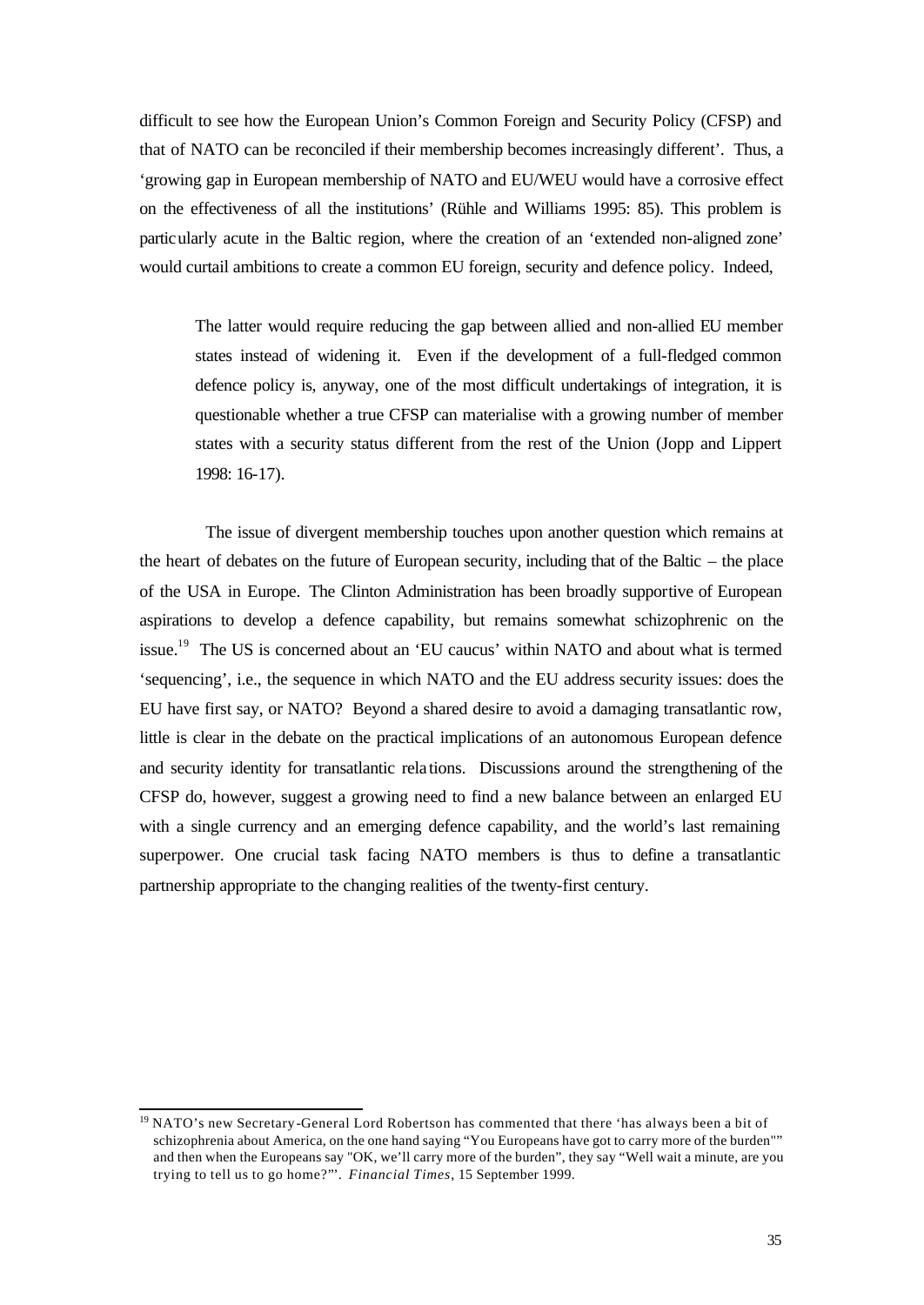#### **CONCLUSION**

#### BUILDING A STABLE PEACE ORDER IN EUROPE

#### **Cooperative Security, Russia and the Euro-Atlantic Community**

Since the end of the cold war, a cooperative security system has emerged in pan-Europe. This involves an informal 'concert' of the great powers (Zelikow 1992), and has found its institutional expression in the OSCE and the Contact Group. Central to the success of this cooperative security system has been the inclusion of a democratising Russia. The dilemma facing the future of the European security system – which is acutely felt in the Baltic Sea region – is that there is a tension between consolidating the cooperative security relationship, and enlargement of the transatlantic security community. Both enlargements will create new divisions in Europe, between those included in the integration process and those excluded. However, NATO enlargement in particular has been perceived as a threat to Russia's interests, and threatens to undermine the post-cold war cooperative security system.

What the dual enlargement process has exposed is one the most important and pressing issues facing the future of European security – the future place of Russia in Europe. Finding a mutually acceptable answer to this question is crucial to the successful creation of a stable peace order in Europe. Unfortunately, 'Russia's proper place is a critical issue that the governments of the West, led by Germany and the United States, but including Britain, have failed to address' (Haslam 1998: 129). A number of structures have been established to institutionalise dialogue with Russia, notably the Permanent Joint Council, but there is no clear consensus on the substance of Russia's relations with its European neighbours. How much effective influence should Russia have on decisions taken within the Euro-Atlantic community? What are Russia's legitimate national interests? These questions remain unanswered. Part of the problem lies in Moscow. Many in the Russian foreign policy community remain wedded to outmoded geopolitical and great power ways of thinking which are not appropriate for contemporary Europe. Nonetheless, the West still lacks a clear vision of how to include Russia in pan-European networks of cooperation and integration, as the antinomies of the dual enlargement process have highlighted.

The problem facing the West is even more acute following the Kosovo tragedy. NATO enlargement generated Russian suspicions about the West that the bombing of Kosovo seemed to confirm. As the Russian author Viktor Kriwulin has written, the 180 degree turnaround mid-way over the Atlantic of the plane carrying Russian Premier Primakov to the USA on March 24 1999 is 'as symbolic an act as the shot in July 1914', symbolising the start of a new 'cold war' (Kriwulin 1999: 43). Other commentators have suggested that the Kosovo bombing has provided the catalyst for the emergence of a new Russian 'national idea', for which the post-Soviet and post-communist Russia elite has been searching since the early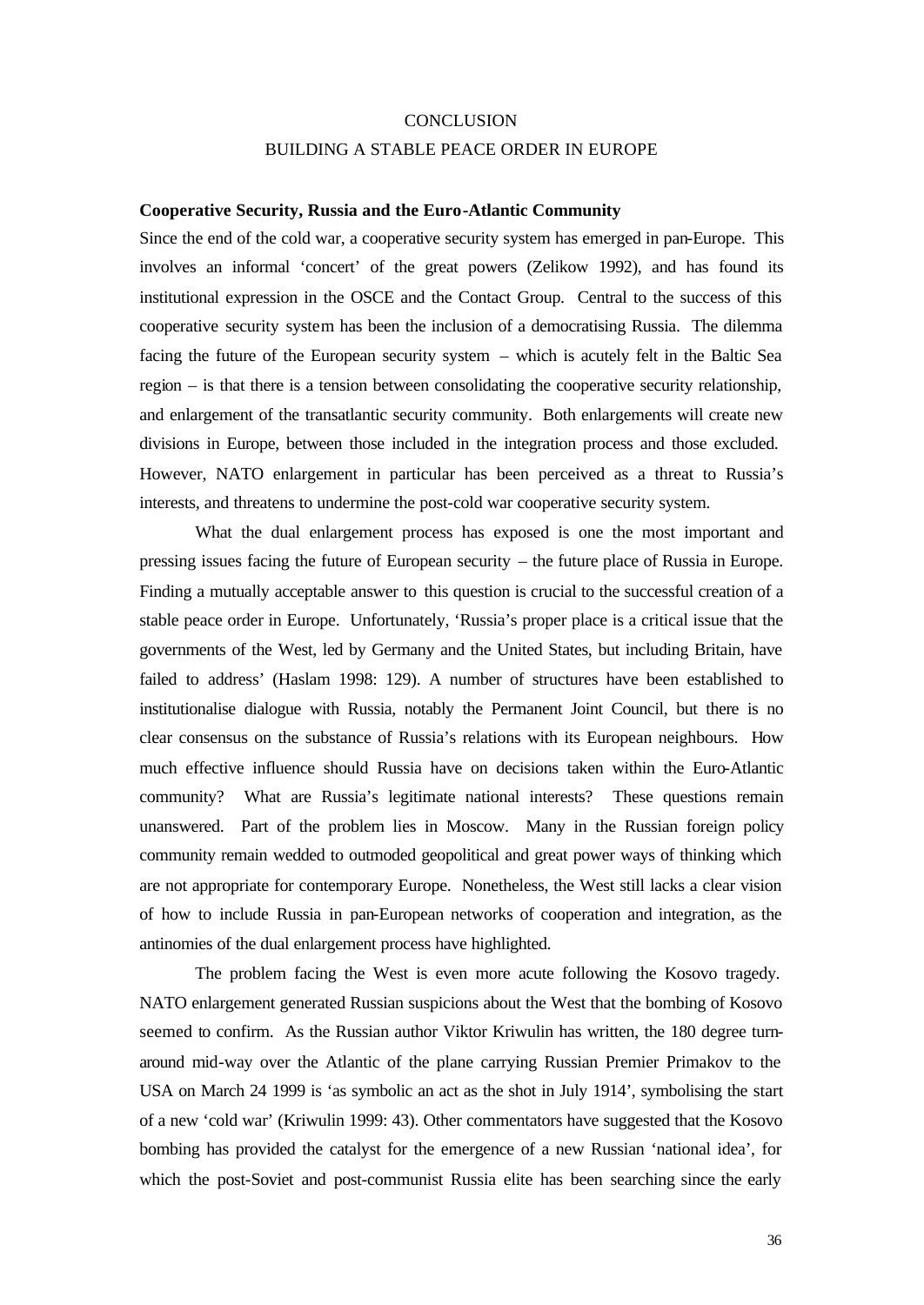1990s. Russia's new identity is built around anti-Americanism and what is perceived to be a distinctive Russian-Slavic-orthodox set of values (Holm 1999: 12).

In the wake of Kosovo, re-building trust and cooperation with Russia will be even more difficult. However, it remains essential for the long-term security and stability of Europe. Russia is economically, diplomatically and militarily weak at the moment, but it still has the capability to disrupt Western attempts to achieve its foreign and security objectives. A new, post-Kosovo relationship with Russia will need to built around pragmatic economic relations, intensive political and diplomatic dialogue and – where possible – functional military cooperation. The agreement reached in Vienna in April 1999 concerning revisions to the Conventional Forces in Europe Treaty (CFE) indicates that security cooperation with Russia remains possible (Busse 1999:12). However, building a more cooperative relationship with Russia will necessitate a more concerted effort by Western powers to engage Russia in a comprehensive network of political, economic and security relations.

It is in this context that the EU's Northern Dimension assumes such central importance. The Baltic Sea region provides the best context for building cooperation and trust with Russia in the economic, political and societal spheres. There have been promising developments in Russian policy towards the region which offer grounds for cautious optimism. President Yeltsin's unilateral disarmament initiative launched in Stockholm in December 1997 was preceded by indications of a policy rethink in Moscow towards the region. In late October 1997, the Council on Foreign and Defence Policy in Moscow issued a report that advocated a more constructive approach towards the Baltic region. It claimed that Russia no longer viewed the Baltic three as 'post-Soviet' states, and sought a normalisation of economic, political and cultural relations. Similar indications emerged from seminars at the Carnegie Moscow Centre.

Evidence of this new approach was provided by Prime Minister Viktor Chernomyrdin's visit to Lithuania in September 1997, and the signing of a border treaty the following month. Then in January 1998, Chernomyrdin attended the CBSS meeting in Riga, emphasising Russia's interest in developing regional cooperation. At the same time, Russian pressure on Estonia and Latvia has been quietly eased. This reflects an underlying shift in Russian foreign policy from geopolitics to geoeconomics (Allison 1998). Russia has strong economic interests in the Baltic States, and Russian transit trade through Baltic ports has been steadily growing (Fedorov 1998: 87). Russian banks are central players in Baltic financial markets, and have developed significant investment porfolios in the region. By creating a network of joint ventures in the region, it is hoped that they will later have direct access to EU markets. There is also a high degree of interdependency in the natural gas and electric power sectors, given the existence of a common power grid. Finally, cross-border trade (not all of it legal!) is assuming a growing economic importance.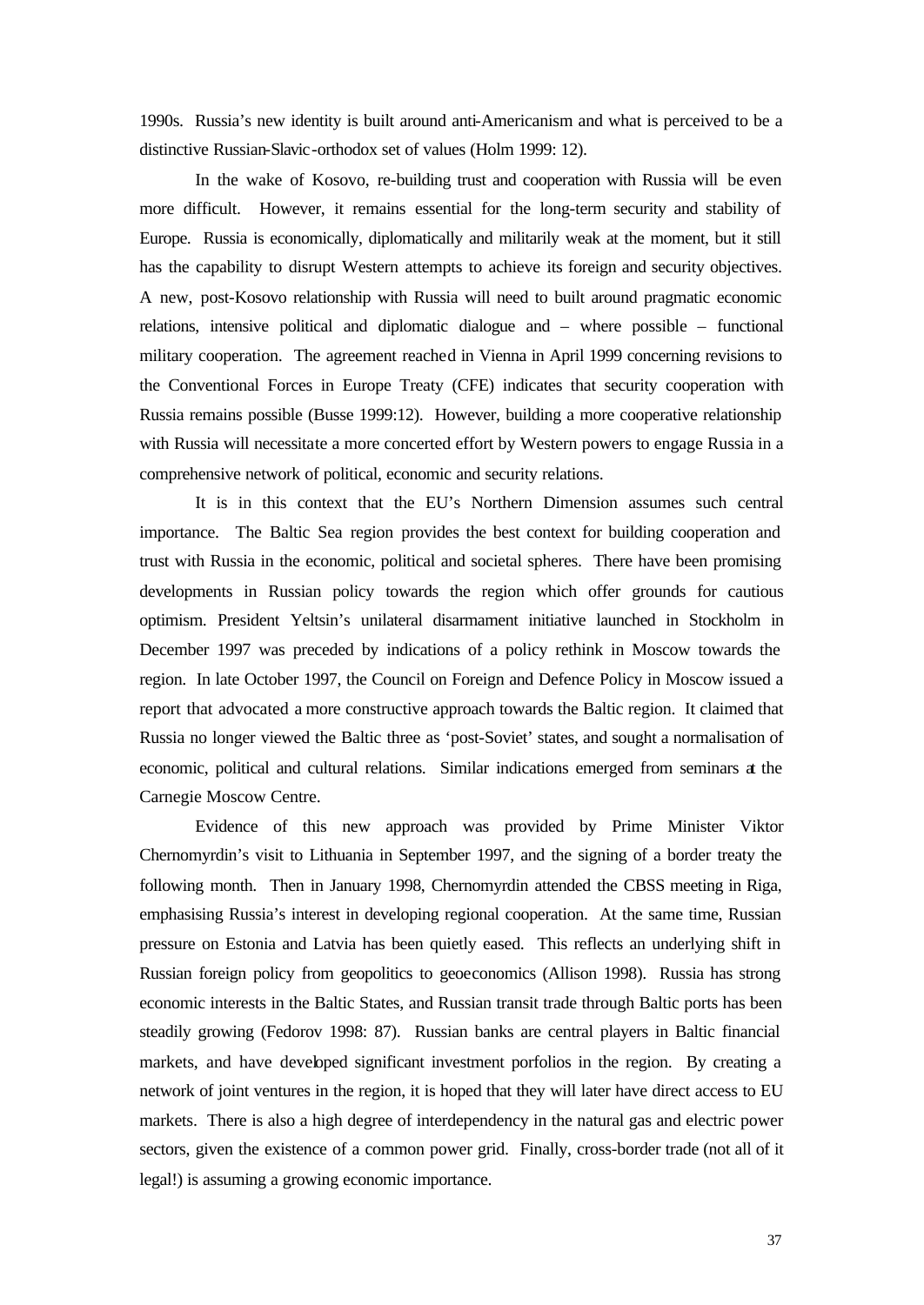Not surprisingly, therefore, the Baltic States future accession to the EU is viewed positively in Moscow (Alexandrova 1998: 92). Russia hopes that the Baltic three will provide a gateway between Russia and the EU. The Russophone minority in Estonia and Latvia will also become the first 'Euro-Russians' in the EU, able to make their own contribution to Russian-EU relations (Jopp and Warjovaara 1998: 19). The Northern Dimension promises to deepen relations between Russia and the EU, thereby facilitating cooperation and security in the Baltic Sea region. If such cooperation is to develop, it is important that the EU Commission, the Nordic states and the US use their influence with the Baltic three to make them realise the need to reach mutually acceptable compromises with Russia. All too often, the Baltic States have sought to talk up the 'Russian threat' in order to reap political dividends (Baev 1998: 79). In this respect, it is depressing that the dominant reaction in the Baltic three to the Kosovo tragedy has been whether or not it harms the Baltic cooperation, and whether this will make their entry into NATO more or less possible.<sup>20</sup>

#### **Concluding Observations – Building a Stable Peace in the Baltic Sea Region**

While the enlargement of NATO has, and the European Union will, facilitate the emergence of new forms of cooperation and integration in the Baltic Sea region, it is important to note that building a stable regional peace order involves more than formal institutional enlargement. The key to building a durable peace order in the Baltic lies in a deeper process of societal convergence and integration, involving thickening networks of trans-national trust, cooperation and inter-action. In Karl Deutsch's terms, it involves the emergence of a 'sense of community' or 'we-feeling' based on trust, mutual consideration, communication and responsiveness. Deutsch argued that 'the way to integration, domestic or international, is through the achievement of a sense of community that undergirds institutions' (1957: 7-8). . The 'sense of community' relevant for integration, Deutsch and his colleagues argued, turned out to be

... a matter of mutual sympathy and loyalties; of "we-feeling", trust, and mutual consideration; of partial identification in terms of self-images and interests; of mutually successful predictions of behaviour, and of cooperative action in accordance with it - in short, a matter of a perpetual dynamic process of mutual attention, communication, perception of needs, and responsiveness in the process of decisionmaking. "Peaceful change" could not be assured without this kind of relationship (Deutsch 1957: 36).

<sup>20</sup> 'Balten drängen in die NATO – mehr denn je', *Süddeutsche Zeitung*, 14 April 1999.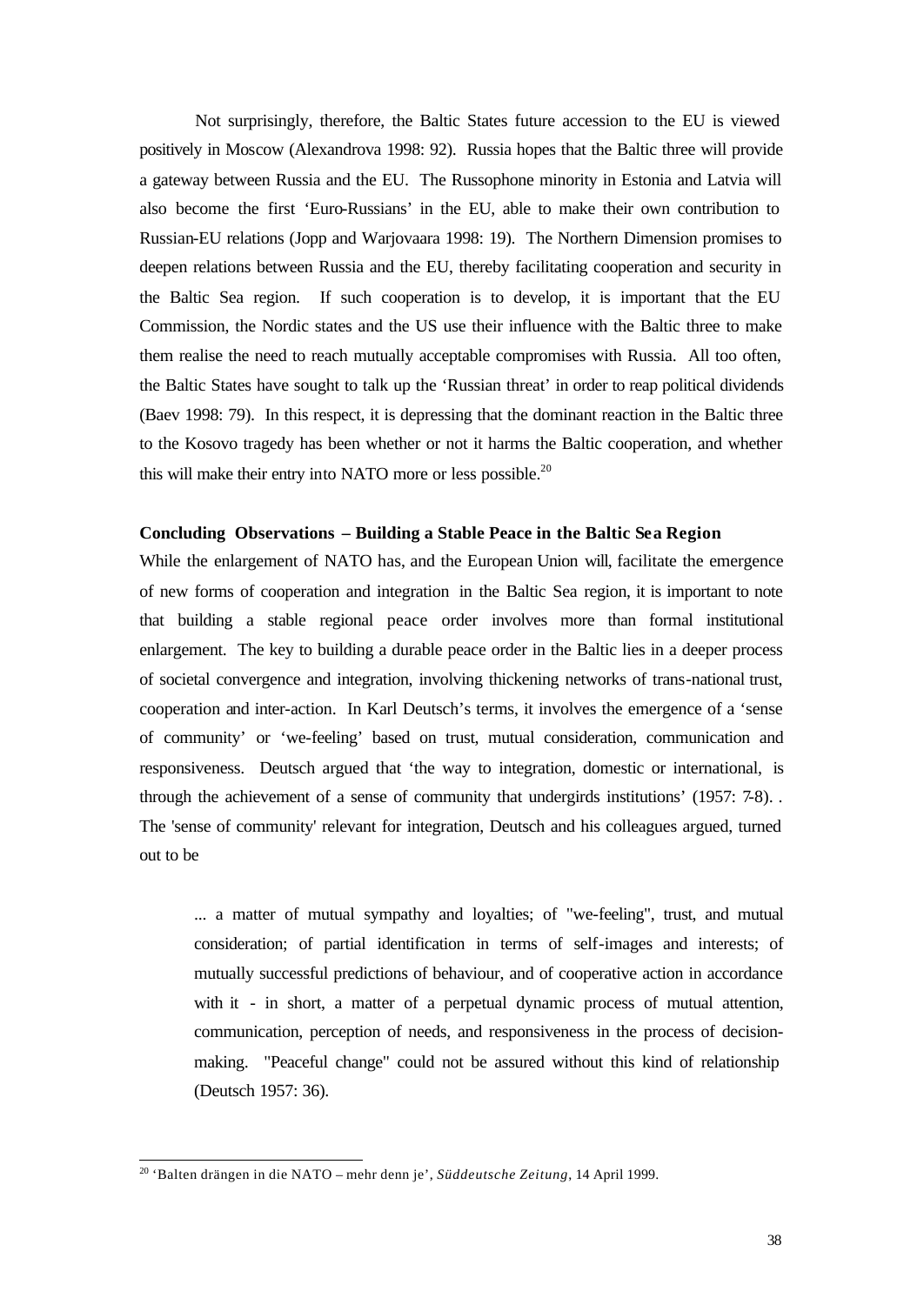The key to regional security in the Baltic is not simply institutional enlargement per se, but a process of convergence and integration between culturally distinct societies, political communities and value systems across the former East-West divide<sup>21</sup>. NATO can contribute to this in the military and political sphere by strengthening its role in security governance in the region. This involves above all developing the full potential of the Partnership for Peace programme, re-coupling NATO enlargement to EU enlargement, and working for better dialogue with Russia on security issues. At the end of the day, however, the success or failure of NATO's endeavours to build security governance in the Baltic Sea region will depend on the wider pattern of political, economic, social and cultural interactions in the region.

In this respect, it is important to recognise the close relationship between integration and security. As Helen Wallace has pointed out, an unfortunate dysjuncture between military and economic conceptions of Europe has arisen since the 1950s, reflected both in the development of separate military and economic organisations (NATO and the EU), and in the conceptual and analytical separation between 'security studies' and 'integration studies'. This has led to a neglect of the complementarities and interdependence between integration and security, and to the effective de-coupling of the process of NATO and EU enlargement. It is also reflected in the failure to develop 'an overarching concept of European integration that went beyond rather loose assertions of connectedness between these two domains'. In turn, this has led to a tendency to focus on formal institutional integration, rather than on the deeper process of societal integration and convergence (Wallace 1997: 221, 224-25).

One additional factor that must not be overlooked is that the emerging sense of regional identity in the Baltic area – which provides such a conducive environment for NATO's efforts to build security governance in the region – is developing primarily through deepening economic and social interaction. As one analyst has written, 'The region is emerging as more and more groups in society make links and connections across the borders and the sea. The Baltic Sea region essentially consists of these networks and has the power and potential of the networks. The political institutions are only bolstering constructions. This kind of development implies that the state actors are often reduced to a position as one political actor among many' (Joenniemi 1993: 137).<sup>22</sup> Institutionalised forms of multilateral

 $21$  One problem which will make societal convergence between East and West a slow and difficult process is the different understandings of citizenship and national identity in the two parts of Europe. As George Schöpflin notes, '[t]he heart of the difference between the two halves of Europe has lain in their contrasting approaches to citizenship' (Schöpflin 1993: 151). See also Hans Kohn (Kohn 1967).

<sup>&</sup>lt;sup>22</sup> Similiarly, as one writer has written about the Second Conference of Baltic Sea Subregions, 'Das Treffen war typisch für die Ostsee-Region: Politik wird hier weniger "von oben" als von unten gemacht. Wichtiger als der Ostseerat der Aussenminister, der auf einer Initiative der Außenminister Genscher and Ellemann-Jensen zurückgeht, sind die zahlreichen Netzwerke, die enstehen, sind die zahllosen Kontakte, die zwischen all Regionen entstanden sind' (Steinfeld 1996: 27). ('The meeting was typical for the Baltic Sea region: politics was made here less "from above" as from below. More important than the Baltic Sea Council of Foreign Ministers which dates back to an initiative by Foreign Minsters Genscher and Ellemann-Jensen, are the plethora of networks which have been created and the countless contacts which have been established between the regions').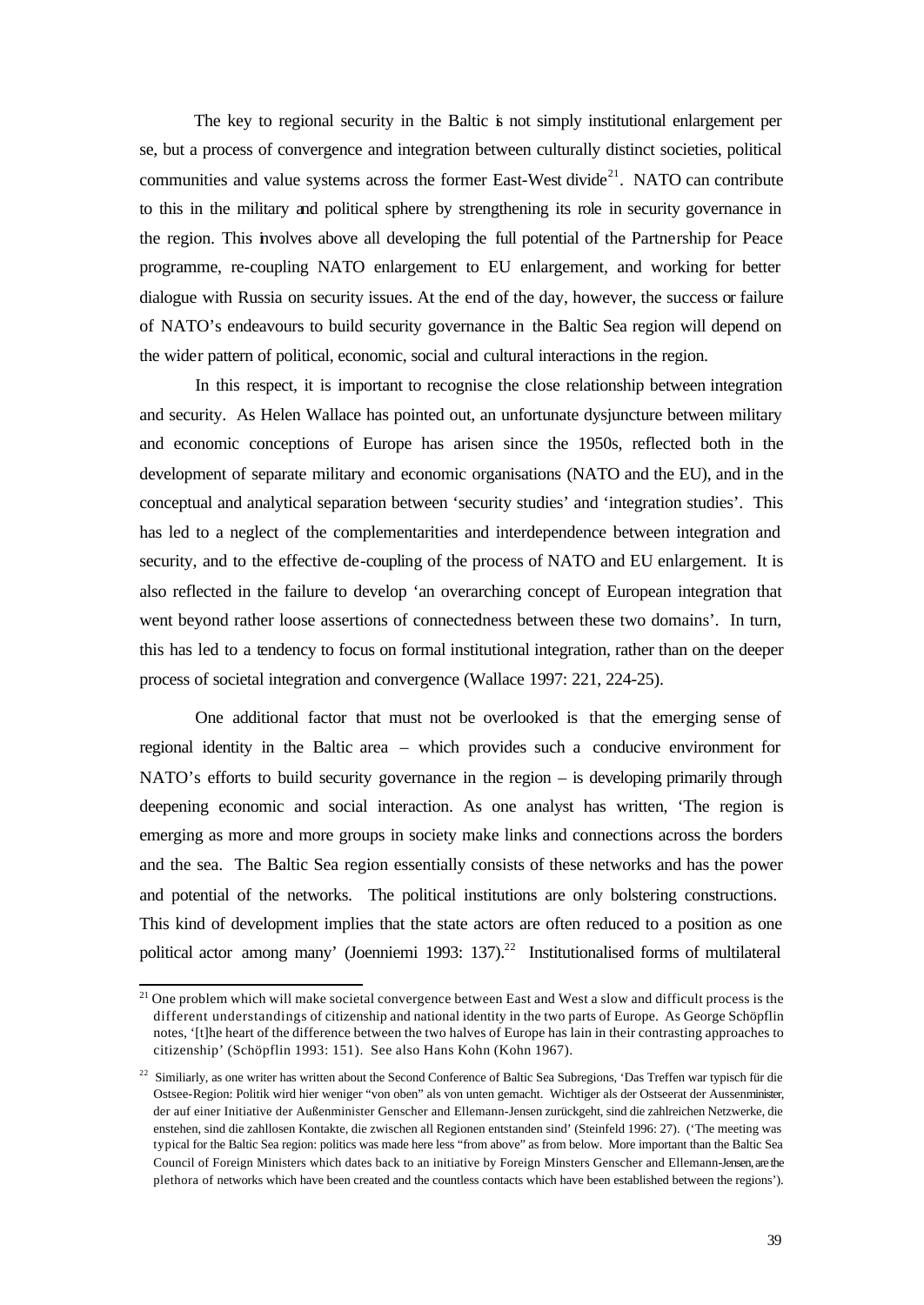cooperation - notably the EU and the CBSS, have facilitated this process of deepening societal integration. Nonetheless, the primary dynamic underlying the development of the Baltic Sea as a distinct region within European international society is informal societal integration, rather than formal institutional integration.

Finally, in terms of the security architecture of the Baltic Sea region, NATO's role is pivotal. It les at the heart of new forms of security and governance in the region. But it operates in a context of a dense institutional matrix, comprising a number of organisations: the EU, OSCE, the Council of Europe and the CBSS. Central to tackling the demands of security and cooperation in the Baltic is the development of an interlocking network of these different organisations, with a NATO-EU partnership at their core. Such an institutional network is also the best way to address the problem of ensuring cooperative relations between the 'ins', 'pre-ins' and 'outs' which EU and NATO enlargement has posed. Thus,

…an interlocking pattern of relationships where a given state may belong to one or more neighbourhood groups, take part in association/partnership schemes led by the 'core European institutions', and be an active member of OSCE and the Council of Europe is emerging as perhaps the best paradigm for handling (if not resolving) the security concerns of non-integrated Central and East Europeans in an age of phased enlargement (Bremmer and Bailes 1998: 26).

#### **References**

Agrell, W. (1994) *Alliansfri - Tills Vidare*, Stockholm, Natur och Kultur

- Alexandrova, O. (1998) 'Ambiguities and Normalisation in Russian-Baltic Relations', in Jopp and Warjovaara (1998), 89-96
- Allison, R. (1998) 'Russia and the Baltic States: from Geopolitics to Geoeconomics', in Jopp and Warjovaara (1998), 97-106
- Archer, C. (1996) 'The Nordic Zone as a "Zone of Peace"', *Journal of Peace Research*, 33: 4, 451-67
- Archer, C., and Scrivener, D., eds. (1986) *Northern Waters*, Beckenham, Croon Helm for the RIIA
- Arnswald , S. (1998) 'The Politics of Integrating the Baltic States into the EU Phases and Instruments', in Jopp and Arnswald (1998), 19-100
- Auffermann, B., and Visuri, P., eds. (1995) *Nordeuropa und die deutsche Herausforderung*, Baden-Baden, Nomos Verlagsgesellschaft
- Axt, Heinz-Jürgen (1997) 'Strukturpolitik und Köhsion in der Europäischen Union: Reform in der Perspektiven der Osterweiterung', *Zeitschrift für Politikwissenschaften*, 7: 3, 885-927
- Baev, P. (1998) 'Bear Hug for the Baltic', *The World Today*, March 1998, 78-79.
- Baranovsky, V., ed. (1997) *Russia and Europe. The Emerging Security Agenda*, Oxford, OUP for SIPRI
- Baring, A., ed. (1994) *Germany's New Position in Europe. Problems and Perspectives*, Oxford, Berg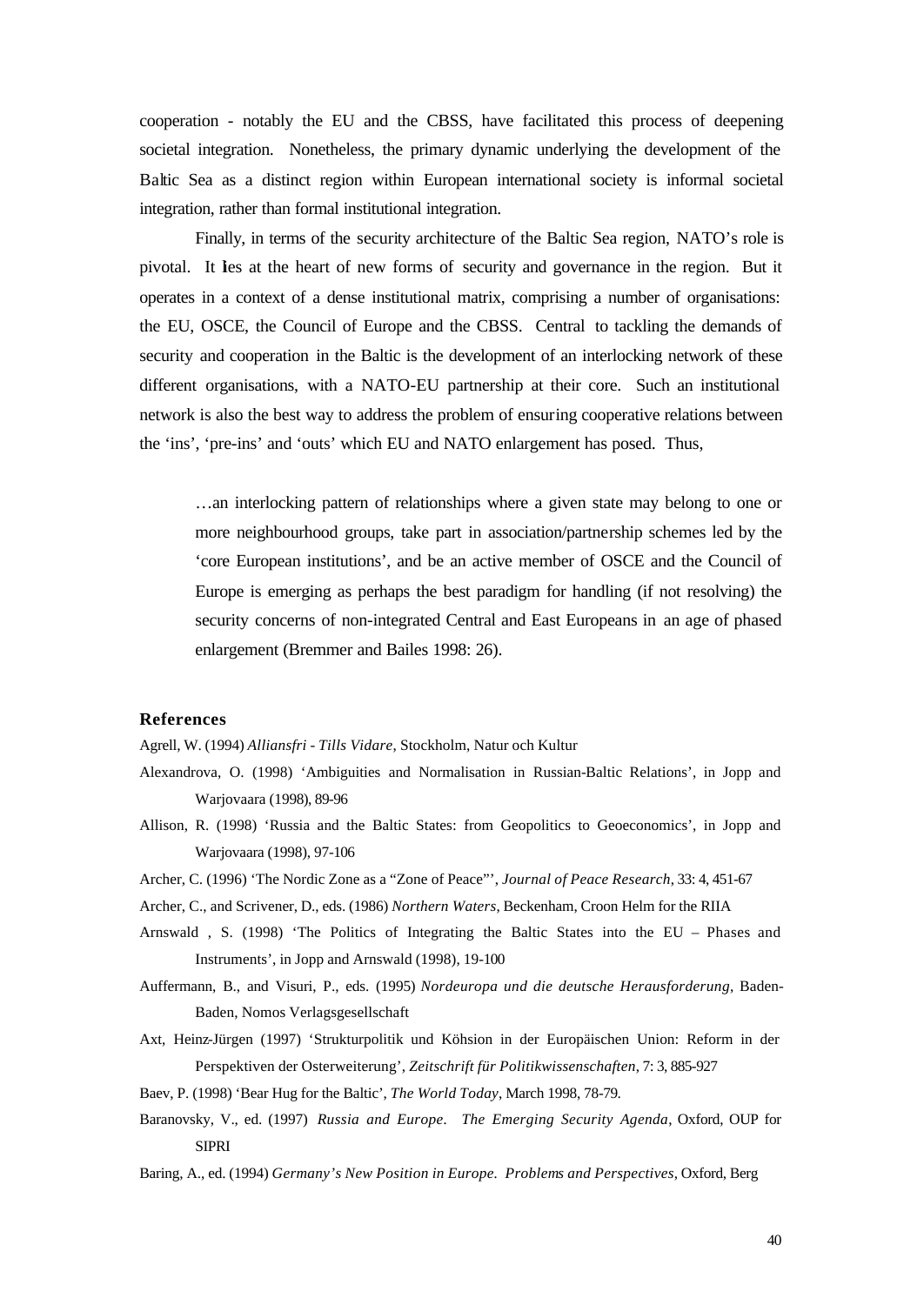- Bideleux, R., and Taylor, R., eds. (1996) *European Integration and Disintegration: East and West*, London, Routledge
- Bildt. C. (1994) 'The Baltic Litmus Test', *Foreign Affairs,* 73:5 (September/October), 72-85
- Birnbaum, K. (1995) 'Ausblick: Deutschland und Nordeuropa', in Auffermann and Visuri (1995), 187- 192
- Bjøl, E. (1983) *Nordic Security*, Adelphi Paper no.181, London, Brassey's for the IISS
- Bremmer, I., and Bailes, A. (1998) 'Sub-Regionalism in the Newly Independent States', *International Affairs*, 74: 1, 131-48
- Bungs, D. (1994) 'Seeking Solutions to Baltic-Russian Border Issues', *RFE/RL Research Report*, 3: 13 (1 April 1994), 25-32
- Busse, N. (1999) 'Eine Neue Sicherheitsordnung', *Frankfurter Allgemeine Zeitung*, 9 April 1999, p.12.
- Buzan, B. (1991) *People, States and Fear. An Agenda for International Security Studies in the Post-Cold War Era*, second edition, London, Harvester Wheatsheaf
- Carlsen, P. (1997) 'Confidence and Security Building Measures', in CSRC (1997)
- CBSS (1997) *Sixth Ministerial Session, Communique*, Riga, 2-3 July 1997
- CBSS (1996) *Presidency Declaration of the Baltic Sea States Summit*, Visby, 3-4 May 1996
- CSRC (1997) *Baltic Security: The Long View from the Region*, Conflict Studies Research Centre, RMA Sandhurst, conference papers G58
- Deutsch, K., ed. (1957) *Political Community in the North Atlantic Area*, Princeton, Princeton University Press
- Ehrhart, H-G. (1996) 'EU, OSZE und der Stabilitätspakt für Europa Präventive Diplomatie als gemeinsame Aufgabe', *Integration*,1, 37-48
- Federov, A. (1998) 'Russia and the Baltics', in Jopp and Warjovaara (1998), 83-88
- Fest, J. (1994) 'Europe in a Cul-de-Sac', in Baring, 51-64
- Fitzmaurice, J. (1992) *The Baltic: A Regional Future*, London, Macmillan
- Garton Ash, T. (1998) 'Europe's Endangered Liberal Order', *Foreign Affairs*, 77: 2 (March-April), 51- 64
- Garton Ash, T. (1994) 'Germany's Choice', *Foreign Affairs*, 73:4 (July-August), 65-81
- Haslam, J. (1998) 'Russia's Seat at the Table: A Place Denied or a Place Delayed', *International Affairs*, 74: 1 (1998), 119-130
- Havel, V. (1994) *Towards a Civil Society: Selected Speeches and Writings, 1990-1994*, Prague, Lidove Noviny
- Hellmann, G. (1997) 'The Sirens of Power and German Foreign Policy', *German Politics*, 6: 2 (August), 29-57
- Henningsen, B., and Stråth, eds. (1996) *Deutschland, Schweden und die Ostsee-Region*, Baden-Baden, Nomos Verlagsgesellschaft
- Hjertonsson, U. (1997) 'Sweden and Security in the Baltic Sea Region', in Huldt and Johannessen (1997), 59-62
- Holm, K. (1999) 'Wieder Nicht Gefragt. Abstrakter Expressionismus: Russland im Jugoslawien-Fieber', *Frankfurter Allgemeine Zeitung*, 7 April 1999.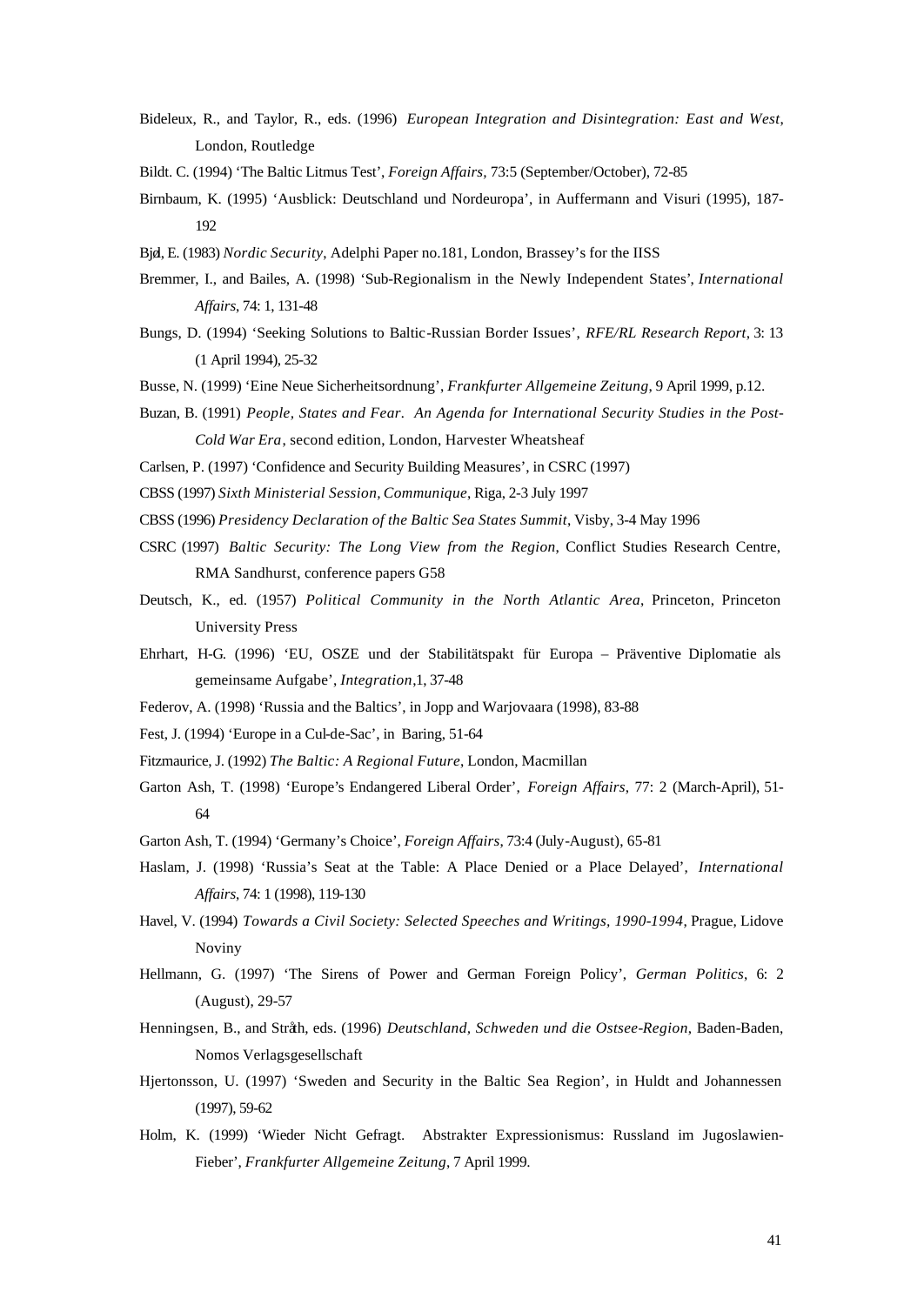- Howorth, J., and Menon, A., eds. (1997) *The European Union and National Defence Policy*, London, Routledge,
- Hubel, H. (1994) 'Nordic and Baltic Security After the East-West Conflict: A German View', in Snider and Brundtland, 81-98
- Huldt, B. (1997) 'The Baltic Sea Region and the New European Security Structure', in Huldt and Johannessen (1997), 3-8
- Huldt, B., and Johannessen, U., eds. (1997) *1st Annual Stockholm Conference on Baltic Sea Security and Cooperation*, Stockholm, Utrikespolitiska Institutet
- Hunter, R. (1997) 'US Views on European Security Challenges: NATO Enlargement, Russia and the Baltics', in Huldt and Johannessen (1997), 53-58
- Hyde-Price, A. (1996) *The International Politics of East Central Europe*, Manchester, Manchester University Press
- Hyde-Price, A. (1997) 'The New Pattern of International Relations in Europe', in Alice Landau and Richard Whitman, eds., *Rethinking the European Union: Institutions, Interests, Identities*, London, Macmillan
- Jeffery, C., ed. (1997) *The Regional Dimension of the European Union. Towards a Third Level in Europe?*, Cass Series in Regional and Federal Studies, vol.2, London, Frank Cass
- Joenniemi, P., ed. (1993) *Cooperation in the Baltic Sea Region*, London, Taylor and Francis
- Jonson, L. (1997) 'Russian Policy in Northern Europe', in Baranovsky (1997), 305-324
- Jopp, M. and Arnswald, S., eds. (1998) *The European Union and the Baltic States. Visions, Interests and Strategies for the Baltic Sea Region*, Bonn and Helsinki: Ulkopoliittinen instituutti and Institut für Europäische Politik
- Jopp, M., and Lippert, B. (1998) 'Towards a Solution of the Baltic Issue: the EU's Role', in Jopp and Arnswald (1998), 9-18
- Jopp, M., and Warjovaara, R., eds. (1998) *Approaching the Northern Dimension of the CFSP: Challenges and Opportunities for the EU in the Emerging Security Order*, Bonn and Helsinki: Ulkopoliittinen instituutti and Institut für Europäische Politik
- Judt, T. (1996) *An Essay on Europe*, London, Penguin
- Kamp, Karl-Heinz (1995) 'The Folly of Rapid NATO Expansion', *Foreign Policy*, 98 (Spring), 116-31
- Keohane, R., ed. (1993) *International Institutions and State Power: Essays in International Relations Theory*, Boulder, Westview
- *Kinkel, K. (1997) Welt am Sonntag*, 8 June
- Kinkel, K. (1996) 'Estonia, Lettland und Litauen Partner Deutschlands auf dem Weg nach Europa. Beitrag aus Anlaß des 5. Jahrestags der Wideraufnahme der Beziehungen', *Leipziger Volkszeitung*, 27 August 1996
- Kirby, D. (1995) *The Baltic World 1772-1993. Europe's Northern Periphery in an Age of Change*, London, Longman
- Kirby, D. (1990) *Northern Europe in the Early Modern Period. The Baltic World 1492-1772*, London, Longman
- Kohn, H. (1967) *The Idea of Nationalism*, second edition, New York, Macmillan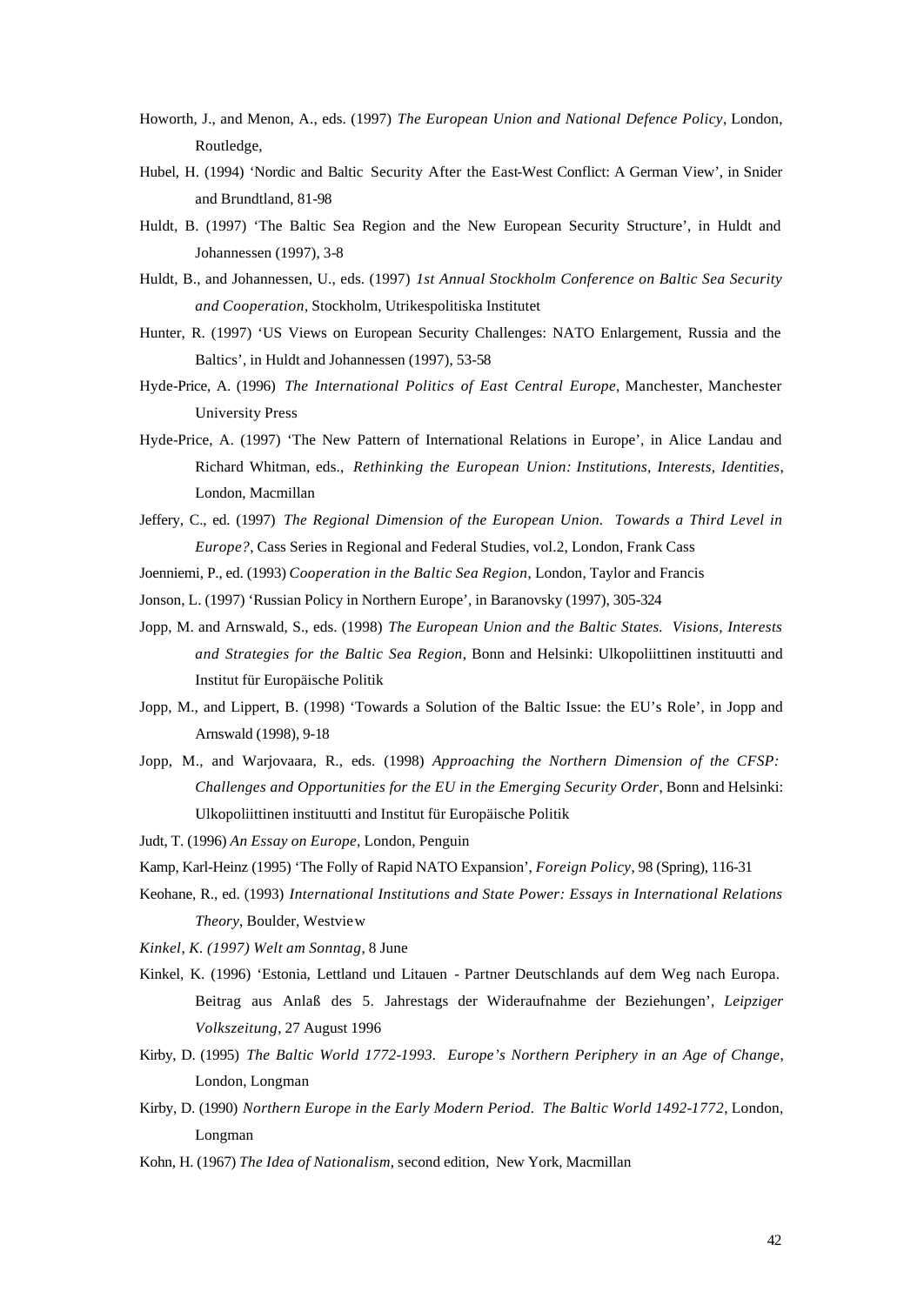Kriwulin, V. (1999) 'Der Neue Kalte Krieg', *Frankfurter Allgemeine Zeitung*, 27 March 1999, p.43

- Krohn, A. (1996a) 'Germany' in Krohn (1996b), 96-115
- Krohn, A., ed. (1996b) *The Baltic Sea Region*, Baden-Baden, Nomos Verlagsgesellschaft
- Lange, P. (1995) 'Eine verkannte Herausforderung Deutschland und die Neuordnung der Sicherheit im Ostseeraum', in Auffermann and Visuri (1995), 157-168
- Lieven, A. (1996) 'Baltic Iceberg Ahead. NATO beware', *The World Today*, July 1996, 175-179
- Lucas, Hans-Dieter (1995) 'Prospects for Cooperation in the Baltic Sea Region', *Aussenpolitik*, 46:1, 24-31
- Lucas, Hans-Dieter (1997) 'The Baltic States in Europe. Problems and Prospects', *Aussenpolitik*, 48: 2, 127-136
- Maeder-Metcalf, B. (1997) 'The Organisation for Security and Cooperation in Europe', in CSRC (1997)
- Marody, M. (1998) 'Opportunities for and Barriers to Social Change', in *Accession or Integration? Poland's Road to the European Union*, edited by Tomasz Jezioranski, Warsaw, Erich Brost Foundation, 155-94
- Maull, H. (1997) 'Quo Vadis, Germania? Außenpolitik in einer Welt des Wandels', *Blätter für Deutsche und Internationale Politik*, 10 (October 1997), 1244-1256
- Mayhew, A. (1998) *Recreating Europe: The European Union's Policy Towards Central and Eastern Europe*, Cambridge, Cambridge University Press
- Medvedev, S. (1998) 'Geopolitics and Beyond: the New Russian Policy Towards the Baltic States', in Jopp and Arnswald (1998), 235-69.
- NATO (1995) *Study on NATO Enlargement*, Brussels, Nato Press Office (September 1995)
- Nowak, J. (1997) 'Regional Arms Control in Europe (Theory and Practice)', in *The Polish Quarterly of International Affairs*, 6:1 (winter 1997), 41-60
- Ozolina, Z. (1998) 'Latvia, the EU and Co-operation in the Baltic Sea Region', in Jopp and Arnswald (1998), 113-44
- Pedersen, T. (1998) *Germany, France and the Integration of Europe*, London, Pinter
- Pinder, J. (1991) *The European Community and Eastern Europe*, London, Pinter
- Pridham, G. Herring, E., and Sanford, G. eds. (1994) *Building Democracy? The International Dimensions of Democratization in Eastern Europe*, London, Leicester University Press
- Ries, T. (1994) *NORTH HO! The New Nordic Security Environment and the EU's Northern Expansion*, St.Augustin, Konrad Adenauer Stiftung
- Rose, R. and Haerpfer, C. (1995) 'Democracy and Enlarging the European Union Eastwards', *Journal of Common Market Studies*, 33: 3, 427-50
- Ruggie, J. (1997) 'Consolidating the European Pillar: The Key to NATO's Future', *Washington Quarterly*, 20: 1 (Winter), 109-24
- Rühle, M., and Williams, N. (1995) 'NATO Enlargement and the European Union', *The World Today*, 51: 5 (May), 84-88
- Schariot, K. (1997) 'The PFP and the OSCE Key Elements of European Security', in Huldt and Johannessen (1997), 33-36